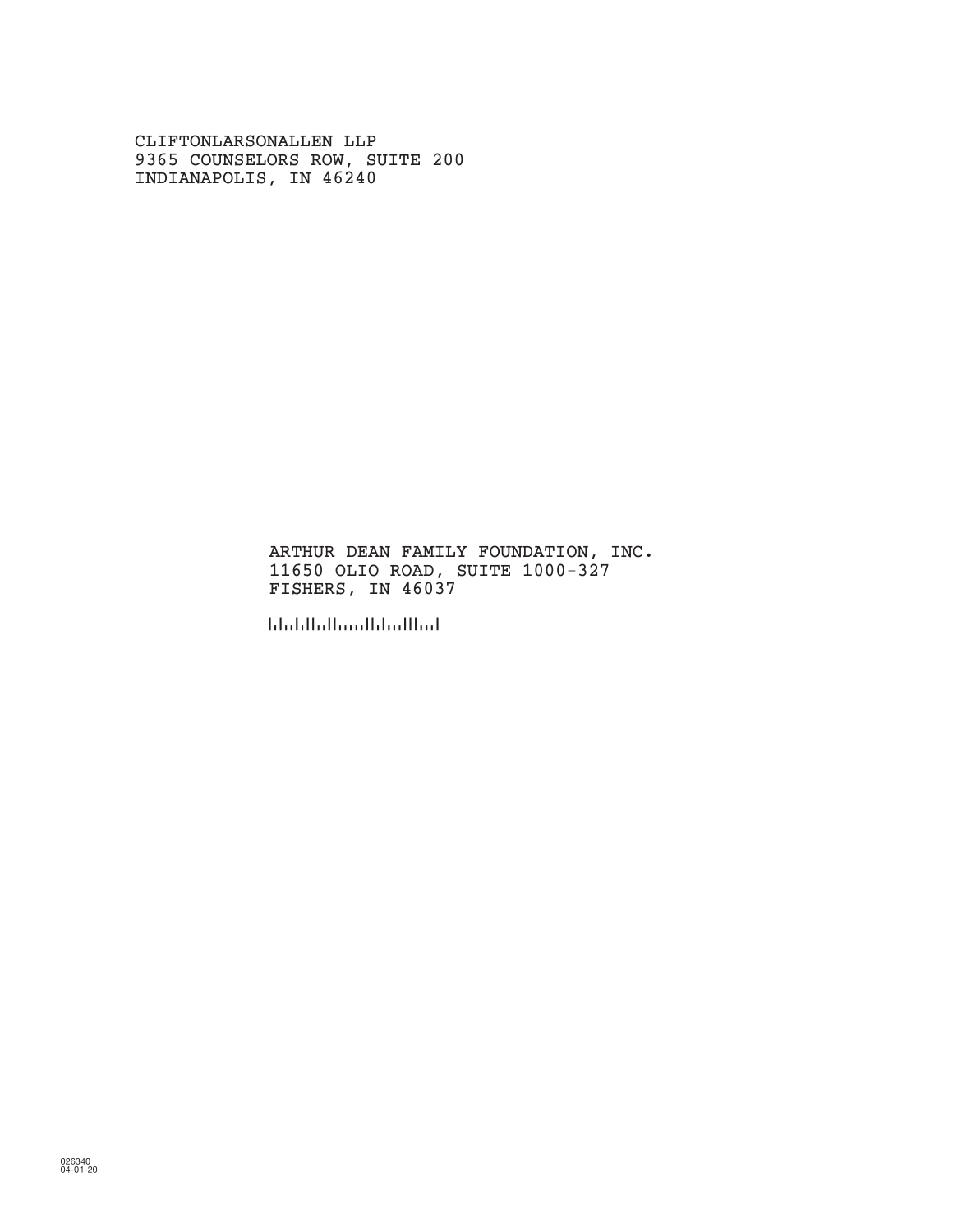Caution: Forms printed from within Adobe Acrobat products may not meet IRS or state taxing agency specifications. When using Acrobat, select the "Actual Size" in the Adobe "Print" dialog.

CLIENT'S COPY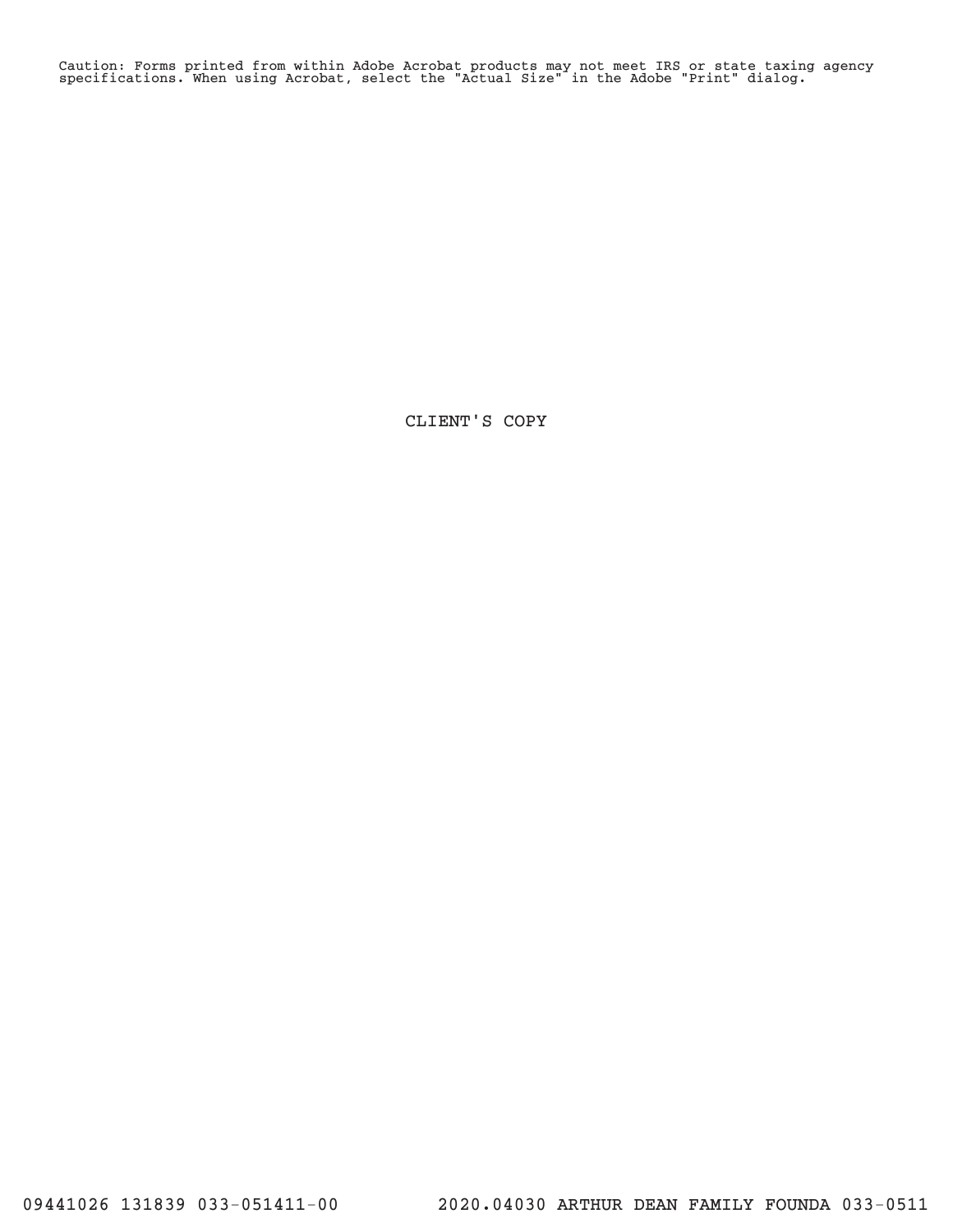

CliftonLarsonAllen LLP CLAconnect.com

Arthur Dean Family Foundation, Inc. 11650 Olio Road, Suite 1000-327 Fishers, IN 46037 Attention: Freddie L. McClure

Dear Freddie:

Enclosed is the organization's 2020 Exempt Organization return.

Specific filing instructions are as follows.

# **FORM 990-PF RETURN:**

This return has qualified for electronic filing. After you have reviewed the return for completeness and accuracy, please sign, date and return Form 8879-EO to our office. We will transmit the return electronically to the IRS and no further action is required. Please return Form 8879-EO to us as soon as possible, but no later than by November 15, 2021 the filing deadline.

Form 990-PF has an overpayment of \$27,864. The entire overpayment has been applied to the estimated tax payments.

No amount is due on Form 990-PF.

Please note that there is \$3,676,021 of undistributed income for 2020 on Form 990-PF. The organization must distribute this amount by the end of its 2021 tax year to avoid the excise tax on undistributed income. In addition, if the organization has undistributed income from previous tax years that must be distributed as well or additional excise taxes will be assessed.

It is required that a copy of Form 990-PF be furnished to the Attorney General of each state to which it is required to report in any manner. An additional copy of Form 990-PF is enclosed for submission to:

 State of Indiana Office of Attorney General Indiana Government Center South 302 West Washington Street Indianapolis, IN 46204

In addition, tax-exempt organizations must make available for public inspection a copy of their annual returns for the preceding three years and exemption application, if applicable. An organization generally must furnish filings to anyone who requests them in person or in writing. An exempt organization may meet this requirement by posting all the documents on its website or at another organizations site as part of a database of similar materials. Specific requirements must be met to meet this exception.

# **INDIANA FORM NP-20:**

The Indiana Form NP-20 should be mailed as soon as possible to:

Indiana Department of Revenue Tax Administration P.O. Box 6481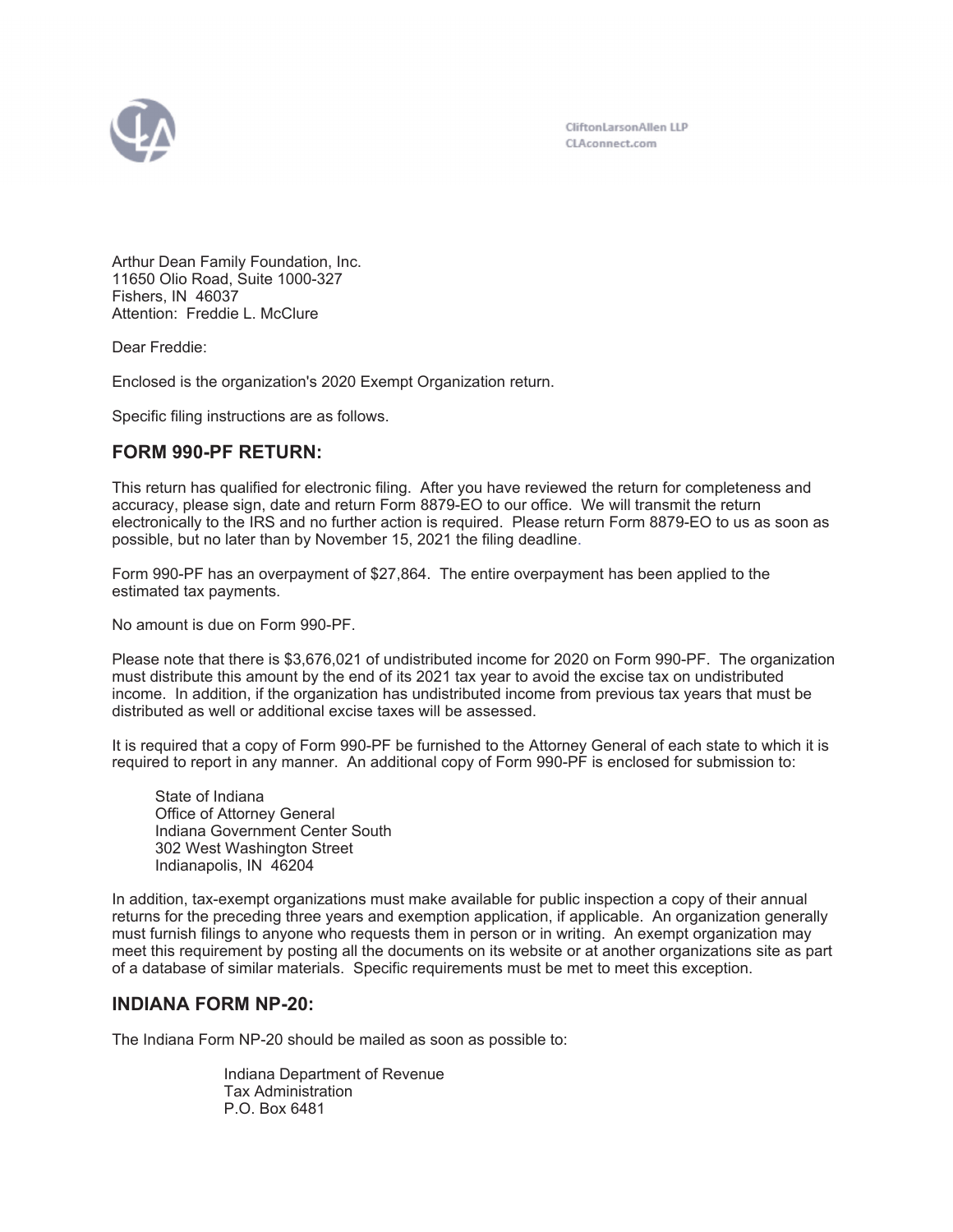Indianapolis, Indiana 46206-6481

No payment is required.

The report should be signed and dated by the authorized individual(s).

# **A few final reminders relating to your tax return filings:**

- There are substantial penalties for failure to properly disclose and report foreign financial accounts and foreign activity. Please make sure you have informed us of any foreign financial accounts or foreign activity so that we have the necessary information to complete any required disclosures or filings.
- Be sure to review the returns prior to signing as you have final responsibility for all information included in the returns. Please contact us if you have any questions or concerns.
- We recommend you keep a paper or electronic copy of your tax returns permanently. Supporting documentation should be kept for a minimum of seven years based on IRS guidance.

CLA exists to create opportunities – for our clients, our people, and our communities. We value our relationship with you and thank you for your trust and confidence in allowing us to serve you. If we can assist you in making strategic, informed decisions in areas of tax or beyond, please contact us as questions arise throughout the year.

Sincerely,

CliftonLarsonAllen LLP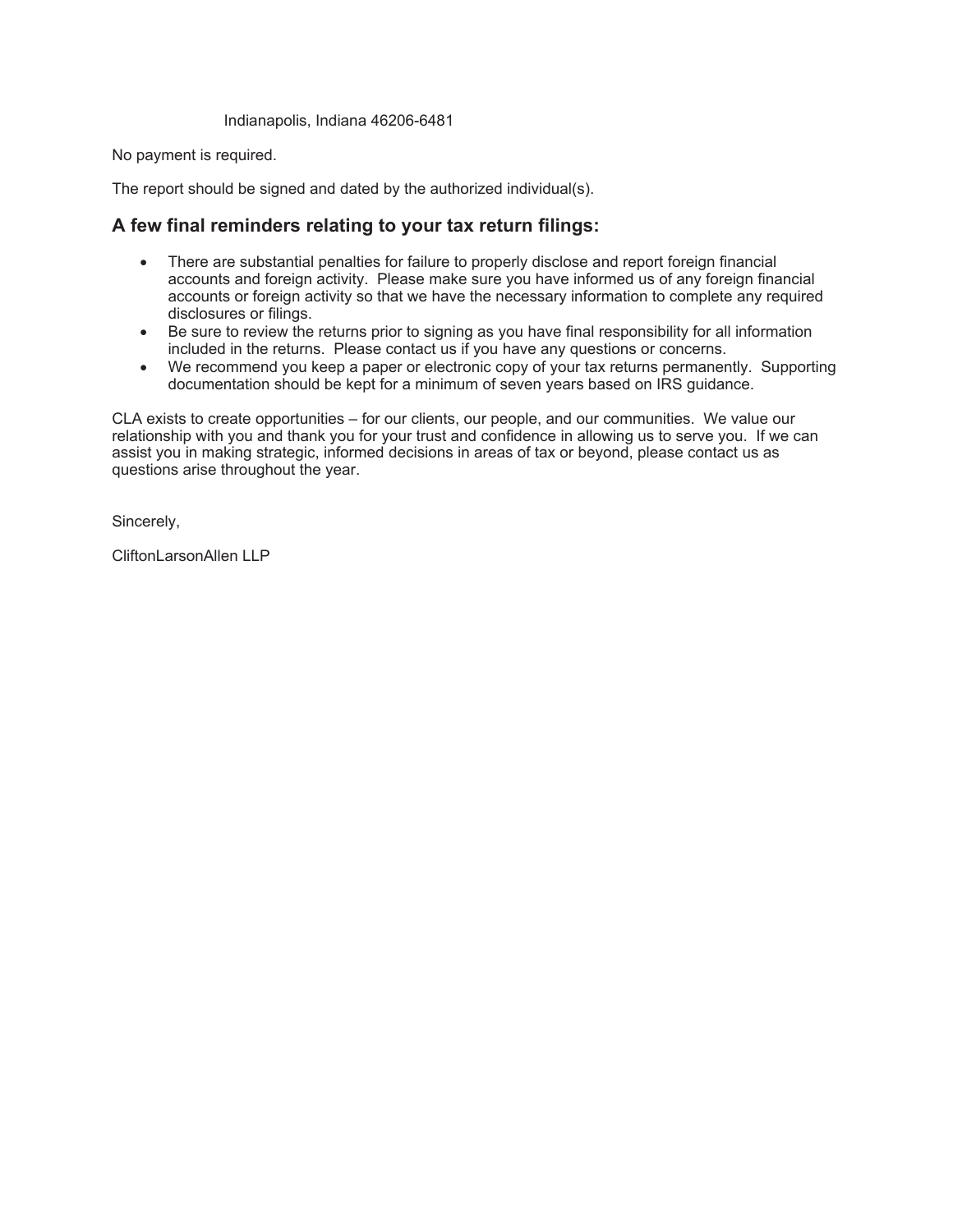

CliftonLarsonAllen LLP CLAconnect.com

# **ARTHUR DEAN FAMILY FOUNDATION, INC.**

# **FORM 990-PF INCOME TAX RETURN**

**FOR YEAR ENDED DECEMBER 31, 2020**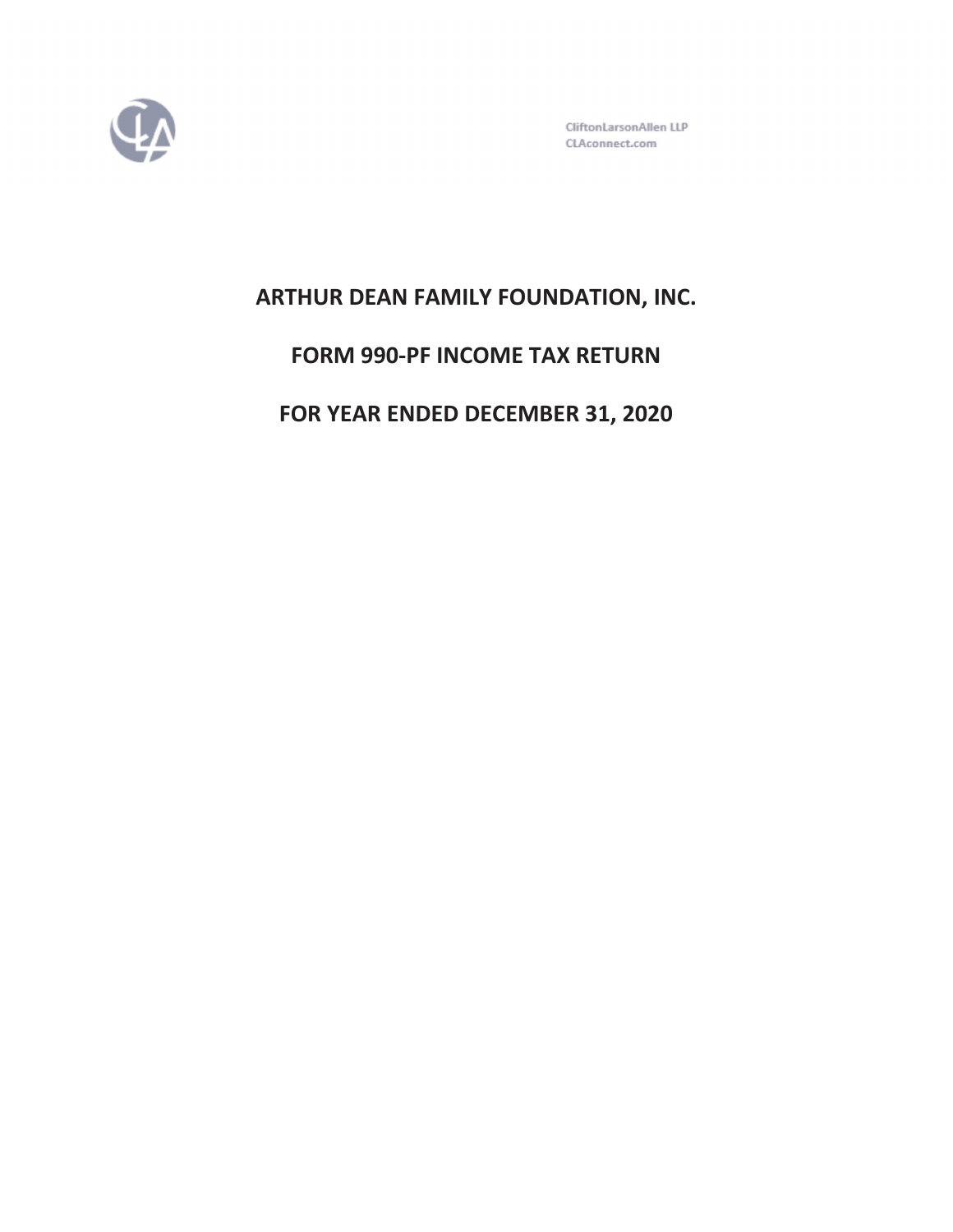| Form 8879-EO                                           |                                                                                                                                                                                                                                                                                                                                                                                                                                                                                                                                                                                                                                                                                                                                                           | for an Exempt Organization                                                                                                                                                                                                               |                       |                                                   |
|--------------------------------------------------------|-----------------------------------------------------------------------------------------------------------------------------------------------------------------------------------------------------------------------------------------------------------------------------------------------------------------------------------------------------------------------------------------------------------------------------------------------------------------------------------------------------------------------------------------------------------------------------------------------------------------------------------------------------------------------------------------------------------------------------------------------------------|------------------------------------------------------------------------------------------------------------------------------------------------------------------------------------------------------------------------------------------|-----------------------|---------------------------------------------------|
|                                                        |                                                                                                                                                                                                                                                                                                                                                                                                                                                                                                                                                                                                                                                                                                                                                           | Do not send to the IRS. Keep for your records.                                                                                                                                                                                           |                       | 202                                               |
| Department of the Treasury<br>Internal Revenue Service |                                                                                                                                                                                                                                                                                                                                                                                                                                                                                                                                                                                                                                                                                                                                                           | Go to www.irs.gov/Form8879EO for the latest information.                                                                                                                                                                                 |                       |                                                   |
| Name of exempt organization or person subject to tax   |                                                                                                                                                                                                                                                                                                                                                                                                                                                                                                                                                                                                                                                                                                                                                           |                                                                                                                                                                                                                                          |                       | Taxpayer identification number                    |
|                                                        | ARTHUR DEAN FAMILY FOUNDATION, INC.                                                                                                                                                                                                                                                                                                                                                                                                                                                                                                                                                                                                                                                                                                                       |                                                                                                                                                                                                                                          | 81-4049126            |                                                   |
| Name and title of officer or person subject to tax     |                                                                                                                                                                                                                                                                                                                                                                                                                                                                                                                                                                                                                                                                                                                                                           |                                                                                                                                                                                                                                          |                       |                                                   |
| FREDDIE L. MCCLURE                                     |                                                                                                                                                                                                                                                                                                                                                                                                                                                                                                                                                                                                                                                                                                                                                           |                                                                                                                                                                                                                                          |                       |                                                   |
| PRESIDENT                                              |                                                                                                                                                                                                                                                                                                                                                                                                                                                                                                                                                                                                                                                                                                                                                           |                                                                                                                                                                                                                                          |                       |                                                   |
| Part I                                                 | Type of Return and Return Information (Whole Dollars Only)                                                                                                                                                                                                                                                                                                                                                                                                                                                                                                                                                                                                                                                                                                |                                                                                                                                                                                                                                          |                       |                                                   |
|                                                        | Check the box for the return for which you are using this Form 8879-EO and enter the applicable amount, if any, from the return. If you<br>check the box on line 1a, 2a, 3a, 4a, 5a, 6a, or 7a below, and the amount on that line for the return being filed with this form was<br>blank, then leave line 1b, 2b, 3b, 4b, 5b, 6b, or 7b, whichever is applicable, blank (do not enter -0-). But, if you entered -0- on the<br>return, then enter -0- on the applicable line below. Do not complete more than one line in Part I.                                                                                                                                                                                                                          |                                                                                                                                                                                                                                          |                       |                                                   |
| 1a Form 990 check here $\blacktriangleright$           |                                                                                                                                                                                                                                                                                                                                                                                                                                                                                                                                                                                                                                                                                                                                                           |                                                                                                                                                                                                                                          |                       |                                                   |
| 2a Form 990-EZ check here $\blacktriangleright$        |                                                                                                                                                                                                                                                                                                                                                                                                                                                                                                                                                                                                                                                                                                                                                           |                                                                                                                                                                                                                                          |                       |                                                   |
| 3a Form 1120-POL check here                            |                                                                                                                                                                                                                                                                                                                                                                                                                                                                                                                                                                                                                                                                                                                                                           |                                                                                                                                                                                                                                          |                       |                                                   |
| 4a Form 990-PF check here                              | $\blacktriangleright$ $\vert$ X $\vert$                                                                                                                                                                                                                                                                                                                                                                                                                                                                                                                                                                                                                                                                                                                   | b Tax based on investment income (Form 990-PF, Part VI, line 5) 4b 25, 253.                                                                                                                                                              |                       |                                                   |
| 5a Form 8868 check here<br>6a Form 990-T check here    |                                                                                                                                                                                                                                                                                                                                                                                                                                                                                                                                                                                                                                                                                                                                                           | <b>b</b> Balance due (Form 8868, line 3c) <b>Manual</b> Contract Contract Contract Contract Contract Contract Contract Contract Contract Contract Contract Contract Contract Contract Contract Contract Contract Contract Contract Contr |                       | 6b                                                |
| 7a Form 4720 check here                                |                                                                                                                                                                                                                                                                                                                                                                                                                                                                                                                                                                                                                                                                                                                                                           |                                                                                                                                                                                                                                          |                       |                                                   |
| Part II                                                | Declaration and Signature Authorization of Officer or Person Subject to Tax                                                                                                                                                                                                                                                                                                                                                                                                                                                                                                                                                                                                                                                                               |                                                                                                                                                                                                                                          |                       |                                                   |
|                                                        | Under penalties of perjury, I declare that $\boxed{\mathbf{X}}$ I am an officer of the above organization or $\boxed{\phantom{\mathbf{X}}}$ I am a person subject to tax with respect to                                                                                                                                                                                                                                                                                                                                                                                                                                                                                                                                                                  |                                                                                                                                                                                                                                          |                       |                                                   |
|                                                        | (name of organization) <b>Contract Contract Contract Contract Contract Contract Contract Contract Contract Contract Contract Contract Contract Contract Contract Contract Contract Contract Contract Contract Contract Contract </b>                                                                                                                                                                                                                                                                                                                                                                                                                                                                                                                      |                                                                                                                                                                                                                                          |                       |                                                   |
| PIN: check one box only                                | a payment, I must contact the U.S. Treasury Financial Agent at 1-888-353-4537 no later than 2 business days prior to the payment<br>(settlement) date. I also authorize the financial institutions involved in the processing of the electronic payment of taxes to receive<br>confidential information necessary to answer inquiries and resolve issues related to the payment. I have selected a personal<br>identification number (PIN) as my signature for the electronic return and, if applicable, the consent to electronic funds withdrawal.                                                                                                                                                                                                      |                                                                                                                                                                                                                                          |                       |                                                   |
|                                                        | $\boxed{X}$   authorize CLIFTONLARSONALLEN LLP                                                                                                                                                                                                                                                                                                                                                                                                                                                                                                                                                                                                                                                                                                            |                                                                                                                                                                                                                                          | to enter my PIN       | 51411                                             |
|                                                        | ERO firm name                                                                                                                                                                                                                                                                                                                                                                                                                                                                                                                                                                                                                                                                                                                                             |                                                                                                                                                                                                                                          |                       | Enter five numbers, but<br>do not enter all zeros |
|                                                        | as my signature on the tax year 2020 electronically filed return. If I have indicated within this return that a copy of the return is being filed with<br>a state agency(ies) regulating charities as part of the IRS Fed/State program, I also authorize the aforementioned ERO to enter my<br>PIN on the return's disclosure consent screen.<br>As an officer or person subject to tax with respect to the organization, I will enter my PIN as my signature on the tax year 2020<br>electronically filed return. If I have indicated within this return that a copy of the return is being filed with a state agency(ies)<br>requlating charities as part of the IRS Fed/State program, I will enter my PIN on the return's disclosure consent screen. |                                                                                                                                                                                                                                          |                       |                                                   |
| Signature of officer or person subject to tax          |                                                                                                                                                                                                                                                                                                                                                                                                                                                                                                                                                                                                                                                                                                                                                           |                                                                                                                                                                                                                                          | Date $\triangleright$ |                                                   |
| Part III                                               | <b>Certification and Authentication</b>                                                                                                                                                                                                                                                                                                                                                                                                                                                                                                                                                                                                                                                                                                                   |                                                                                                                                                                                                                                          |                       |                                                   |
|                                                        | <b>ERO's EFIN/PIN.</b> Enter your six-digit electronic filing identification<br>number (EFIN) followed by your five-digit self-selected PIN.                                                                                                                                                                                                                                                                                                                                                                                                                                                                                                                                                                                                              | 35829755902<br>Do not enter all zeros                                                                                                                                                                                                    |                       |                                                   |
| IRS e-file Providers for Business Returns.             | I certify that the above numeric entry is my PIN, which is my signature on the 2020 electronically filed return indicated above. I confirm<br>that I am submitting this return in accordance with the requirements of Pub. 4163, Modernized e-File (MeF) Information for Authorized                                                                                                                                                                                                                                                                                                                                                                                                                                                                       |                                                                                                                                                                                                                                          |                       |                                                   |
| $ERO's signature$ <b>WAYNE</b> HOEING, CPA             |                                                                                                                                                                                                                                                                                                                                                                                                                                                                                                                                                                                                                                                                                                                                                           | Date $\geq 10/26/21$                                                                                                                                                                                                                     |                       |                                                   |
|                                                        | Do Not Submit This Form to the IRS Unless Requested To Do So                                                                                                                                                                                                                                                                                                                                                                                                                                                                                                                                                                                                                                                                                              | <b>ERO Must Retain This Form - See Instructions</b>                                                                                                                                                                                      |                       |                                                   |
|                                                        | LHA For Paperwork Reduction Act Notice, see instructions.                                                                                                                                                                                                                                                                                                                                                                                                                                                                                                                                                                                                                                                                                                 |                                                                                                                                                                                                                                          |                       | Form 8879-EO (2020)                               |
| 023051 11-03-20                                        |                                                                                                                                                                                                                                                                                                                                                                                                                                                                                                                                                                                                                                                                                                                                                           |                                                                                                                                                                                                                                          |                       |                                                   |

**IRS e+file Signature Authorization**

OMB No. 1545+0047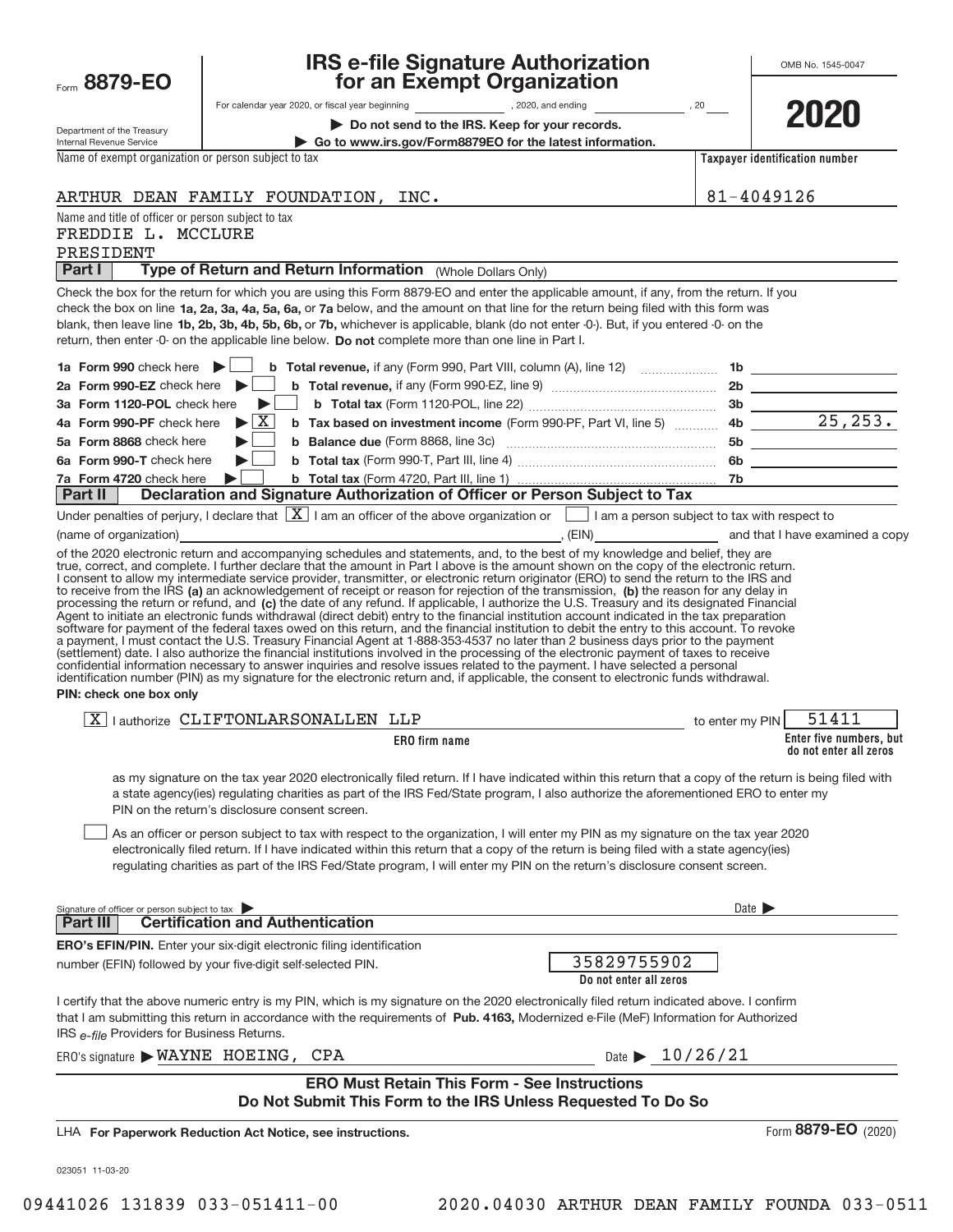|              | ARTHUR DEAN FAMILY FOUNDATION, INC.<br><b>Estimated Tax on Unrelated Business Taxable</b><br>Form 990-W<br><b>Income for Tax-Exempt Organizations</b>                                                                          | 81-4049126<br>OMB No. 1545-0047                                |                |                    |          |     |                   |
|--------------|--------------------------------------------------------------------------------------------------------------------------------------------------------------------------------------------------------------------------------|----------------------------------------------------------------|----------------|--------------------|----------|-----|-------------------|
|              | (Worksheet)<br>Go to www.irs.gov/Form990W for instructions and the latest information.<br>Department of the Treasury<br>Keep for your records. Do not send to the Internal Revenue Service.<br>Internal Revenue Service        | (and on Investment Income for Private Foundations) FORM 990-PF |                | 2021               |          |     |                   |
| 1            | Unrelated business taxable income expected in the tax year                                                                                                                                                                     |                                                                |                |                    |          |     |                   |
| $\mathbf{2}$ | Tax on the amount on line 1. See instructions for tax computation                                                                                                                                                              |                                                                | $\overline{2}$ |                    |          |     |                   |
| 3            | Alternative minimum tax for trusts. See instructions                                                                                                                                                                           |                                                                | 3              |                    |          |     |                   |
| 4            |                                                                                                                                                                                                                                |                                                                | 4              |                    |          |     |                   |
| 5            | Estimated tax credits. See instructions entertainment contains and all the set of the set of the set of the set of the set of the set of the set of the set of the set of the set of the set of the set of the set of the set  |                                                                |                |                    |          | 5   |                   |
| 6            |                                                                                                                                                                                                                                |                                                                | 6              |                    |          |     |                   |
| 7            | Other taxes. See instructions entertainment and an account of the set of the set of the set of the set of the set of the set of the set of the set of the set of the set of the set of the set of the set of the set of the se |                                                                | $\overline{7}$ |                    |          |     |                   |
| 8            |                                                                                                                                                                                                                                |                                                                |                |                    |          | 8   |                   |
| 9            |                                                                                                                                                                                                                                |                                                                |                |                    |          | 9   |                   |
|              | 10a Subtract line 9 from line 8. Note: If less than \$500, the organization is not required to make                                                                                                                            |                                                                |                | 10a                |          |     |                   |
|              | <b>b</b> Enter the tax shown on the 2020 return. See instructions. <b>Caution:</b> If<br>zero or the tax year was for less than 12 months, skip this line                                                                      |                                                                |                |                    |          |     |                   |
|              | and enter the amount from line 10a on line 10c<br>c 2021 Estimated Tax. Enter the smaller of line 10a or line 10b. If the organization is required to skip line 10b, enter the amount                                          |                                                                |                | 10 <sub>b</sub>    |          |     |                   |
|              |                                                                                                                                                                                                                                |                                                                | (a)            | ADJUSTED TO<br>(b) | (c)      | 10c | 27,864.<br>(d)    |
| 11           | Installment due dates. See instructions <i>manuformance</i>                                                                                                                                                                    | 11                                                             | 05/17/21       | 06/15/21           | 09/15/21 |     | 12/15/21          |
|              | 12 Required installments. Enter 25% of line 10c in<br>columns (a) through (d). But see instructions if<br>the organization uses the annualized income<br>installment method, the adjusted seasonal                             |                                                                |                |                    |          |     |                   |
|              | installment method, or is a "large organization."                                                                                                                                                                              | 12                                                             | 6, 320         | 6, 320.            | 6,320.   |     | 6,320.            |
| 13           | 2020 Overpayment. See instructions                                                                                                                                                                                             | 13                                                             |                |                    |          |     |                   |
| 14<br>LHA    | Payment due (Subtract line 13 from line 12)<br>For Paperwork Reduction Act Notice, see instructions.                                                                                                                           |                                                                |                |                    |          |     | Form 990-W (2021) |

| ESTIMATED TAX       | 27,864. |
|---------------------|---------|
| OVERPAYMENT APPLIED | 27,864. |
| AMOUNT DUE          |         |

023801 02+02+21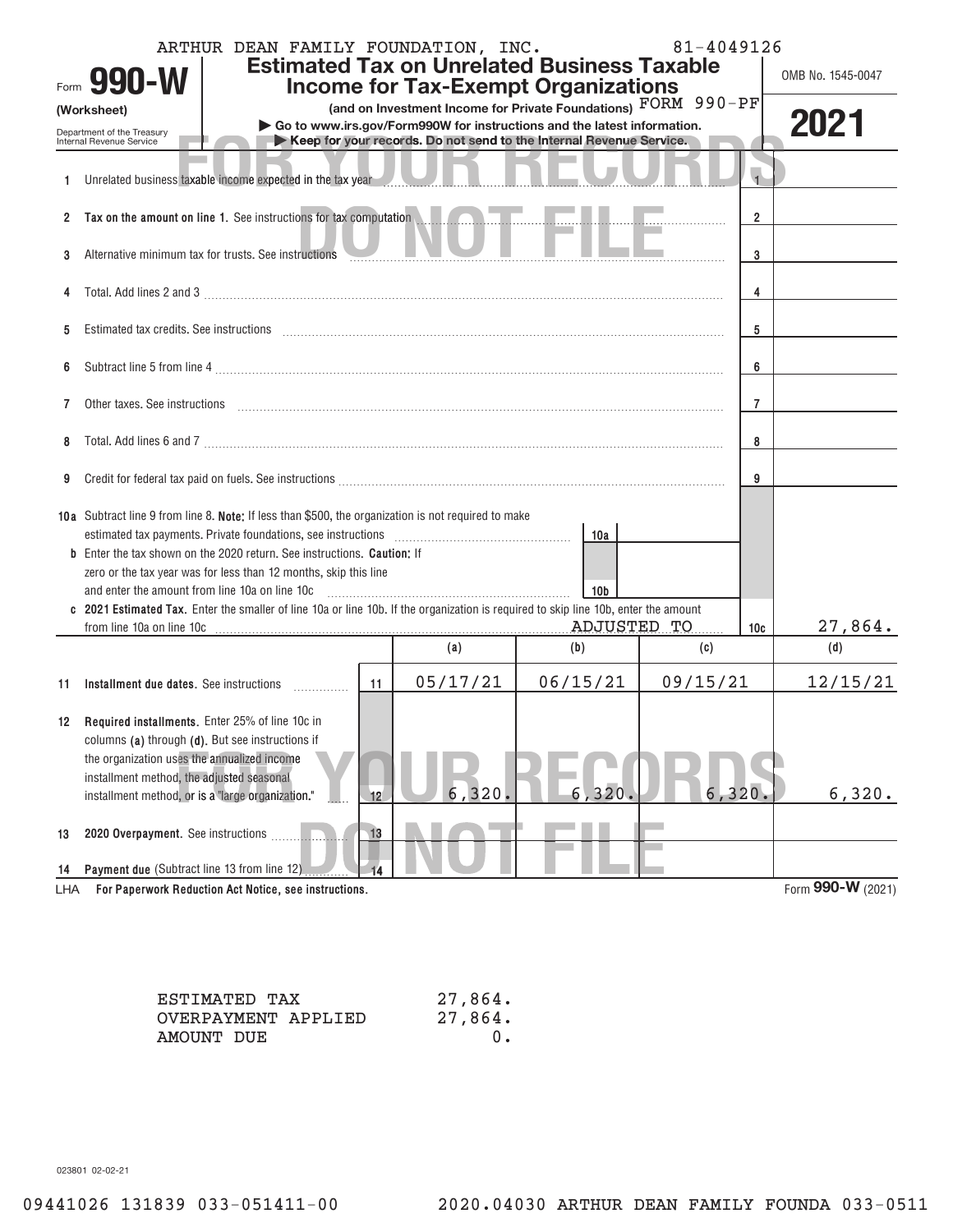# (Rev. January 2020) **Cxempt Organization Return** and the No. 1545-0047 **8868 Application for Automatic Extension of Time To File an**

Department of the Treasury Internal Revenue Service

**| File a separate application for each return.**

| Electronic filing (e-file). You can electronically file Form 8868 to request a 6-month automatic extension of time to file any of the    |
|------------------------------------------------------------------------------------------------------------------------------------------|
| forms listed below with the exception of Form 8870, Information Return for Transfers Associated With Certain Personal Benefit            |
| Contracts, for which an extension request must be sent to the IRS in paper format (see instructions). For more details on the electronic |
| filing of this form, visit www.irs.gov/e-file-providers/e-file-for-charities-and-non-profits.                                            |

## **Automatic 6+Month Extension of Time.** Only submit original (no copies needed).

|                                                                                                                                                                                                                                                                                                                                                            | Go to www.irs.gov/Form8868 for the latest information.<br>Internal Revenue Service                                                                                                                                                                   |                 |                                                                                |    |            |                   |  |  |
|------------------------------------------------------------------------------------------------------------------------------------------------------------------------------------------------------------------------------------------------------------------------------------------------------------------------------------------------------------|------------------------------------------------------------------------------------------------------------------------------------------------------------------------------------------------------------------------------------------------------|-----------------|--------------------------------------------------------------------------------|----|------------|-------------------|--|--|
|                                                                                                                                                                                                                                                                                                                                                            | Electronic filing (e-file). You can electronically file Form 8868 to request a 6-month automatic extension of time to file any of the                                                                                                                |                 |                                                                                |    |            |                   |  |  |
|                                                                                                                                                                                                                                                                                                                                                            | forms listed below with the exception of Form 8870, Information Return for Transfers Associated With Certain Personal Benefit                                                                                                                        |                 |                                                                                |    |            |                   |  |  |
|                                                                                                                                                                                                                                                                                                                                                            | Contracts, for which an extension request must be sent to the IRS in paper format (see instructions). For more details on the electronic                                                                                                             |                 |                                                                                |    |            |                   |  |  |
|                                                                                                                                                                                                                                                                                                                                                            | filing of this form, visit www.irs.gov/e-file-providers/e-file-for-charities-and-non-profits.                                                                                                                                                        |                 |                                                                                |    |            |                   |  |  |
|                                                                                                                                                                                                                                                                                                                                                            | Automatic 6-Month Extension of Time. Only submit original (no copies needed).                                                                                                                                                                        |                 |                                                                                |    |            |                   |  |  |
|                                                                                                                                                                                                                                                                                                                                                            | All corporations required to file an income tax return other than Form 990-T (including 1120-C filers), partnerships, REMICs, and trusts                                                                                                             |                 |                                                                                |    |            |                   |  |  |
|                                                                                                                                                                                                                                                                                                                                                            | must use Form 7004 to request an extension of time to file income tax returns.                                                                                                                                                                       |                 |                                                                                |    |            |                   |  |  |
| Name of exempt organization or other filer, see instructions.<br>Taxpayer identification number (TIN)<br>Type or<br>print                                                                                                                                                                                                                                  |                                                                                                                                                                                                                                                      |                 |                                                                                |    |            |                   |  |  |
|                                                                                                                                                                                                                                                                                                                                                            | ARTHUR DEAN FAMILY FOUNDATION, INC.                                                                                                                                                                                                                  |                 |                                                                                |    | 81-4049126 |                   |  |  |
| File by the<br>due date for                                                                                                                                                                                                                                                                                                                                | Number, street, and room or suite no. If a P.O. box, see instructions.                                                                                                                                                                               |                 |                                                                                |    |            |                   |  |  |
| filing your<br>return. See                                                                                                                                                                                                                                                                                                                                 | 11650 OLIO ROAD, SUITE 1000-327                                                                                                                                                                                                                      |                 |                                                                                |    |            |                   |  |  |
| instructions.                                                                                                                                                                                                                                                                                                                                              | City, town or post office, state, and ZIP code. For a foreign address, see instructions.<br>FISHERS, IN<br>46037                                                                                                                                     |                 |                                                                                |    |            |                   |  |  |
|                                                                                                                                                                                                                                                                                                                                                            | Enter the Return Code for the return that this application is for (file a separate application for each return)                                                                                                                                      |                 |                                                                                |    |            | $\mathbf{0}$<br>4 |  |  |
| <b>Application</b>                                                                                                                                                                                                                                                                                                                                         |                                                                                                                                                                                                                                                      | Return          | Application                                                                    |    |            | Return            |  |  |
| Is For                                                                                                                                                                                                                                                                                                                                                     |                                                                                                                                                                                                                                                      | Code            | <b>Is For</b>                                                                  |    |            | Code              |  |  |
|                                                                                                                                                                                                                                                                                                                                                            | Form 990-T (corporation)<br>Form 990 or Form 990-EZ<br>01                                                                                                                                                                                            |                 |                                                                                |    |            | 07                |  |  |
| 02<br>Form 1041-A<br>Form 990-BL                                                                                                                                                                                                                                                                                                                           |                                                                                                                                                                                                                                                      |                 |                                                                                | 08 |            |                   |  |  |
| Form 4720 (other than individual)<br>Form 4720 (individual)<br>03                                                                                                                                                                                                                                                                                          |                                                                                                                                                                                                                                                      |                 |                                                                                | 09 |            |                   |  |  |
| Form 990-PF<br>Form 5227<br>04                                                                                                                                                                                                                                                                                                                             |                                                                                                                                                                                                                                                      |                 | 10                                                                             |    |            |                   |  |  |
|                                                                                                                                                                                                                                                                                                                                                            | Form 990-T (sec. 401(a) or 408(a) trust)                                                                                                                                                                                                             | Form 6069<br>05 |                                                                                |    | 11         |                   |  |  |
| 06<br>Form 8870<br>Form 990-T (trust other than above)                                                                                                                                                                                                                                                                                                     |                                                                                                                                                                                                                                                      |                 |                                                                                |    | 12         |                   |  |  |
|                                                                                                                                                                                                                                                                                                                                                            | RUTHIE PURCELL-JONES                                                                                                                                                                                                                                 |                 |                                                                                |    |            |                   |  |  |
|                                                                                                                                                                                                                                                                                                                                                            | • The books are in the care of $\blacktriangleright$ 11650 OLIO ROAD, SUITE 1000-327 - FISHERS, IN 46037                                                                                                                                             |                 |                                                                                |    |            |                   |  |  |
|                                                                                                                                                                                                                                                                                                                                                            | Telephone No. $\triangleright$ 317-207-2374                                                                                                                                                                                                          |                 | Fax No. $\blacktriangleright$                                                  |    |            |                   |  |  |
|                                                                                                                                                                                                                                                                                                                                                            | If the organization does not have an office or place of business in the United States, check this box<br>If this is for a Group Return, enter the organization's four digit Group Exemption Number (GEN) [If this is for the whole group, check this |                 |                                                                                |    |            |                   |  |  |
| $box \triangleright$                                                                                                                                                                                                                                                                                                                                       | . If it is for part of the group, check this box $\blacktriangleright$                                                                                                                                                                               |                 | and attach a list with the names and TINs of all members the extension is for. |    |            |                   |  |  |
|                                                                                                                                                                                                                                                                                                                                                            |                                                                                                                                                                                                                                                      |                 |                                                                                |    |            |                   |  |  |
| NOVEMBER 15, 2021<br>I request an automatic 6-month extension of time until<br>$\overline{\phantom{a}}$ , to file the exempt organization return for<br>1.<br>the organization named above. The extension is for the organization's return for:<br>$\blacktriangleright$ $\lfloor$ X $\rfloor$ calendar year 2020 or<br>tax year beginning<br>, and ending |                                                                                                                                                                                                                                                      |                 |                                                                                |    |            |                   |  |  |
| Initial return<br>Final return<br>If the tax year entered in line 1 is for less than 12 months, check reason:<br>2<br>Change in accounting period                                                                                                                                                                                                          |                                                                                                                                                                                                                                                      |                 |                                                                                |    |            |                   |  |  |
| За                                                                                                                                                                                                                                                                                                                                                         | If this application is for Forms 990-BL, 990-PF, 990-T, 4720, or 6069, enter the tentative tax, less                                                                                                                                                 |                 |                                                                                |    |            |                   |  |  |
| \$<br>any nonrefundable credits. See instructions.<br>Зa                                                                                                                                                                                                                                                                                                   |                                                                                                                                                                                                                                                      |                 |                                                                                |    | 53,360.    |                   |  |  |
| If this application is for Forms 990-PF, 990-T, 4720, or 6069, enter any refundable credits and<br>b                                                                                                                                                                                                                                                       |                                                                                                                                                                                                                                                      |                 |                                                                                |    |            |                   |  |  |
|                                                                                                                                                                                                                                                                                                                                                            | estimated tax payments made. Include any prior year overpayment allowed as a credit.                                                                                                                                                                 |                 |                                                                                | 3b | \$         | 38,360.           |  |  |
| C                                                                                                                                                                                                                                                                                                                                                          | <b>Balance due.</b> Subtract line 3b from line 3a. Include your payment with this form, if required, by                                                                                                                                              |                 |                                                                                |    |            | 15,000.           |  |  |
|                                                                                                                                                                                                                                                                                                                                                            | using EFTPS (Electronic Federal Tax Payment System). See instructions.                                                                                                                                                                               |                 |                                                                                | 3c | \$         |                   |  |  |
| instructions.                                                                                                                                                                                                                                                                                                                                              | Caution: If you are going to make an electronic funds withdrawal (direct debit) with this Form 8868, see Form 8453-EO and Form 8879-EO for payment                                                                                                   |                 |                                                                                |    |            |                   |  |  |
| LHA                                                                                                                                                                                                                                                                                                                                                        | For Privacy Act and Paperwork Reduction Act Notice, see instructions.<br>Form 8868 (Rev. 1-2020)                                                                                                                                                     |                 |                                                                                |    |            |                   |  |  |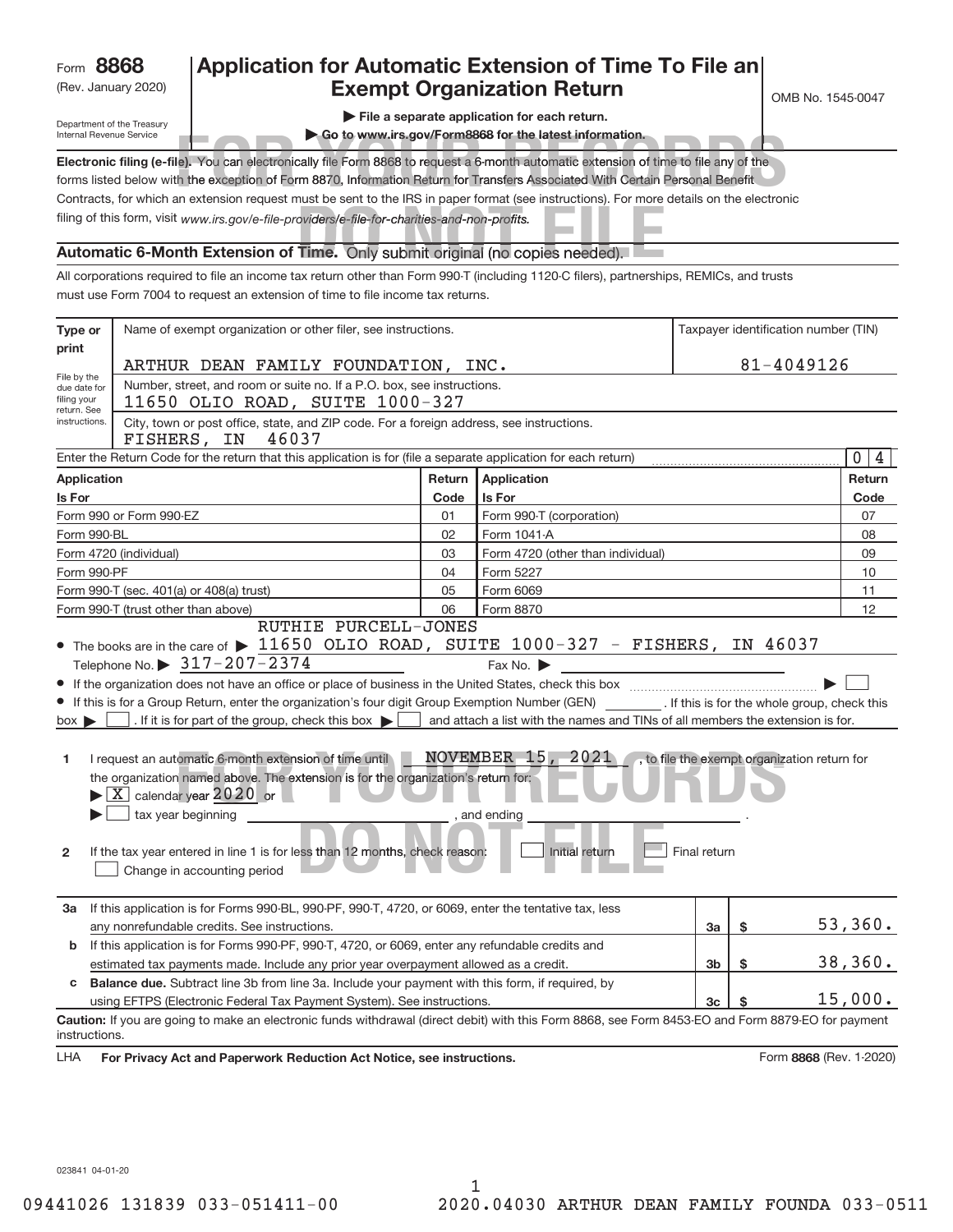ſ

j.

# EXTENDED TO NOVEMBER 15, 2021

OMB No. 1545-0047

| <b>Return of Private Foundation</b>                                                                                                                                                   |        |                                                            |                                                                                                   |   |                                                                               | OMB No. 1545-0047 |                              |                                                                                     |                                              |
|---------------------------------------------------------------------------------------------------------------------------------------------------------------------------------------|--------|------------------------------------------------------------|---------------------------------------------------------------------------------------------------|---|-------------------------------------------------------------------------------|-------------------|------------------------------|-------------------------------------------------------------------------------------|----------------------------------------------|
| Form 990-PF<br>or Section 4947(a)(1) Trust Treated as Private Foundation<br>Do not enter social security numbers on this form as it may be made public.                               |        |                                                            |                                                                                                   |   |                                                                               |                   |                              |                                                                                     |                                              |
|                                                                                                                                                                                       |        | Department of the Treasury<br>Internal Revenue Service     |                                                                                                   |   | Go to www.irs.gov/Form990PF for instructions and the latest information.      |                   |                              |                                                                                     | Open to Public                               |
|                                                                                                                                                                                       |        |                                                            | For calendar year 2020 or tax year beginning                                                      |   |                                                                               | and ending        |                              |                                                                                     |                                              |
|                                                                                                                                                                                       |        | Name of foundation                                         |                                                                                                   |   |                                                                               |                   |                              | A Employer identification number                                                    |                                              |
|                                                                                                                                                                                       |        |                                                            |                                                                                                   |   |                                                                               |                   |                              |                                                                                     |                                              |
|                                                                                                                                                                                       |        |                                                            | ARTHUR DEAN FAMILY FOUNDATION, INC.                                                               |   |                                                                               |                   |                              | 81-4049126                                                                          |                                              |
|                                                                                                                                                                                       |        |                                                            | Number and street (or P.O. box number if mail is not delivered to street address)                 |   |                                                                               |                   | Room/suite                   | <b>B</b> Telephone number                                                           |                                              |
|                                                                                                                                                                                       |        |                                                            | 11650 OLIO ROAD, SUITE 1000-327                                                                   |   |                                                                               |                   |                              | $317 - 207 - 2374$                                                                  |                                              |
|                                                                                                                                                                                       |        |                                                            |                                                                                                   |   |                                                                               |                   |                              |                                                                                     |                                              |
| City or town, state or province, country, and ZIP or foreign postal code<br>$\mathbf C$ If exemption application is pending, check here $\blacktriangleright$<br>FISHERS, IN<br>46037 |        |                                                            |                                                                                                   |   |                                                                               |                   |                              |                                                                                     |                                              |
| <b>G</b> Check all that apply:<br>Initial return of a former public charity                                                                                                           |        |                                                            |                                                                                                   |   |                                                                               |                   |                              |                                                                                     |                                              |
|                                                                                                                                                                                       |        |                                                            | Initial return                                                                                    |   |                                                                               |                   |                              | D 1. Foreign organizations, check here                                              |                                              |
|                                                                                                                                                                                       |        |                                                            | Final return                                                                                      |   | Amended return                                                                |                   |                              | 2. Foreign organizations meeting the 85% test,<br>check here and attach computation |                                              |
|                                                                                                                                                                                       |        |                                                            | Address change                                                                                    |   | Name change                                                                   |                   |                              |                                                                                     |                                              |
|                                                                                                                                                                                       |        | H Check type of organization:                              |                                                                                                   |   | $\boxed{\mathbf{X}}$ Section 501(c)(3) exempt private foundation              |                   |                              | E If private foundation status was terminated                                       |                                              |
|                                                                                                                                                                                       |        |                                                            | Section 4947(a)(1) nonexempt charitable trust                                                     |   | Other taxable private foundation                                              |                   |                              | under section 507(b)(1)(A), check here $\Box$                                       |                                              |
|                                                                                                                                                                                       |        |                                                            | Fair market value of all assets at end of year $\vert \mathbf{J} \vert$ Accounting method:        |   | $\mathbf{X}$ Cash                                                             | Accrual           |                              | $ F $ If the foundation is in a 60-month termination                                |                                              |
|                                                                                                                                                                                       |        | (from Part II, col. (c), line 16)                          |                                                                                                   |   | Other (specify)<br>85, 195, 895. (Part I, column (d), must be on cash basis.) |                   |                              | under section $507(b)(1)(B)$ , check here $\blacksquare$                            |                                              |
| $\blacktriangleright$ \$                                                                                                                                                              | Part I |                                                            | Analysis of Revenue and Expenses                                                                  |   |                                                                               |                   |                              |                                                                                     |                                              |
|                                                                                                                                                                                       |        |                                                            | (The total of amounts in columns (b), (c), and (d) may not                                        |   | (a) Revenue and<br>expenses per books                                         |                   | (b) Net investment<br>income | (c) Adjusted net<br>income                                                          | (d) Disbursements<br>for charitable purposes |
|                                                                                                                                                                                       |        |                                                            | necessarily equal the amounts in column (a).)                                                     |   |                                                                               |                   |                              |                                                                                     | (cash basis only)                            |
|                                                                                                                                                                                       | 1.     |                                                            | Contributions, gifts, grants, etc., received                                                      |   | 514,606.                                                                      |                   |                              | N/A                                                                                 |                                              |
|                                                                                                                                                                                       | 2      | $Check$ $\rightarrow$<br>Interest on savings and temporary | if the foundation is not required to attach Sch. B                                                |   |                                                                               |                   |                              |                                                                                     |                                              |
|                                                                                                                                                                                       | 3      |                                                            |                                                                                                   |   | 76,380.<br>1,806,093.                                                         |                   | 67, 582.<br>1,806,093.       |                                                                                     | <b>STATEMENT</b>                             |
|                                                                                                                                                                                       |        |                                                            | Dividends and interest from securities                                                            |   |                                                                               |                   |                              |                                                                                     | <b>STATEMENT</b>                             |
|                                                                                                                                                                                       |        |                                                            |                                                                                                   |   |                                                                               |                   |                              |                                                                                     |                                              |
|                                                                                                                                                                                       |        | $\mathbf b$ Net rental income or (loss)                    |                                                                                                   |   |                                                                               |                   |                              |                                                                                     |                                              |
|                                                                                                                                                                                       |        |                                                            | 6a Net gain or (loss) from sale of assets not on line 10                                          |   | 469,411.                                                                      |                   |                              |                                                                                     |                                              |
| evenue                                                                                                                                                                                |        |                                                            | Gross sales price for all 26, 790, 205.                                                           |   |                                                                               |                   |                              |                                                                                     |                                              |
| œ                                                                                                                                                                                     | 7      |                                                            | Capital gain net income (from Part IV, line 2)                                                    |   |                                                                               |                   | 469,411.                     |                                                                                     |                                              |
|                                                                                                                                                                                       | 8      |                                                            |                                                                                                   |   |                                                                               |                   |                              |                                                                                     |                                              |
|                                                                                                                                                                                       | 9      | Gross sales less returns                                   | $income$ modifications $\ldots$ , $\ldots$ , $\ldots$ , $\ldots$ , $\ldots$ , $\ldots$ , $\ldots$ |   |                                                                               |                   |                              |                                                                                     |                                              |
|                                                                                                                                                                                       |        | 10a and allowances                                         |                                                                                                   |   |                                                                               |                   |                              |                                                                                     |                                              |
|                                                                                                                                                                                       |        |                                                            | b Less: Cost of goods sold                                                                        |   |                                                                               |                   |                              |                                                                                     |                                              |
|                                                                                                                                                                                       |        |                                                            |                                                                                                   |   |                                                                               |                   |                              |                                                                                     |                                              |
|                                                                                                                                                                                       | 11     |                                                            |                                                                                                   |   |                                                                               |                   |                              |                                                                                     |                                              |
|                                                                                                                                                                                       | 12     |                                                            |                                                                                                   |   | $2,866,490.$ $2,343,086.$                                                     |                   |                              |                                                                                     |                                              |
|                                                                                                                                                                                       |        |                                                            | 13 Compensation of officers, directors, trustees, etc.                                            |   | $\overline{\mathbf{0}}$ .                                                     |                   | $\overline{0}$ .<br>0.       |                                                                                     | 0.                                           |
|                                                                                                                                                                                       |        |                                                            | 14 Other employee salaries and wages                                                              |   | 102,188.                                                                      |                   |                              |                                                                                     | 102, 188.                                    |
|                                                                                                                                                                                       |        |                                                            | 15 Pension plans, employee benefits                                                               | . |                                                                               |                   |                              |                                                                                     |                                              |
| <b>Administrative Expenses</b>                                                                                                                                                        |        |                                                            |                                                                                                   |   |                                                                               |                   |                              |                                                                                     |                                              |
|                                                                                                                                                                                       |        |                                                            |                                                                                                   |   | 27, 347.                                                                      |                   | 13,674.                      |                                                                                     | 13,674.                                      |
|                                                                                                                                                                                       |        |                                                            |                                                                                                   |   | 447,802.                                                                      |                   | 443,644.                     |                                                                                     | 4,158.                                       |
|                                                                                                                                                                                       |        |                                                            |                                                                                                   |   |                                                                               |                   |                              |                                                                                     |                                              |
|                                                                                                                                                                                       |        |                                                            |                                                                                                   |   | 127,499.                                                                      |                   | 68,983.                      |                                                                                     | 0.                                           |
|                                                                                                                                                                                       | 19     |                                                            | Depreciation and depletion [11] [11] Depreciation and depletion                                   |   |                                                                               |                   |                              |                                                                                     |                                              |
|                                                                                                                                                                                       | 20     |                                                            |                                                                                                   |   |                                                                               |                   |                              |                                                                                     |                                              |
|                                                                                                                                                                                       | 21     |                                                            | Travel, conferences, and meetings                                                                 |   |                                                                               |                   |                              |                                                                                     |                                              |
|                                                                                                                                                                                       |        |                                                            |                                                                                                   |   |                                                                               |                   |                              |                                                                                     |                                              |
|                                                                                                                                                                                       |        |                                                            |                                                                                                   |   | 240.                                                                          |                   | 0.                           |                                                                                     | $0$ .                                        |
|                                                                                                                                                                                       |        |                                                            | 24 Total operating and administrative                                                             |   |                                                                               |                   | 526,301.                     |                                                                                     |                                              |
| o                                                                                                                                                                                     |        |                                                            | expenses. Add lines 13 through 23                                                                 |   | 705,076.<br>3,591,000.                                                        |                   |                              |                                                                                     | 120,020.                                     |
|                                                                                                                                                                                       |        |                                                            | 25 Contributions, gifts, grants paid                                                              |   |                                                                               |                   |                              |                                                                                     | $\overline{3,591,000}$ .                     |
|                                                                                                                                                                                       |        |                                                            | 26 Total expenses and disbursements.                                                              |   |                                                                               |                   |                              |                                                                                     |                                              |
|                                                                                                                                                                                       |        | Add lines 24 and 25                                        |                                                                                                   |   | 4,296,076.                                                                    |                   | 526, 301.                    |                                                                                     | 3,711,020.                                   |
|                                                                                                                                                                                       |        | 27 Subtract line 26 from line 12:                          |                                                                                                   |   |                                                                               |                   |                              |                                                                                     |                                              |
|                                                                                                                                                                                       |        |                                                            | a Excess of revenue over expenses and disbursements                                               |   | $-1,429,586.$                                                                 |                   | 1,816,785.                   |                                                                                     |                                              |
|                                                                                                                                                                                       |        |                                                            | <b>b</b> Net investment income (if negative, enter -0-)                                           |   |                                                                               |                   |                              |                                                                                     |                                              |

023501 12+02+20 **For Paperwork Reduction Act Notice, see instructions.** LHA Form (2020)

}}}}

**b** Net investment income (if negative, enter -0-) ......... C Adjusted net income (if negative, enter -0-)

**Form 990-PF** (2020)

2

N/A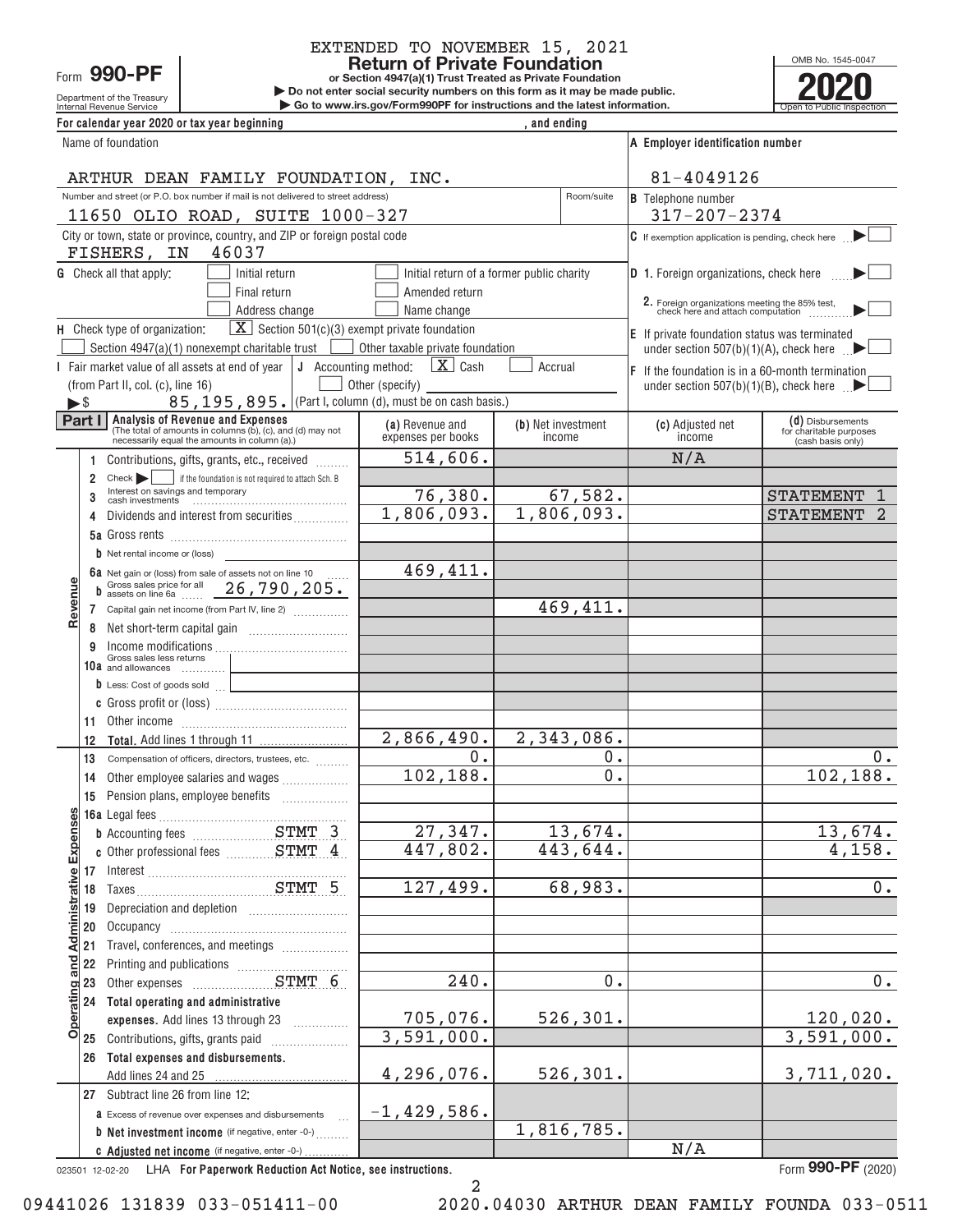|                   |          | ARTHUR DEAN FAMILY FOUNDATION, INC.<br>Form 990-PF (2020)                                                                                                                                                                      |                   |                             | 81-4049126<br>Page 2      |
|-------------------|----------|--------------------------------------------------------------------------------------------------------------------------------------------------------------------------------------------------------------------------------|-------------------|-----------------------------|---------------------------|
|                   | Part II  | <b>Balance Sheets</b> Attached schedules and amounts in the description                                                                                                                                                        | Beginning of year | End of year                 |                           |
|                   |          | column should be for end-of-year amounts only.                                                                                                                                                                                 | (a) Book Value    | (b) Book Value              | (c) Fair Market Value     |
|                   |          | 1 Cash - non-interest-bearing                                                                                                                                                                                                  |                   |                             |                           |
|                   | $^{2}$   | Savings and temporary cash investments [111] [11] Savings and temporary cash investments                                                                                                                                       | 2,034,398.        | 4,878,476.                  | 4,878,476.                |
|                   |          | 3 Accounts receivable                                                                                                                                                                                                          |                   |                             |                           |
|                   |          | Less: allowance for doubtful accounts                                                                                                                                                                                          |                   |                             |                           |
|                   |          | 4 Pledges receivable                                                                                                                                                                                                           |                   |                             |                           |
|                   |          | Less: allowance for doubtful accounts $\blacktriangleright$                                                                                                                                                                    |                   |                             |                           |
|                   |          |                                                                                                                                                                                                                                |                   |                             |                           |
|                   | 6        | Receivables due from officers, directors, trustees, and other                                                                                                                                                                  |                   |                             |                           |
|                   |          |                                                                                                                                                                                                                                |                   |                             |                           |
|                   |          |                                                                                                                                                                                                                                |                   |                             |                           |
|                   |          | Less: allowance for doubtful accounts                                                                                                                                                                                          |                   |                             |                           |
|                   |          |                                                                                                                                                                                                                                |                   |                             |                           |
| Assets            |          |                                                                                                                                                                                                                                |                   |                             |                           |
|                   |          | 10a Investments - U.S. and state government obligations STMT 7                                                                                                                                                                 | 898, 373.         | 737,961.                    | 793,796.                  |
|                   |          |                                                                                                                                                                                                                                | 48,451,017.       | 44,729,596.                 | $\overline{54,127,063}$ . |
|                   |          |                                                                                                                                                                                                                                | 1,869,497.        | 1,557,299.                  | 1,693,266.                |
|                   |          | 11 Investments - land, buildings, and equipment: basis  > _______________                                                                                                                                                      |                   |                             |                           |
|                   |          |                                                                                                                                                                                                                                |                   |                             |                           |
|                   | 12       |                                                                                                                                                                                                                                |                   |                             |                           |
|                   | 13       |                                                                                                                                                                                                                                | 23, 474, 911.     | 23, 265, 913.               | 23,598,994.               |
|                   | 14       | Land, buildings, and equipment: basis >                                                                                                                                                                                        |                   |                             |                           |
|                   |          |                                                                                                                                                                                                                                |                   |                             |                           |
|                   | 15       | Other assets (describe > DIVIDEND RECEIVABLE)                                                                                                                                                                                  | 121,069.          | 104, 300.                   | 104,300.                  |
|                   |          | 16 Total assets (to be completed by all filers - see the                                                                                                                                                                       |                   |                             |                           |
|                   |          |                                                                                                                                                                                                                                | 76,849,265.       | 75, 273, 545.               | 85, 195, 895.             |
|                   |          |                                                                                                                                                                                                                                |                   |                             |                           |
|                   | 18       |                                                                                                                                                                                                                                |                   |                             |                           |
|                   | 19       | Deferred revenue information and contain an account of the contract of the contact of the contact of the contact of the contact of the contact of the contact of the contact of the contact of the contact of the contact of t |                   |                             |                           |
| iabiliti          | 20       | Loans from officers, directors, trustees, and other disqualified persons                                                                                                                                                       |                   |                             |                           |
|                   | 21       |                                                                                                                                                                                                                                |                   |                             |                           |
|                   | 22       | Other liabilities (describe $\blacktriangleright$                                                                                                                                                                              |                   |                             |                           |
|                   |          |                                                                                                                                                                                                                                | 0.                | 0.                          |                           |
|                   | 23       | Total liabilities (add lines 17 through 22)<br>Foundations that follow FASB ASC 958, check here _____ >                                                                                                                        |                   |                             |                           |
|                   |          | and complete lines 24, 25, 29, and 30.                                                                                                                                                                                         |                   |                             |                           |
|                   | 24       | Net assets without donor restrictions                                                                                                                                                                                          |                   |                             |                           |
|                   | 25       | Net assets with donor restrictions                                                                                                                                                                                             |                   |                             |                           |
| or Fund Balances  |          | Foundations that do not follow FASB ASC 958, check here $\blacktriangleright \boxed{\text{X}}$                                                                                                                                 |                   |                             |                           |
|                   |          | and complete lines 26 through 30.                                                                                                                                                                                              |                   |                             |                           |
|                   | 26       | Capital stock, trust principal, or current funds                                                                                                                                                                               | 0.                | 0.                          |                           |
|                   | 27       | Paid-in or capital surplus, or land, bldg., and equipment fund                                                                                                                                                                 | 0.                | 0.                          |                           |
|                   | 28       | Retained earnings, accumulated income, endowment, or other funds                                                                                                                                                               | 76,849,265.       | 75, 273, 545.               |                           |
| <b>Net Assets</b> | 29       |                                                                                                                                                                                                                                | 76,849,265.       | $\overline{75}$ , 273, 545. |                           |
|                   |          |                                                                                                                                                                                                                                |                   |                             |                           |
|                   | 30       | Total liabilities and net assets/fund balances                                                                                                                                                                                 | 76,849,265.       | 75, 273, 545.               |                           |
|                   | Part III | Analysis of Changes in Net Assets or Fund Balances                                                                                                                                                                             |                   |                             |                           |
|                   |          | 1 Total net assets or fund balances at beginning of year - Part II, column (a), line 29                                                                                                                                        |                   |                             |                           |
|                   |          |                                                                                                                                                                                                                                | 1.                | 76,849,265.                 |                           |
| $\overline{2}$    |          | Enter amount from Part I, line 27a                                                                                                                                                                                             | $\overline{2}$    | $-1,429,586.$               |                           |
| 3                 |          |                                                                                                                                                                                                                                | 3                 | 0.                          |                           |
| 4                 |          | Add lines 1, 2, and 3                                                                                                                                                                                                          |                   | 4                           | 75,419,679.               |
| 5                 |          | Decreases not included in line 2 (itemize) > BASIS ADJUSTMENTS                                                                                                                                                                 |                   | 5                           | 146, 134.                 |
| 6                 |          |                                                                                                                                                                                                                                | $6\phantom{a}$    | $\overline{75}$ , 273, 545. |                           |

Form (2020) **990+PF**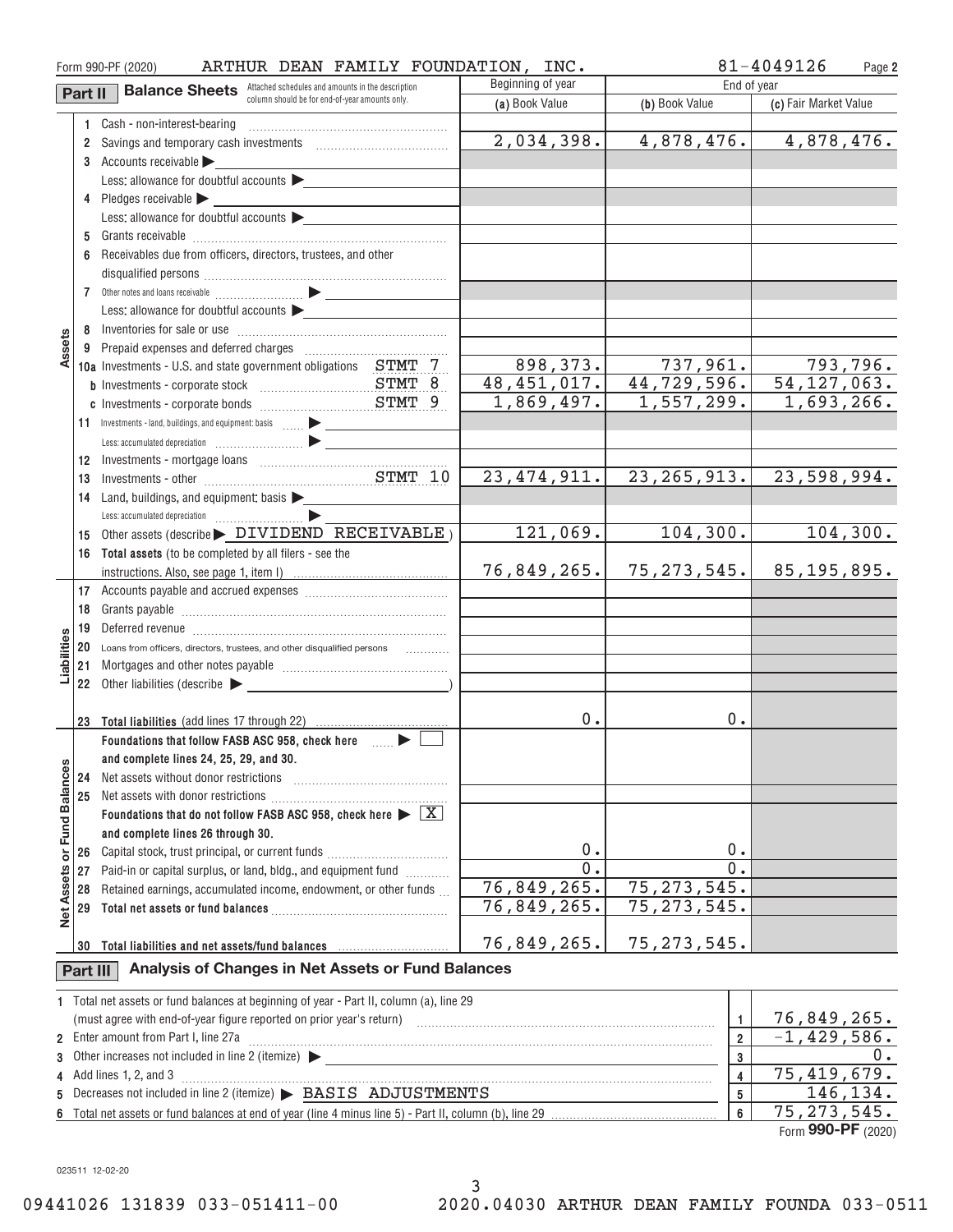| Form 990-PF (2020)                                                                                                                           | ARTHUR DEAN FAMILY FOUNDATION, INC.                                                          |                                                                                     |                                                       | 81-4049126                                                                  | Page 3                           |
|----------------------------------------------------------------------------------------------------------------------------------------------|----------------------------------------------------------------------------------------------|-------------------------------------------------------------------------------------|-------------------------------------------------------|-----------------------------------------------------------------------------|----------------------------------|
| Part IV                                                                                                                                      | <b>Capital Gains and Losses for Tax on Investment Income</b>                                 |                                                                                     | (b) How acquired<br>P - Purchase                      |                                                                             |                                  |
| (a) List and describe the kind(s) of property sold (for example, real estate,<br>2-story brick warehouse; or common stock, 200 shs. MLC Co.) |                                                                                              |                                                                                     |                                                       | (c) Date acquired<br>(mo., day, yr.)                                        | (d) Date sold<br>(mo., day, yr.) |
| 1a PUBLICLY TRADED SECURITIES                                                                                                                |                                                                                              |                                                                                     | D - Donation                                          |                                                                             |                                  |
| CAPITAL GAINS DIVIDENDS<br>h                                                                                                                 |                                                                                              |                                                                                     |                                                       |                                                                             |                                  |
| $\mathbf{c}$                                                                                                                                 |                                                                                              |                                                                                     |                                                       |                                                                             |                                  |
| $\mathsf d$                                                                                                                                  |                                                                                              |                                                                                     |                                                       |                                                                             |                                  |
| e                                                                                                                                            |                                                                                              |                                                                                     |                                                       |                                                                             |                                  |
| (e) Gross sales price                                                                                                                        | (g) Cost or other basis<br>plus expense of sale                                              |                                                                                     | (h) Gain or (loss)<br>$((e)$ plus $(f)$ minus $(g)$ ) |                                                                             |                                  |
| <u>26,784,505.</u><br>a                                                                                                                      |                                                                                              | 26,320,794.                                                                         |                                                       |                                                                             | 463,711.                         |
| $\overline{5,700}$ .<br>b                                                                                                                    |                                                                                              |                                                                                     |                                                       |                                                                             | 5,700.                           |
| C                                                                                                                                            |                                                                                              |                                                                                     |                                                       |                                                                             |                                  |
| d                                                                                                                                            |                                                                                              |                                                                                     |                                                       |                                                                             |                                  |
| e                                                                                                                                            |                                                                                              |                                                                                     |                                                       |                                                                             |                                  |
|                                                                                                                                              | Complete only for assets showing gain in column (h) and owned by the foundation on 12/31/69. |                                                                                     |                                                       | (I) Gains (Col. (h) gain minus<br>col. $(k)$ , but not less than $-0$ -) or |                                  |
| (i) FMV as of 12/31/69                                                                                                                       | (j) Adjusted basis<br>as of 12/31/69                                                         | $(k)$ Excess of col. (i)<br>over col. (j), if any                                   |                                                       | Losses (from col. (h))                                                      |                                  |
|                                                                                                                                              |                                                                                              |                                                                                     |                                                       |                                                                             | 463,711.                         |
| a<br>b                                                                                                                                       |                                                                                              |                                                                                     |                                                       |                                                                             | $\overline{5,700}$ .             |
| C                                                                                                                                            |                                                                                              |                                                                                     |                                                       |                                                                             |                                  |
| $\operatorname{\mathsf{d}}$                                                                                                                  |                                                                                              |                                                                                     |                                                       |                                                                             |                                  |
| e                                                                                                                                            |                                                                                              |                                                                                     |                                                       |                                                                             |                                  |
|                                                                                                                                              |                                                                                              |                                                                                     |                                                       |                                                                             |                                  |
| 2 Capital gain net income or (net capital loss)                                                                                              |                                                                                              | If gain, also enter in Part I, line $7$<br>If (loss), enter -0- in Part I, line $7$ | $\overline{2}$                                        |                                                                             | 469,411.                         |
| 3                                                                                                                                            | Net short-term capital gain or (loss) as defined in sections 1222(5) and (6):                |                                                                                     |                                                       |                                                                             |                                  |
|                                                                                                                                              | If gain, also enter in Part I, line 8, column (c). See instructions. If (loss), enter -0- in |                                                                                     |                                                       |                                                                             |                                  |
| Part I, line 8<br>Part V                                                                                                                     | Qualification Under Section 4940(e) for Reduced Tax on Net Investment Income                 |                                                                                     |                                                       | N/A                                                                         |                                  |
|                                                                                                                                              | SECTION 4940(e) REPEALED ON DECEMBER 20, 2019 - DO NOT COMPLETE.                             |                                                                                     |                                                       |                                                                             |                                  |
| Reserved                                                                                                                                     |                                                                                              |                                                                                     |                                                       |                                                                             |                                  |
| (a)                                                                                                                                          | (b)                                                                                          |                                                                                     | (c)                                                   |                                                                             | (d)<br>Reserved                  |
| Reserved                                                                                                                                     | Reserved                                                                                     |                                                                                     | Reserved                                              |                                                                             |                                  |
| Reserved                                                                                                                                     |                                                                                              |                                                                                     |                                                       |                                                                             |                                  |
| Reserved                                                                                                                                     |                                                                                              |                                                                                     |                                                       |                                                                             |                                  |
| Reserved                                                                                                                                     |                                                                                              |                                                                                     |                                                       |                                                                             |                                  |
| Reserved                                                                                                                                     |                                                                                              |                                                                                     |                                                       |                                                                             |                                  |
| Reserved                                                                                                                                     |                                                                                              |                                                                                     |                                                       |                                                                             |                                  |
|                                                                                                                                              |                                                                                              |                                                                                     |                                                       |                                                                             |                                  |
|                                                                                                                                              |                                                                                              |                                                                                     |                                                       | 2                                                                           |                                  |
|                                                                                                                                              |                                                                                              |                                                                                     |                                                       |                                                                             |                                  |
| 3 Reserved                                                                                                                                   |                                                                                              |                                                                                     |                                                       | 3                                                                           |                                  |
|                                                                                                                                              |                                                                                              |                                                                                     |                                                       |                                                                             |                                  |
|                                                                                                                                              |                                                                                              |                                                                                     |                                                       | 4                                                                           |                                  |
| 5 Reserved                                                                                                                                   |                                                                                              |                                                                                     |                                                       | 5                                                                           |                                  |
|                                                                                                                                              |                                                                                              |                                                                                     |                                                       |                                                                             |                                  |
| 6 Reserved                                                                                                                                   |                                                                                              |                                                                                     |                                                       | 6                                                                           |                                  |
|                                                                                                                                              |                                                                                              |                                                                                     |                                                       |                                                                             |                                  |
| 7 Reserved                                                                                                                                   |                                                                                              |                                                                                     |                                                       | 7                                                                           |                                  |
|                                                                                                                                              |                                                                                              |                                                                                     |                                                       |                                                                             |                                  |
| 8 Reserved                                                                                                                                   |                                                                                              |                                                                                     |                                                       | 8                                                                           |                                  |
|                                                                                                                                              |                                                                                              |                                                                                     |                                                       |                                                                             | Form 990-PF (2020)               |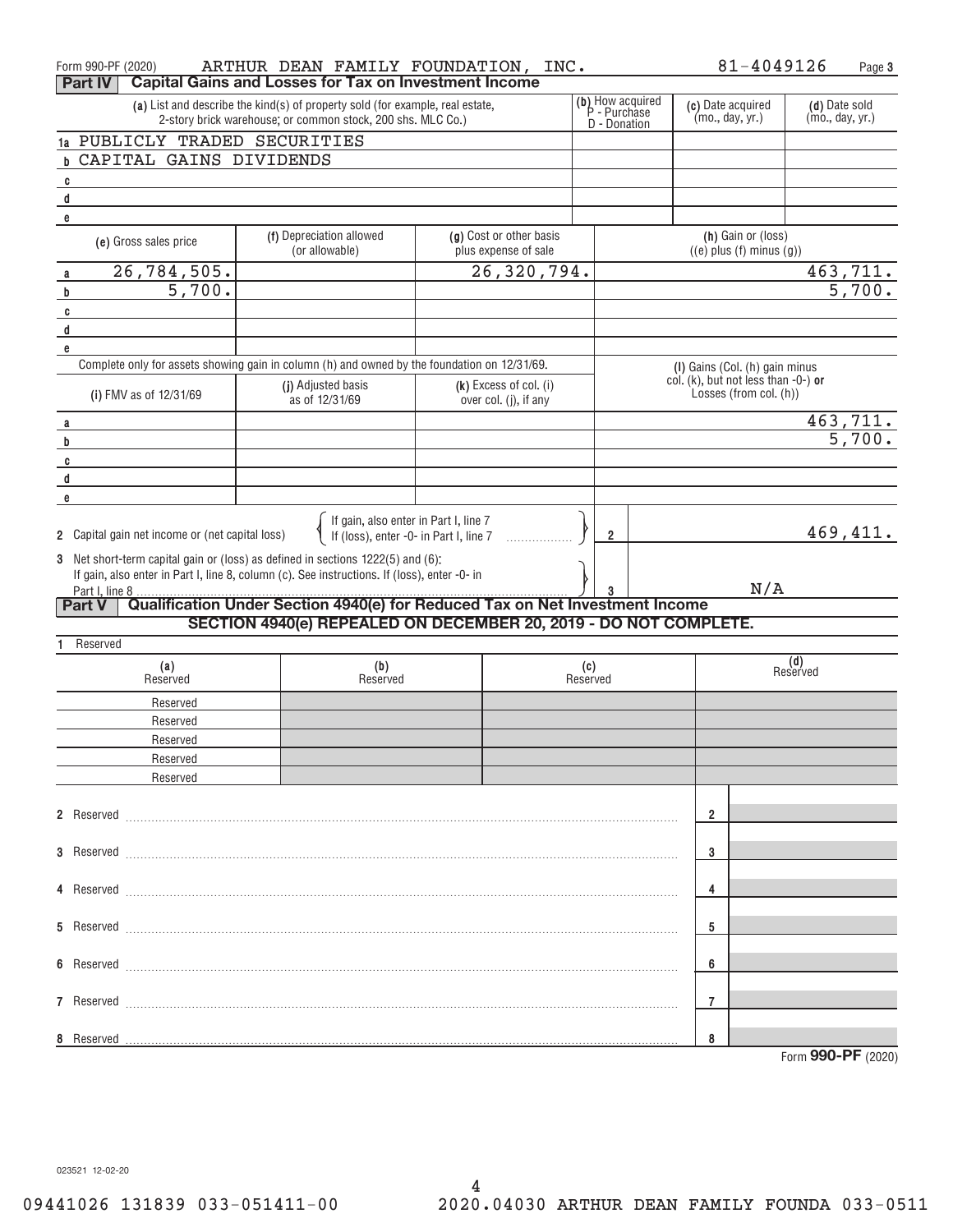| 1a Exempt operating foundations described in section $4940(d)(2)$ , check here $\blacktriangleright$ and enter "N/A" on line 1.<br>25, 253.<br>$\mathbf{1}$<br>c All other domestic foundations enter 1.39% of line 27b. Exempt foreign organizations, enter 4%<br>0.<br>$\overline{2}$<br>25, 253.<br>$\mathbf{3}$<br>Add lines 1 and 2<br>3<br>0.<br>$\overline{4}$<br>4<br>$2\overline{5}$ , $253$ .<br>5<br>Credits/Payments:<br>6<br>38,117.<br>a 2020 estimated tax payments and 2019 overpayment credited to 2020 [11, 12, 12, 12, 12, 12, 12, 13, 13, 13, 1<br>6а<br>$\overline{0}$ .<br>6b<br>15,000.<br>6c<br>c Tax paid with application for extension of time to file (Form 8868) [100] [100] [100] [100] [100] [100] [100] [100] [100] [100] [100] [100] [100] [100] [100] [100] [100] [100] [100] [100] [100] [100] [100] [100] [100] [1<br>0.<br>6d<br>53, 117.<br>$\overline{7}$<br>0.<br>8<br>8<br>9<br>9<br>27,864.<br>10<br>10<br>$0$ .<br>Enter the amount of line 10 to be: Credited to 2021 estimated tax $\blacktriangleright$ 27, 864. Refunded $\blacktriangleright$<br>11<br>11<br><b>Part VII-A</b>   Statements Regarding Activities<br>Yes No<br>1a During the tax year, did the foundation attempt to influence any national, state, or local legislation or did it participate or intervene in<br>X<br>1a<br>X<br>b Did it spend more than \$100 during the year (either directly or indirectly) for political purposes? See the instructions for the definition<br>1b<br>If the answer is "Yes" to 1a or 1b, attach a detailed description of the activities and copies of any materials published or<br>distributed by the foundation in connection with the activities.<br>х<br>1c<br>d Enter the amount (if any) of tax on political expenditures (section 4955) imposed during the year:<br>$0 \cdot$<br>e Enter the reimbursement (if any) paid by the foundation during the year for political expenditure tax imposed on foundation<br>managers. $\triangleright$ \$ 0.<br>х<br>2 Has the foundation engaged in any activities that have not previously been reported to the IRS? [[[[[[[[[[[ [ [ [ [ [ [ ] [ ]]]]]<br>$\overline{2}$<br>If "Yes," attach a detailed description of the activities.<br>3 Has the foundation made any changes, not previously reported to the IRS, in its governing instrument, articles of incorporation, or<br>х<br>bylaws, or other similar instruments? If "Yes," attach a conformed copy of the changes<br>3<br>$\overline{\mathbf{X}}$<br>4a<br>4b |
|--------------------------------------------------------------------------------------------------------------------------------------------------------------------------------------------------------------------------------------------------------------------------------------------------------------------------------------------------------------------------------------------------------------------------------------------------------------------------------------------------------------------------------------------------------------------------------------------------------------------------------------------------------------------------------------------------------------------------------------------------------------------------------------------------------------------------------------------------------------------------------------------------------------------------------------------------------------------------------------------------------------------------------------------------------------------------------------------------------------------------------------------------------------------------------------------------------------------------------------------------------------------------------------------------------------------------------------------------------------------------------------------------------------------------------------------------------------------------------------------------------------------------------------------------------------------------------------------------------------------------------------------------------------------------------------------------------------------------------------------------------------------------------------------------------------------------------------------------------------------------------------------------------------------------------------------------------------------------------------------------------------------------------------------------------------------------------------------------------------------------------------------------------------------------------------------------------------------------------------------------------------------------------------------------------------------------------------------------------------------------------------------------------------------------------------------------------------------------------------------------------------------------------|
|                                                                                                                                                                                                                                                                                                                                                                                                                                                                                                                                                                                                                                                                                                                                                                                                                                                                                                                                                                                                                                                                                                                                                                                                                                                                                                                                                                                                                                                                                                                                                                                                                                                                                                                                                                                                                                                                                                                                                                                                                                                                                                                                                                                                                                                                                                                                                                                                                                                                                                                                |
|                                                                                                                                                                                                                                                                                                                                                                                                                                                                                                                                                                                                                                                                                                                                                                                                                                                                                                                                                                                                                                                                                                                                                                                                                                                                                                                                                                                                                                                                                                                                                                                                                                                                                                                                                                                                                                                                                                                                                                                                                                                                                                                                                                                                                                                                                                                                                                                                                                                                                                                                |
|                                                                                                                                                                                                                                                                                                                                                                                                                                                                                                                                                                                                                                                                                                                                                                                                                                                                                                                                                                                                                                                                                                                                                                                                                                                                                                                                                                                                                                                                                                                                                                                                                                                                                                                                                                                                                                                                                                                                                                                                                                                                                                                                                                                                                                                                                                                                                                                                                                                                                                                                |
|                                                                                                                                                                                                                                                                                                                                                                                                                                                                                                                                                                                                                                                                                                                                                                                                                                                                                                                                                                                                                                                                                                                                                                                                                                                                                                                                                                                                                                                                                                                                                                                                                                                                                                                                                                                                                                                                                                                                                                                                                                                                                                                                                                                                                                                                                                                                                                                                                                                                                                                                |
|                                                                                                                                                                                                                                                                                                                                                                                                                                                                                                                                                                                                                                                                                                                                                                                                                                                                                                                                                                                                                                                                                                                                                                                                                                                                                                                                                                                                                                                                                                                                                                                                                                                                                                                                                                                                                                                                                                                                                                                                                                                                                                                                                                                                                                                                                                                                                                                                                                                                                                                                |
|                                                                                                                                                                                                                                                                                                                                                                                                                                                                                                                                                                                                                                                                                                                                                                                                                                                                                                                                                                                                                                                                                                                                                                                                                                                                                                                                                                                                                                                                                                                                                                                                                                                                                                                                                                                                                                                                                                                                                                                                                                                                                                                                                                                                                                                                                                                                                                                                                                                                                                                                |
|                                                                                                                                                                                                                                                                                                                                                                                                                                                                                                                                                                                                                                                                                                                                                                                                                                                                                                                                                                                                                                                                                                                                                                                                                                                                                                                                                                                                                                                                                                                                                                                                                                                                                                                                                                                                                                                                                                                                                                                                                                                                                                                                                                                                                                                                                                                                                                                                                                                                                                                                |
|                                                                                                                                                                                                                                                                                                                                                                                                                                                                                                                                                                                                                                                                                                                                                                                                                                                                                                                                                                                                                                                                                                                                                                                                                                                                                                                                                                                                                                                                                                                                                                                                                                                                                                                                                                                                                                                                                                                                                                                                                                                                                                                                                                                                                                                                                                                                                                                                                                                                                                                                |
|                                                                                                                                                                                                                                                                                                                                                                                                                                                                                                                                                                                                                                                                                                                                                                                                                                                                                                                                                                                                                                                                                                                                                                                                                                                                                                                                                                                                                                                                                                                                                                                                                                                                                                                                                                                                                                                                                                                                                                                                                                                                                                                                                                                                                                                                                                                                                                                                                                                                                                                                |
|                                                                                                                                                                                                                                                                                                                                                                                                                                                                                                                                                                                                                                                                                                                                                                                                                                                                                                                                                                                                                                                                                                                                                                                                                                                                                                                                                                                                                                                                                                                                                                                                                                                                                                                                                                                                                                                                                                                                                                                                                                                                                                                                                                                                                                                                                                                                                                                                                                                                                                                                |
|                                                                                                                                                                                                                                                                                                                                                                                                                                                                                                                                                                                                                                                                                                                                                                                                                                                                                                                                                                                                                                                                                                                                                                                                                                                                                                                                                                                                                                                                                                                                                                                                                                                                                                                                                                                                                                                                                                                                                                                                                                                                                                                                                                                                                                                                                                                                                                                                                                                                                                                                |
|                                                                                                                                                                                                                                                                                                                                                                                                                                                                                                                                                                                                                                                                                                                                                                                                                                                                                                                                                                                                                                                                                                                                                                                                                                                                                                                                                                                                                                                                                                                                                                                                                                                                                                                                                                                                                                                                                                                                                                                                                                                                                                                                                                                                                                                                                                                                                                                                                                                                                                                                |
|                                                                                                                                                                                                                                                                                                                                                                                                                                                                                                                                                                                                                                                                                                                                                                                                                                                                                                                                                                                                                                                                                                                                                                                                                                                                                                                                                                                                                                                                                                                                                                                                                                                                                                                                                                                                                                                                                                                                                                                                                                                                                                                                                                                                                                                                                                                                                                                                                                                                                                                                |
|                                                                                                                                                                                                                                                                                                                                                                                                                                                                                                                                                                                                                                                                                                                                                                                                                                                                                                                                                                                                                                                                                                                                                                                                                                                                                                                                                                                                                                                                                                                                                                                                                                                                                                                                                                                                                                                                                                                                                                                                                                                                                                                                                                                                                                                                                                                                                                                                                                                                                                                                |
|                                                                                                                                                                                                                                                                                                                                                                                                                                                                                                                                                                                                                                                                                                                                                                                                                                                                                                                                                                                                                                                                                                                                                                                                                                                                                                                                                                                                                                                                                                                                                                                                                                                                                                                                                                                                                                                                                                                                                                                                                                                                                                                                                                                                                                                                                                                                                                                                                                                                                                                                |
|                                                                                                                                                                                                                                                                                                                                                                                                                                                                                                                                                                                                                                                                                                                                                                                                                                                                                                                                                                                                                                                                                                                                                                                                                                                                                                                                                                                                                                                                                                                                                                                                                                                                                                                                                                                                                                                                                                                                                                                                                                                                                                                                                                                                                                                                                                                                                                                                                                                                                                                                |
|                                                                                                                                                                                                                                                                                                                                                                                                                                                                                                                                                                                                                                                                                                                                                                                                                                                                                                                                                                                                                                                                                                                                                                                                                                                                                                                                                                                                                                                                                                                                                                                                                                                                                                                                                                                                                                                                                                                                                                                                                                                                                                                                                                                                                                                                                                                                                                                                                                                                                                                                |
|                                                                                                                                                                                                                                                                                                                                                                                                                                                                                                                                                                                                                                                                                                                                                                                                                                                                                                                                                                                                                                                                                                                                                                                                                                                                                                                                                                                                                                                                                                                                                                                                                                                                                                                                                                                                                                                                                                                                                                                                                                                                                                                                                                                                                                                                                                                                                                                                                                                                                                                                |
|                                                                                                                                                                                                                                                                                                                                                                                                                                                                                                                                                                                                                                                                                                                                                                                                                                                                                                                                                                                                                                                                                                                                                                                                                                                                                                                                                                                                                                                                                                                                                                                                                                                                                                                                                                                                                                                                                                                                                                                                                                                                                                                                                                                                                                                                                                                                                                                                                                                                                                                                |
|                                                                                                                                                                                                                                                                                                                                                                                                                                                                                                                                                                                                                                                                                                                                                                                                                                                                                                                                                                                                                                                                                                                                                                                                                                                                                                                                                                                                                                                                                                                                                                                                                                                                                                                                                                                                                                                                                                                                                                                                                                                                                                                                                                                                                                                                                                                                                                                                                                                                                                                                |
|                                                                                                                                                                                                                                                                                                                                                                                                                                                                                                                                                                                                                                                                                                                                                                                                                                                                                                                                                                                                                                                                                                                                                                                                                                                                                                                                                                                                                                                                                                                                                                                                                                                                                                                                                                                                                                                                                                                                                                                                                                                                                                                                                                                                                                                                                                                                                                                                                                                                                                                                |
|                                                                                                                                                                                                                                                                                                                                                                                                                                                                                                                                                                                                                                                                                                                                                                                                                                                                                                                                                                                                                                                                                                                                                                                                                                                                                                                                                                                                                                                                                                                                                                                                                                                                                                                                                                                                                                                                                                                                                                                                                                                                                                                                                                                                                                                                                                                                                                                                                                                                                                                                |
|                                                                                                                                                                                                                                                                                                                                                                                                                                                                                                                                                                                                                                                                                                                                                                                                                                                                                                                                                                                                                                                                                                                                                                                                                                                                                                                                                                                                                                                                                                                                                                                                                                                                                                                                                                                                                                                                                                                                                                                                                                                                                                                                                                                                                                                                                                                                                                                                                                                                                                                                |
|                                                                                                                                                                                                                                                                                                                                                                                                                                                                                                                                                                                                                                                                                                                                                                                                                                                                                                                                                                                                                                                                                                                                                                                                                                                                                                                                                                                                                                                                                                                                                                                                                                                                                                                                                                                                                                                                                                                                                                                                                                                                                                                                                                                                                                                                                                                                                                                                                                                                                                                                |
|                                                                                                                                                                                                                                                                                                                                                                                                                                                                                                                                                                                                                                                                                                                                                                                                                                                                                                                                                                                                                                                                                                                                                                                                                                                                                                                                                                                                                                                                                                                                                                                                                                                                                                                                                                                                                                                                                                                                                                                                                                                                                                                                                                                                                                                                                                                                                                                                                                                                                                                                |
|                                                                                                                                                                                                                                                                                                                                                                                                                                                                                                                                                                                                                                                                                                                                                                                                                                                                                                                                                                                                                                                                                                                                                                                                                                                                                                                                                                                                                                                                                                                                                                                                                                                                                                                                                                                                                                                                                                                                                                                                                                                                                                                                                                                                                                                                                                                                                                                                                                                                                                                                |
|                                                                                                                                                                                                                                                                                                                                                                                                                                                                                                                                                                                                                                                                                                                                                                                                                                                                                                                                                                                                                                                                                                                                                                                                                                                                                                                                                                                                                                                                                                                                                                                                                                                                                                                                                                                                                                                                                                                                                                                                                                                                                                                                                                                                                                                                                                                                                                                                                                                                                                                                |
|                                                                                                                                                                                                                                                                                                                                                                                                                                                                                                                                                                                                                                                                                                                                                                                                                                                                                                                                                                                                                                                                                                                                                                                                                                                                                                                                                                                                                                                                                                                                                                                                                                                                                                                                                                                                                                                                                                                                                                                                                                                                                                                                                                                                                                                                                                                                                                                                                                                                                                                                |
|                                                                                                                                                                                                                                                                                                                                                                                                                                                                                                                                                                                                                                                                                                                                                                                                                                                                                                                                                                                                                                                                                                                                                                                                                                                                                                                                                                                                                                                                                                                                                                                                                                                                                                                                                                                                                                                                                                                                                                                                                                                                                                                                                                                                                                                                                                                                                                                                                                                                                                                                |
|                                                                                                                                                                                                                                                                                                                                                                                                                                                                                                                                                                                                                                                                                                                                                                                                                                                                                                                                                                                                                                                                                                                                                                                                                                                                                                                                                                                                                                                                                                                                                                                                                                                                                                                                                                                                                                                                                                                                                                                                                                                                                                                                                                                                                                                                                                                                                                                                                                                                                                                                |
|                                                                                                                                                                                                                                                                                                                                                                                                                                                                                                                                                                                                                                                                                                                                                                                                                                                                                                                                                                                                                                                                                                                                                                                                                                                                                                                                                                                                                                                                                                                                                                                                                                                                                                                                                                                                                                                                                                                                                                                                                                                                                                                                                                                                                                                                                                                                                                                                                                                                                                                                |
|                                                                                                                                                                                                                                                                                                                                                                                                                                                                                                                                                                                                                                                                                                                                                                                                                                                                                                                                                                                                                                                                                                                                                                                                                                                                                                                                                                                                                                                                                                                                                                                                                                                                                                                                                                                                                                                                                                                                                                                                                                                                                                                                                                                                                                                                                                                                                                                                                                                                                                                                |
|                                                                                                                                                                                                                                                                                                                                                                                                                                                                                                                                                                                                                                                                                                                                                                                                                                                                                                                                                                                                                                                                                                                                                                                                                                                                                                                                                                                                                                                                                                                                                                                                                                                                                                                                                                                                                                                                                                                                                                                                                                                                                                                                                                                                                                                                                                                                                                                                                                                                                                                                |
|                                                                                                                                                                                                                                                                                                                                                                                                                                                                                                                                                                                                                                                                                                                                                                                                                                                                                                                                                                                                                                                                                                                                                                                                                                                                                                                                                                                                                                                                                                                                                                                                                                                                                                                                                                                                                                                                                                                                                                                                                                                                                                                                                                                                                                                                                                                                                                                                                                                                                                                                |
| X<br>5                                                                                                                                                                                                                                                                                                                                                                                                                                                                                                                                                                                                                                                                                                                                                                                                                                                                                                                                                                                                                                                                                                                                                                                                                                                                                                                                                                                                                                                                                                                                                                                                                                                                                                                                                                                                                                                                                                                                                                                                                                                                                                                                                                                                                                                                                                                                                                                                                                                                                                                         |
| If "Yes," attach the statement required by General Instruction T.                                                                                                                                                                                                                                                                                                                                                                                                                                                                                                                                                                                                                                                                                                                                                                                                                                                                                                                                                                                                                                                                                                                                                                                                                                                                                                                                                                                                                                                                                                                                                                                                                                                                                                                                                                                                                                                                                                                                                                                                                                                                                                                                                                                                                                                                                                                                                                                                                                                              |
| Are the requirements of section $508(e)$ (relating to sections 4941 through 4945) satisfied either:                                                                                                                                                                                                                                                                                                                                                                                                                                                                                                                                                                                                                                                                                                                                                                                                                                                                                                                                                                                                                                                                                                                                                                                                                                                                                                                                                                                                                                                                                                                                                                                                                                                                                                                                                                                                                                                                                                                                                                                                                                                                                                                                                                                                                                                                                                                                                                                                                            |
| • By language in the governing instrument, or                                                                                                                                                                                                                                                                                                                                                                                                                                                                                                                                                                                                                                                                                                                                                                                                                                                                                                                                                                                                                                                                                                                                                                                                                                                                                                                                                                                                                                                                                                                                                                                                                                                                                                                                                                                                                                                                                                                                                                                                                                                                                                                                                                                                                                                                                                                                                                                                                                                                                  |
| · By state legislation that effectively amends the governing instrument so that no mandatory directions that conflict with the state law                                                                                                                                                                                                                                                                                                                                                                                                                                                                                                                                                                                                                                                                                                                                                                                                                                                                                                                                                                                                                                                                                                                                                                                                                                                                                                                                                                                                                                                                                                                                                                                                                                                                                                                                                                                                                                                                                                                                                                                                                                                                                                                                                                                                                                                                                                                                                                                       |
| Χ<br>remain in the governing instrument? Management and the contract of the contract of the contract of the contract of the contract of the contract of the contract of the contract of the contract of the contract of the contrac<br>6                                                                                                                                                                                                                                                                                                                                                                                                                                                                                                                                                                                                                                                                                                                                                                                                                                                                                                                                                                                                                                                                                                                                                                                                                                                                                                                                                                                                                                                                                                                                                                                                                                                                                                                                                                                                                                                                                                                                                                                                                                                                                                                                                                                                                                                                                       |
| X<br>$\overline{7}$<br>7                                                                                                                                                                                                                                                                                                                                                                                                                                                                                                                                                                                                                                                                                                                                                                                                                                                                                                                                                                                                                                                                                                                                                                                                                                                                                                                                                                                                                                                                                                                                                                                                                                                                                                                                                                                                                                                                                                                                                                                                                                                                                                                                                                                                                                                                                                                                                                                                                                                                                                       |
|                                                                                                                                                                                                                                                                                                                                                                                                                                                                                                                                                                                                                                                                                                                                                                                                                                                                                                                                                                                                                                                                                                                                                                                                                                                                                                                                                                                                                                                                                                                                                                                                                                                                                                                                                                                                                                                                                                                                                                                                                                                                                                                                                                                                                                                                                                                                                                                                                                                                                                                                |
| 8a Enter the states to which the foundation reports or with which it is registered. See instructions.<br>ΙN                                                                                                                                                                                                                                                                                                                                                                                                                                                                                                                                                                                                                                                                                                                                                                                                                                                                                                                                                                                                                                                                                                                                                                                                                                                                                                                                                                                                                                                                                                                                                                                                                                                                                                                                                                                                                                                                                                                                                                                                                                                                                                                                                                                                                                                                                                                                                                                                                    |
| <b>b</b> If the answer is "Yes" to line 7, has the foundation furnished a copy of Form 990-PF to the Attorney General (or designate)                                                                                                                                                                                                                                                                                                                                                                                                                                                                                                                                                                                                                                                                                                                                                                                                                                                                                                                                                                                                                                                                                                                                                                                                                                                                                                                                                                                                                                                                                                                                                                                                                                                                                                                                                                                                                                                                                                                                                                                                                                                                                                                                                                                                                                                                                                                                                                                           |
| х<br>8b                                                                                                                                                                                                                                                                                                                                                                                                                                                                                                                                                                                                                                                                                                                                                                                                                                                                                                                                                                                                                                                                                                                                                                                                                                                                                                                                                                                                                                                                                                                                                                                                                                                                                                                                                                                                                                                                                                                                                                                                                                                                                                                                                                                                                                                                                                                                                                                                                                                                                                                        |
| Is the foundation claiming status as a private operating foundation within the meaning of section $4942(j)(3)$ or $4942(j)(5)$ for calendar<br>9                                                                                                                                                                                                                                                                                                                                                                                                                                                                                                                                                                                                                                                                                                                                                                                                                                                                                                                                                                                                                                                                                                                                                                                                                                                                                                                                                                                                                                                                                                                                                                                                                                                                                                                                                                                                                                                                                                                                                                                                                                                                                                                                                                                                                                                                                                                                                                               |
| х<br>9                                                                                                                                                                                                                                                                                                                                                                                                                                                                                                                                                                                                                                                                                                                                                                                                                                                                                                                                                                                                                                                                                                                                                                                                                                                                                                                                                                                                                                                                                                                                                                                                                                                                                                                                                                                                                                                                                                                                                                                                                                                                                                                                                                                                                                                                                                                                                                                                                                                                                                                         |
| $\overline{\text{X}}$<br>10<br>10<br>000 BC                                                                                                                                                                                                                                                                                                                                                                                                                                                                                                                                                                                                                                                                                                                                                                                                                                                                                                                                                                                                                                                                                                                                                                                                                                                                                                                                                                                                                                                                                                                                                                                                                                                                                                                                                                                                                                                                                                                                                                                                                                                                                                                                                                                                                                                                                                                                                                                                                                                                                    |

Form (2020) **990+PF**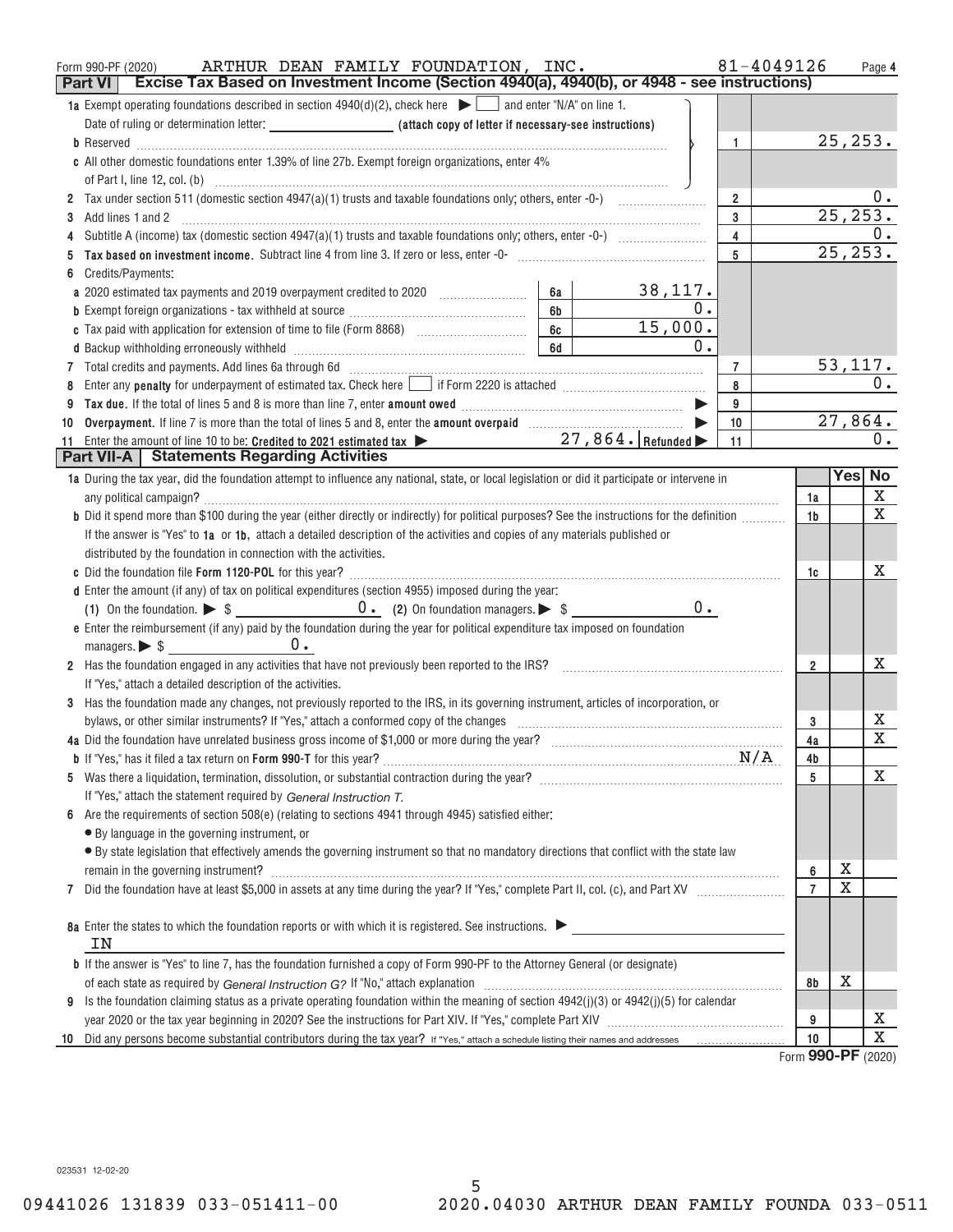| 81-4049126<br>INC.<br>ARTHUR DEAN FAMILY FOUNDATION,<br>Form 990-PF (2020) | Page |
|----------------------------------------------------------------------------|------|
|----------------------------------------------------------------------------|------|

|    | <b>Part VII-A   Statements Regarding Activities</b> (continued)         |                                                                                                                                                                                                                                                                                                                                                                                                                                             |                            |    |             |                   |
|----|-------------------------------------------------------------------------|---------------------------------------------------------------------------------------------------------------------------------------------------------------------------------------------------------------------------------------------------------------------------------------------------------------------------------------------------------------------------------------------------------------------------------------------|----------------------------|----|-------------|-------------------|
|    |                                                                         |                                                                                                                                                                                                                                                                                                                                                                                                                                             |                            |    | Yes         | No                |
|    |                                                                         | 11 At any time during the year, did the foundation, directly or indirectly, own a controlled entity within the meaning of                                                                                                                                                                                                                                                                                                                   |                            |    |             |                   |
|    |                                                                         |                                                                                                                                                                                                                                                                                                                                                                                                                                             |                            | 11 |             | х                 |
|    |                                                                         | 12 Did the foundation make a distribution to a donor advised fund over which the foundation or a disqualified person had advisory privileges?                                                                                                                                                                                                                                                                                               |                            |    |             |                   |
|    | If "Yes," attach statement. See instructions                            | $\begin{minipage}{0.5\textwidth} \begin{tabular}{ l l l } \hline \multicolumn{1}{ l l l } \hline \multicolumn{1}{ l l } \multicolumn{1}{ l } \multicolumn{1}{ l } \multicolumn{1}{ l } \multicolumn{1}{ l } \multicolumn{1}{ l } \multicolumn{1}{ l } \multicolumn{1}{ l } \multicolumn{1}{ l } \multicolumn{1}{ l } \multicolumn{1}{ l } \multicolumn{1}{ l } \multicolumn{1}{ l } \multicolumn{1}{ l } \multicolumn{1}{ l } \multicolumn$ |                            | 12 |             | х                 |
|    |                                                                         | 13 Did the foundation comply with the public inspection requirements for its annual returns and exemption application?                                                                                                                                                                                                                                                                                                                      |                            | 13 | $\mathbf X$ |                   |
|    | Website address $\triangleright$ $N/A$                                  |                                                                                                                                                                                                                                                                                                                                                                                                                                             |                            |    |             |                   |
|    | 14 The books are in care of > RUTHIE PURCELL-JONES                      |                                                                                                                                                                                                                                                                                                                                                                                                                                             | Telephone no. 317-207-2374 |    |             |                   |
|    |                                                                         | Located at > 11650 OLIO ROAD, SUITE 1000-327, FISHERS, IN                                                                                                                                                                                                                                                                                                                                                                                   | $ZIP+4$ $46037$            |    |             |                   |
|    |                                                                         |                                                                                                                                                                                                                                                                                                                                                                                                                                             |                            |    |             |                   |
|    |                                                                         |                                                                                                                                                                                                                                                                                                                                                                                                                                             |                            |    |             |                   |
|    |                                                                         |                                                                                                                                                                                                                                                                                                                                                                                                                                             |                            |    | N/A<br>Yes  | No                |
| 16 |                                                                         | At any time during calendar year 2020, did the foundation have an interest in or a signature or other authority over a bank,                                                                                                                                                                                                                                                                                                                |                            |    |             |                   |
|    | securities, or other financial account in a foreign country?            |                                                                                                                                                                                                                                                                                                                                                                                                                                             |                            | 16 |             | X                 |
|    |                                                                         | See the instructions for exceptions and filing requirements for FinCEN Form 114. If "Yes," enter the name of the                                                                                                                                                                                                                                                                                                                            |                            |    |             |                   |
|    | foreign country                                                         |                                                                                                                                                                                                                                                                                                                                                                                                                                             |                            |    |             |                   |
|    |                                                                         | Part VII-B   Statements Regarding Activities for Which Form 4720 May Be Required                                                                                                                                                                                                                                                                                                                                                            |                            |    |             |                   |
|    |                                                                         | File Form 4720 if any item is checked in the "Yes" column, unless an exception applies.                                                                                                                                                                                                                                                                                                                                                     |                            |    | Yes         | No                |
|    | 1a During the year, did the foundation (either directly or indirectly): |                                                                                                                                                                                                                                                                                                                                                                                                                                             |                            |    |             |                   |
|    |                                                                         | (1) Engage in the sale or exchange, or leasing of property with a disqualified person?                                                                                                                                                                                                                                                                                                                                                      | $Yes \quad X \quad No$     |    |             |                   |
|    |                                                                         | (2) Borrow money from, lend money to, or otherwise extend credit to (or accept it from)                                                                                                                                                                                                                                                                                                                                                     |                            |    |             |                   |
|    | a disqualified person?                                                  |                                                                                                                                                                                                                                                                                                                                                                                                                                             | $Yes$ $\overline{X}$ No    |    |             |                   |
|    |                                                                         |                                                                                                                                                                                                                                                                                                                                                                                                                                             | $Yes \nX \nNo$             |    |             |                   |
|    |                                                                         | (4) Pay compensation to, or pay or reimburse the expenses of, a disqualified person?<br>the contract of the contract of the contract of                                                                                                                                                                                                                                                                                                     | Yes $X$ No                 |    |             |                   |
|    |                                                                         | (5) Transfer any income or assets to a disqualified person (or make any of either available                                                                                                                                                                                                                                                                                                                                                 |                            |    |             |                   |
|    |                                                                         |                                                                                                                                                                                                                                                                                                                                                                                                                                             | $Yes$ $\overline{X}$ No    |    |             |                   |
|    |                                                                         | (6) Agree to pay money or property to a government official? (Exception. Check "No"                                                                                                                                                                                                                                                                                                                                                         |                            |    |             |                   |
|    |                                                                         | if the foundation agreed to make a grant to or to employ the official for a period after                                                                                                                                                                                                                                                                                                                                                    |                            |    |             |                   |
|    |                                                                         |                                                                                                                                                                                                                                                                                                                                                                                                                                             | $Yes$ $\overline{X}$ No    |    |             |                   |
|    |                                                                         | <b>b</b> If any answer is "Yes" to $1a(1)-(6)$ , did any of the acts fail to qualify under the exceptions described in Regulations                                                                                                                                                                                                                                                                                                          |                            |    |             |                   |
|    |                                                                         | section 53.4941(d)-3 or in a current notice regarding disaster assistance? See instructions [11,111] section 53.4941(d)-3 or in a current notice regarding disaster assistance? See instructions                                                                                                                                                                                                                                            | N/A                        | 1b |             |                   |
|    |                                                                         | Organizations relying on a current notice regarding disaster assistance, check here manufactured contains and the settlement of $\blacktriangleright$                                                                                                                                                                                                                                                                                       |                            |    |             |                   |
|    |                                                                         | c Did the foundation engage in a prior year in any of the acts described in 1a, other than excepted acts, that were not corrected                                                                                                                                                                                                                                                                                                           |                            |    |             |                   |
|    |                                                                         |                                                                                                                                                                                                                                                                                                                                                                                                                                             |                            | 1c |             | x                 |
|    |                                                                         | 2 Taxes on failure to distribute income (section 4942) (does not apply for years the foundation was a private operating foundation                                                                                                                                                                                                                                                                                                          |                            |    |             |                   |
|    | defined in section $4942(j)(3)$ or $4942(j)(5)$ ):                      |                                                                                                                                                                                                                                                                                                                                                                                                                                             |                            |    |             |                   |
|    |                                                                         | a At the end of tax year 2020, did the foundation have any undistributed income (Part XIII, lines                                                                                                                                                                                                                                                                                                                                           |                            |    |             |                   |
|    |                                                                         |                                                                                                                                                                                                                                                                                                                                                                                                                                             |                            |    |             |                   |
|    | If "Yes," list the years $\blacktriangleright$                          | <u>2. The contract of the contract of the contract of the contract of the contract of the contract of the contract of the contract of the contract of the contract of the contract of the contract of the contract of the contr</u>                                                                                                                                                                                                         |                            |    |             |                   |
|    |                                                                         | <b>b</b> Are there any years listed in 2a for which the foundation is <b>not</b> applying the provisions of section $4942(a)(2)$ (relating to incorrect                                                                                                                                                                                                                                                                                     |                            |    |             |                   |
|    |                                                                         | valuation of assets) to the year's undistributed income? (If applying section 4942(a)(2) to all years listed, answer "No" and attach                                                                                                                                                                                                                                                                                                        |                            |    |             |                   |
|    |                                                                         |                                                                                                                                                                                                                                                                                                                                                                                                                                             | N/A                        | 2b |             |                   |
|    |                                                                         | c If the provisions of section $4942(a)(2)$ are being applied to any of the years listed in 2a, list the years here.                                                                                                                                                                                                                                                                                                                        |                            |    |             |                   |
|    |                                                                         |                                                                                                                                                                                                                                                                                                                                                                                                                                             |                            |    |             |                   |
|    |                                                                         | 3a Did the foundation hold more than a 2% direct or indirect interest in any business enterprise at any time                                                                                                                                                                                                                                                                                                                                |                            |    |             |                   |
|    |                                                                         |                                                                                                                                                                                                                                                                                                                                                                                                                                             | Yes $X$ No                 |    |             |                   |
|    |                                                                         | <b>b</b> If "Yes," did it have excess business holdings in 2020 as a result of (1) any purchase by the foundation or disqualified persons after                                                                                                                                                                                                                                                                                             |                            |    |             |                   |
|    |                                                                         | May 26, 1969; (2) the lapse of the 5-year period (or longer period approved by the Commissioner under section 4943(c)(7)) to dispose                                                                                                                                                                                                                                                                                                        |                            |    |             |                   |
|    |                                                                         | of holdings acquired by gift or bequest; or (3) the lapse of the 10-, 15-, or 20-year first phase holding period? (Use Form 4720,                                                                                                                                                                                                                                                                                                           |                            |    |             |                   |
|    |                                                                         |                                                                                                                                                                                                                                                                                                                                                                                                                                             |                            | 3b |             |                   |
|    |                                                                         |                                                                                                                                                                                                                                                                                                                                                                                                                                             |                            | 4a |             | Χ                 |
|    |                                                                         | <b>b</b> Did the foundation make any investment in a prior year (but after December 31, 1969) that could jeopardize its charitable purpose that                                                                                                                                                                                                                                                                                             |                            |    |             |                   |
|    |                                                                         |                                                                                                                                                                                                                                                                                                                                                                                                                                             |                            | 4b |             | X                 |
|    |                                                                         |                                                                                                                                                                                                                                                                                                                                                                                                                                             |                            |    |             | $000$ DE $(0000)$ |

Form (2020) **990+PF**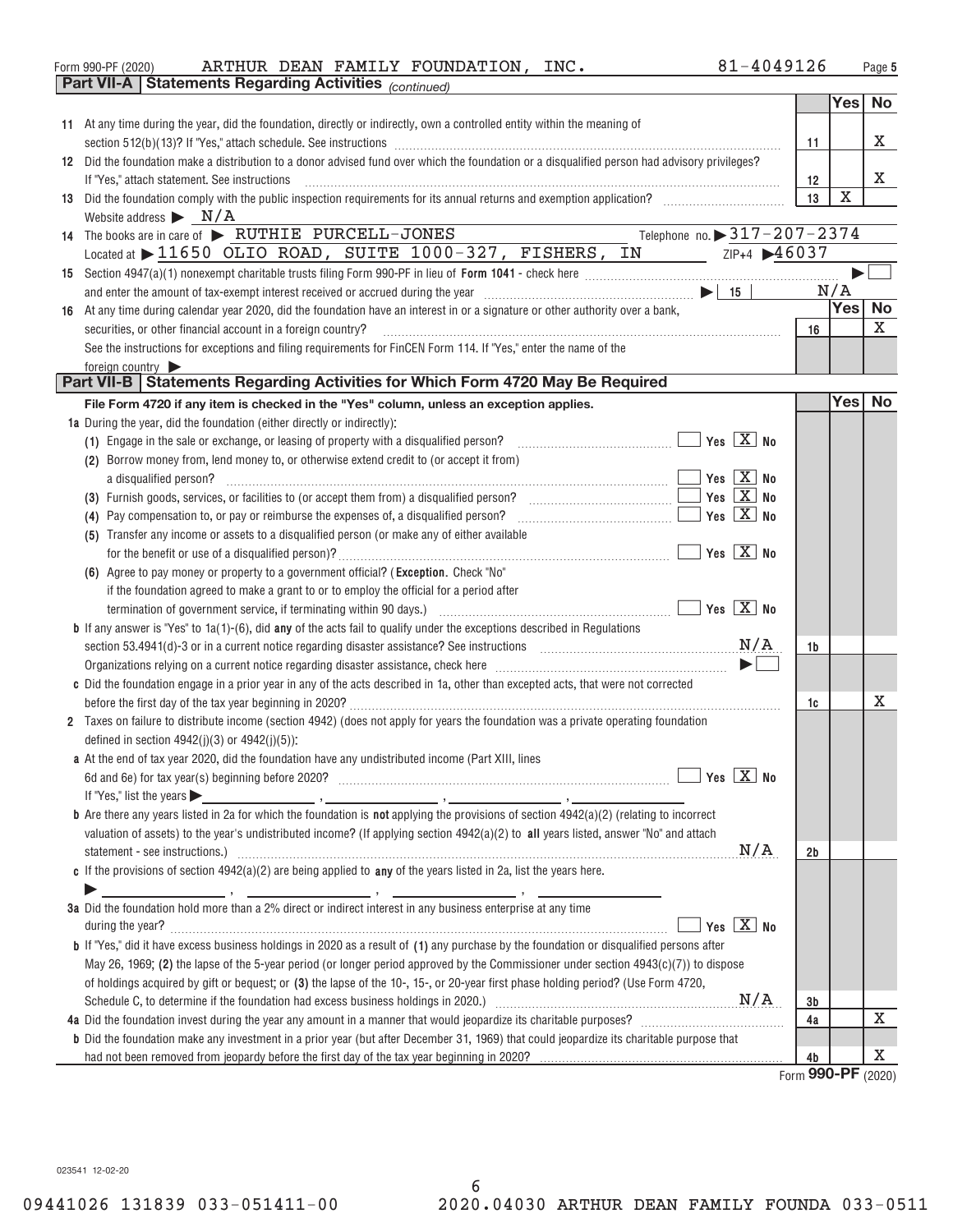| ARTHUR DEAN FAMILY FOUNDATION, INC.<br>Form 990-PF (2020)                                                                                                                                                                      |                       | 81-4049126 |        | Page 6 |
|--------------------------------------------------------------------------------------------------------------------------------------------------------------------------------------------------------------------------------|-----------------------|------------|--------|--------|
| Part VII-B   Statements Regarding Activities for Which Form 4720 May Be Required                                                                                                                                               | (continued)           |            |        |        |
| 5a During the year, did the foundation pay or incur any amount to:                                                                                                                                                             |                       |            | Yes No |        |
|                                                                                                                                                                                                                                | Yes $X$ No            |            |        |        |
| Influence the outcome of any specific public election (see section 4955); or to carry on, directly or indirectly,<br>(2)                                                                                                       |                       |            |        |        |
| any voter registration drive?                                                                                                                                                                                                  | Yes $X$ No            |            |        |        |
|                                                                                                                                                                                                                                | Yes $X$ No            |            |        |        |
| Provide a grant to an organization other than a charitable, etc., organization described in section<br>(4)                                                                                                                     |                       |            |        |        |
|                                                                                                                                                                                                                                | Yes $X$ No            |            |        |        |
| (5) Provide for any purpose other than religious, charitable, scientific, literary, or educational purposes, or for                                                                                                            |                       |            |        |        |
|                                                                                                                                                                                                                                | Yes $X$ No            |            |        |        |
| <b>b</b> If any answer is "Yes" to 5a(1)-(5), did any of the transactions fail to qualify under the exceptions described in Regulations                                                                                        |                       |            |        |        |
| N/A<br>section 53.4945 or in a current notice regarding disaster assistance? See instructions                                                                                                                                  |                       | 5b         |        |        |
| Organizations relying on a current notice regarding disaster assistance, check here [1111][11] Conditional management of the distribution of the distribution of the distribution of the distribution of the distribution of t | $\blacktriangleright$ |            |        |        |
| c If the answer is "Yes" to question 5a(4), does the foundation claim exemption from the tax because it maintained                                                                                                             |                       |            |        |        |
| N/A                                                                                                                                                                                                                            | Yes                   | No         |        |        |
| If "Yes," attach the statement required by Regulations section 53.4945-5(d).                                                                                                                                                   |                       |            |        |        |
| 6a Did the foundation, during the year, receive any funds, directly or indirectly, to pay premiums on                                                                                                                          | $Yes \ X \ No$        |            |        |        |
| a personal benefit contract?<br><b>b</b> Did the foundation, during the year, pay premiums, directly or indirectly, on a personal benefit contract?                                                                            |                       | 6b         |        | x      |
| If "Yes" to 6b, file Form 8870.                                                                                                                                                                                                |                       |            |        |        |
|                                                                                                                                                                                                                                | $Yes \ X$ No          |            |        |        |
|                                                                                                                                                                                                                                |                       | 7b         |        |        |
| 8 Is the foundation subject to the section 4960 tax on payment(s) of more than \$1,000,000 in remuneration or                                                                                                                  |                       |            |        |        |
| excess parachute payment(s) during the year?                                                                                                                                                                                   | Yes $X$ No            |            |        |        |
| <b>Part VIII</b><br>Information About Officers, Directors, Trustees, Foundation Managers, Highly                                                                                                                               |                       |            |        |        |

**Paid Employees, and Contractors** 

**1 List all officers, directors, trustees, and foundation managers and their compensation.**

| (a) Name and address                                                                                        | (b) Title, and average<br>hours per week devoted<br>to position | (c) Compensation<br>(If not paid,<br>enter $-0$ | (d) Contributions to<br>employee benefit plans<br>and deferred<br>compensation | (e) Expense<br>account, other<br>allowances |
|-------------------------------------------------------------------------------------------------------------|-----------------------------------------------------------------|-------------------------------------------------|--------------------------------------------------------------------------------|---------------------------------------------|
| MCCLURE<br>FREDDIE L.                                                                                       | PRESIDENT                                                       |                                                 |                                                                                |                                             |
| 11650 OLIO ROAD, SUITE 1000-327                                                                             |                                                                 |                                                 |                                                                                |                                             |
| FISHERS, IN 46037                                                                                           | 1.00                                                            | 0.                                              | 0.                                                                             | 0.                                          |
| MCCLURE<br>MOLLY E.                                                                                         | NICE-PRESIDENT                                                  |                                                 |                                                                                |                                             |
| 11650 OLIO ROAD, SUITE 1000-327                                                                             |                                                                 |                                                 |                                                                                |                                             |
| IN 46037<br>FISHERS,                                                                                        | 1.00                                                            | 0.                                              | 0.                                                                             | $0$ .                                       |
| <b>STRATMAN</b><br>AARON J.                                                                                 | TREASURER/SECRETARY                                             |                                                 |                                                                                |                                             |
| 11650 OLIO ROAD, SUITE 1000-327                                                                             |                                                                 |                                                 |                                                                                |                                             |
| FISHERS, IN 46037                                                                                           | 1.00                                                            | 0.                                              | 0.                                                                             | 0.                                          |
|                                                                                                             |                                                                 |                                                 |                                                                                |                                             |
|                                                                                                             |                                                                 |                                                 |                                                                                |                                             |
|                                                                                                             |                                                                 |                                                 |                                                                                |                                             |
| 2 Compensation of five highest-paid employees (other than those included on line 1). If none, enter "NONE." |                                                                 |                                                 |                                                                                |                                             |
| (a) Name and address of each employee paid more than \$50,000                                               | (b) Title, and average<br>hours per week<br>devoted to position | (c) Compensation                                | (d) Contributions to<br>employee benefit plans<br>and deferred<br>compensation | (e) Expense<br>account, other<br>allowances |
| NONE                                                                                                        |                                                                 |                                                 |                                                                                |                                             |
|                                                                                                             |                                                                 |                                                 |                                                                                |                                             |

| <b>Total</b> number<br>niovees<br>nver<br>em<br><b>POOTOR</b><br>ot othe<br>naid | . |                    |  |
|----------------------------------------------------------------------------------|---|--------------------|--|
|                                                                                  |   | $\sim$ rn<br>VIIII |  |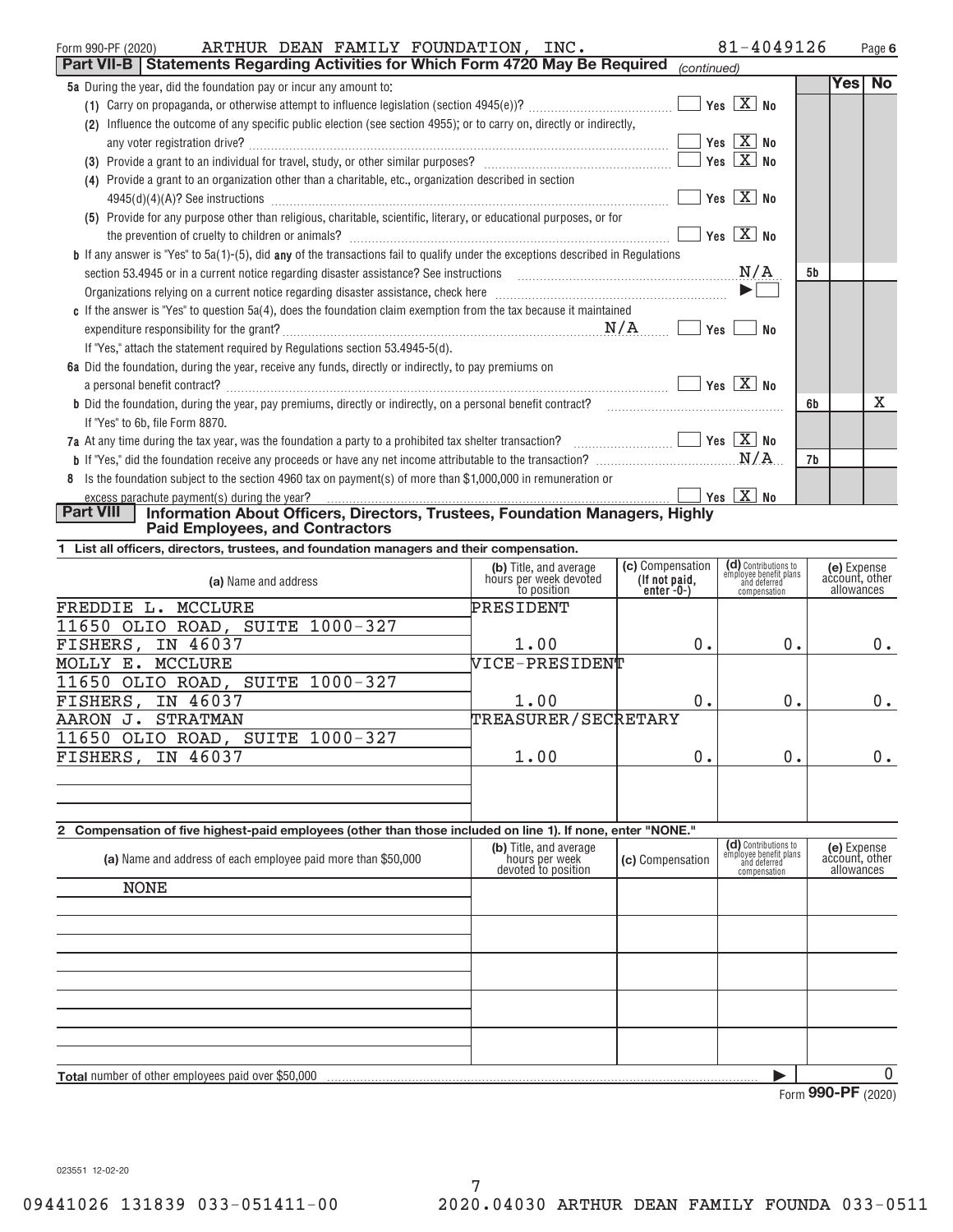| ARTHUR DEAN FAMILY FOUNDATION, INC.<br>Form 990-PF (2020)                                                                                                                                                                     | 81-4049126          | Page 7             |
|-------------------------------------------------------------------------------------------------------------------------------------------------------------------------------------------------------------------------------|---------------------|--------------------|
| <b>Part VIII</b><br>Information About Officers, Directors, Trustees, Foundation Managers, Highly<br>Paid Employees, and Contractors (continued)                                                                               |                     |                    |
| 3 Five highest-paid independent contractors for professional services. If none, enter "NONE."                                                                                                                                 |                     |                    |
| (a) Name and address of each person paid more than \$50,000                                                                                                                                                                   | (b) Type of service | (c) Compensation   |
| <b>NONE</b>                                                                                                                                                                                                                   |                     |                    |
|                                                                                                                                                                                                                               |                     |                    |
|                                                                                                                                                                                                                               |                     |                    |
|                                                                                                                                                                                                                               |                     |                    |
|                                                                                                                                                                                                                               |                     |                    |
|                                                                                                                                                                                                                               |                     |                    |
|                                                                                                                                                                                                                               |                     |                    |
|                                                                                                                                                                                                                               |                     |                    |
|                                                                                                                                                                                                                               |                     |                    |
|                                                                                                                                                                                                                               |                     | $\mathbf 0$<br>▶   |
| <b>Part IX-A   Summary of Direct Charitable Activities</b>                                                                                                                                                                    |                     |                    |
| List the foundation's four largest direct charitable activities during the tax year. Include relevant statistical information such as the                                                                                     |                     |                    |
| number of organizations and other beneficiaries served, conferences convened, research papers produced, etc.                                                                                                                  |                     | Expenses           |
| N/A<br>$1 \qquad \qquad$                                                                                                                                                                                                      |                     |                    |
|                                                                                                                                                                                                                               |                     |                    |
|                                                                                                                                                                                                                               |                     |                    |
| $\mathbf{2}$                                                                                                                                                                                                                  |                     |                    |
|                                                                                                                                                                                                                               |                     |                    |
| <u> 1989 - Johann Stoff, deutscher Stoff, der Stoff, der Stoff, der Stoff, der Stoff, der Stoff, der Stoff, der S</u>                                                                                                         |                     |                    |
| 3                                                                                                                                                                                                                             |                     |                    |
|                                                                                                                                                                                                                               |                     |                    |
| <u> 1989 - Johann Stoff, deutscher Stoff, der Stoff, der Stoff, der Stoff, der Stoff, der Stoff, der Stoff, der S</u>                                                                                                         |                     |                    |
| the control of the control of the control of the control of the control of the control of the control of the control of the control of the control of the control of the control of the control of the control of the control |                     |                    |
|                                                                                                                                                                                                                               |                     |                    |
| <b>Part IX-B   Summary of Program-Related Investments</b>                                                                                                                                                                     |                     |                    |
| Describe the two largest program-related investments made by the foundation during the tax year on lines 1 and 2.                                                                                                             |                     | Amount             |
| N/A<br>$1 \quad \Box$                                                                                                                                                                                                         |                     |                    |
|                                                                                                                                                                                                                               |                     |                    |
|                                                                                                                                                                                                                               |                     |                    |
| 2                                                                                                                                                                                                                             |                     |                    |
|                                                                                                                                                                                                                               |                     |                    |
|                                                                                                                                                                                                                               |                     |                    |
| All other program-related investments. See instructions.                                                                                                                                                                      |                     |                    |
| $3 \overline{3}$                                                                                                                                                                                                              |                     |                    |
|                                                                                                                                                                                                                               |                     |                    |
|                                                                                                                                                                                                                               |                     |                    |
|                                                                                                                                                                                                                               |                     |                    |
|                                                                                                                                                                                                                               |                     |                    |
|                                                                                                                                                                                                                               | ▶                   | $0$ .              |
| Total. Add lines 1 through 3                                                                                                                                                                                                  |                     | Form 990-PF (2020) |
|                                                                                                                                                                                                                               |                     |                    |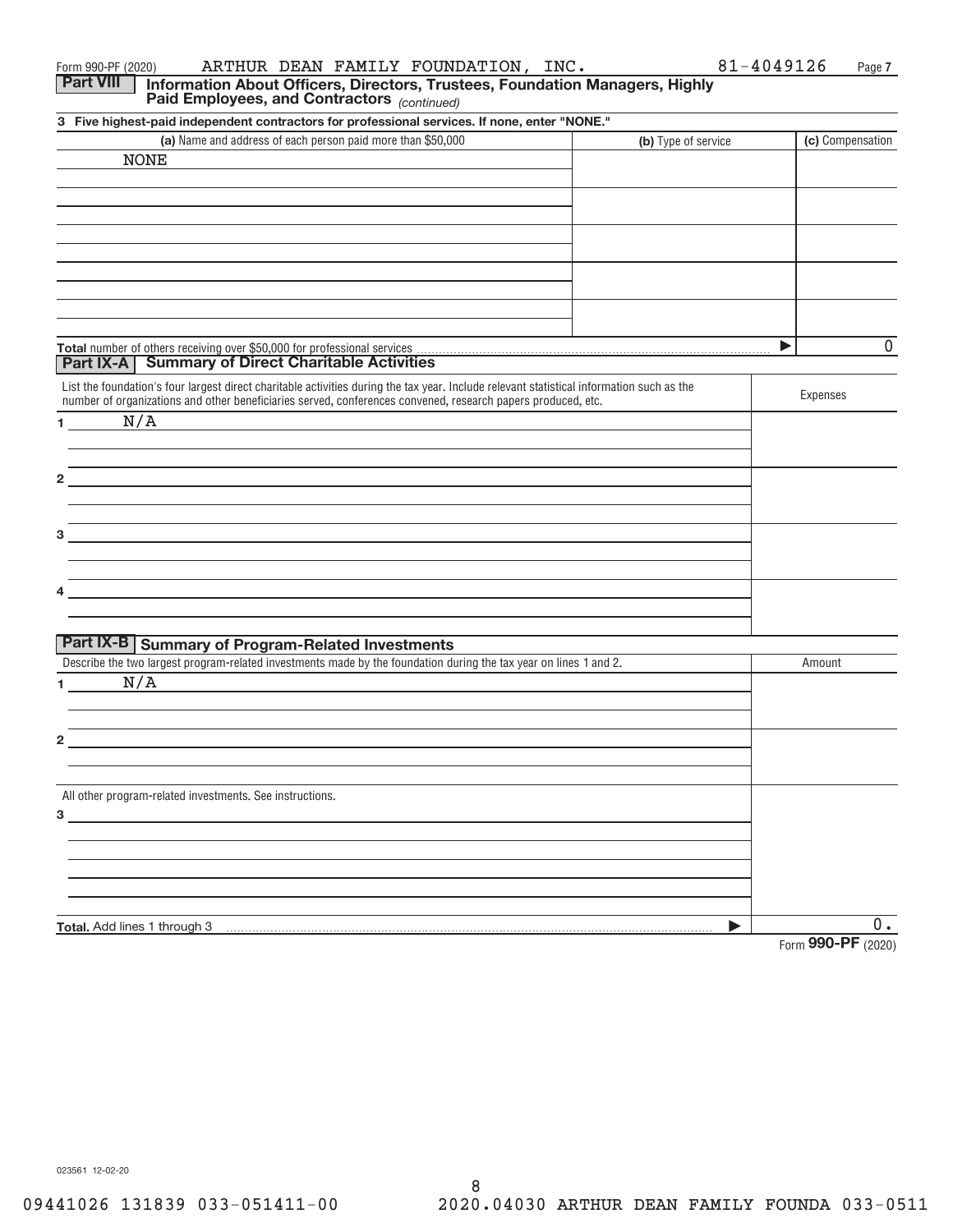4940(e) reduction of tax in those years.

9 09441026 131839 033-051411-00 2020.04030 ARTHUR DEAN FAMILY FOUNDA 033-0511

**3a 3b 4**

> **5 6**

> > Form (2020) **990+PF**

3,711,020.

3,711,020.

0.

|   | Fair market value of assets not used (or held for use) directly in carrying out charitable, etc., purposes:                                                                                                                         |                |            |                |                            |
|---|-------------------------------------------------------------------------------------------------------------------------------------------------------------------------------------------------------------------------------------|----------------|------------|----------------|----------------------------|
|   |                                                                                                                                                                                                                                     |                |            | 1a             | 73,151,383.                |
|   | b Average of monthly cash balances <b>constructed and all anoming the Average of monthly cash balances</b>                                                                                                                          |                |            | 1 <sub>b</sub> | 2,915,675.                 |
|   |                                                                                                                                                                                                                                     |                |            | 1c             |                            |
|   | d Total (add lines 1a, b, and c) <b>manufacture and contract and contract a</b> contract and contract and contract a contract and contract and contract a contract and contract and contract a contract a contract and contract a c |                |            | 1 <sub>d</sub> | 76,067,058.                |
|   | e Reduction claimed for blockage or other factors reported on lines 1a and                                                                                                                                                          |                |            |                |                            |
|   |                                                                                                                                                                                                                                     |                | 0.         |                |                            |
| 2 |                                                                                                                                                                                                                                     |                |            | $\overline{2}$ | $0$ .                      |
| 3 | Subtract line 2 from line 1d <b>Machinese and Contract Line 2</b> from line 1d <b>machinese and contract line 2</b> from line 1d                                                                                                    |                |            | 3              | 76,067,058.                |
| 4 |                                                                                                                                                                                                                                     | $\overline{4}$ | 1,141,006. |                |                            |
| 5 | Net value of noncharitable-use assets. Subtract line 4 from line 3. Enter here and on Part V, line 4 [11, 11, 11] Net value of noncharitable-use assets. Subtract line 4 [11] $\sim$ 0.15 and 100 Part V, line 4 [11] $\sim$ 0.15   |                |            | 5              | 74,926,052.                |
| 6 | Minimum investment return. Enter 5% of line 5 Minimum and the content of the content of the state of the state of the state of the state of the state of the state of the state of the state of the state of the state of the       |                |            | 6              | 3,746,303.                 |
|   | Part XI<br><b>Distributable Amount</b> (see instructions) (Section 4942(j)(3) and (j)(5) private operating foundations and certain                                                                                                  |                |            |                |                            |
|   | foreign organizations, check here $\blacktriangleright \lceil \cdot \rceil$ and do not complete this part.)                                                                                                                         |                |            |                |                            |
| 1 | Minimum investment return from Part X, line 6 [11] Martham Martin Martin Martin Martin Martin Martin Martin Ma                                                                                                                      |                |            | 1              | 3,746,303.                 |
|   |                                                                                                                                                                                                                                     |                | 25, 253.   |                |                            |
|   | <b>b</b> Income tax for 2020. (This does not include the tax from Part VI.) $\ldots$ $\ldots$ $\qquad$ 2b                                                                                                                           |                |            |                |                            |
|   | c Add lines 2a and 2b (11) contains a substitution of the contract of the contract of the contract of the contract of the contract of the contract of the contract of the contract of the contract of the contract of the cont      |                |            | 2c             | $\frac{25,253}{3,721,050}$ |
| 3 |                                                                                                                                                                                                                                     | 3              |            |                |                            |
| 4 |                                                                                                                                                                                                                                     |                | 4          | 0.             |                            |
| 5 |                                                                                                                                                                                                                                     |                |            | 5              | 3,721,050.                 |
| 6 |                                                                                                                                                                                                                                     |                |            | 6              | $0$ .                      |
|   |                                                                                                                                                                                                                                     |                |            | $\overline{7}$ | 3,721,050.                 |
|   | <b>Part XII Qualifying Distributions</b> (see instructions)                                                                                                                                                                         |                |            |                |                            |
|   |                                                                                                                                                                                                                                     |                |            |                |                            |
|   | Amounts paid (including administrative expenses) to accomplish charitable, etc., purposes:                                                                                                                                          |                |            |                |                            |
|   |                                                                                                                                                                                                                                     |                |            | 1a             | 3,711,020.                 |
|   |                                                                                                                                                                                                                                     |                |            | 1b             | 0.                         |
| 2 |                                                                                                                                                                                                                                     |                |            | $\overline{2}$ |                            |
| 3 | Amounts set aside for specific charitable projects that satisfy the:                                                                                                                                                                |                |            |                |                            |

**Qualifying distributions.** Add lines 1a through 3b. Enter here and on Part V, line 8; and Part XIII, line 4  $\ldots$ …………………

Foundations that qualify under section 4940(e) for the reduced rate of tax on net investment

Suitability test (prior IRS approval required) ~~~~~~~~~~~~~~~~~~~~~~~~~~~~~~~~~~~ Cash distribution test (attach the required schedule) ~~~~~~~~~~~~~~~~~~~~~~~~~~~~~~~

**Adjusted qualifying distributions.** Subtract line 5 from line 4 ~~~~~~~~~~~~~~~~~~~~~~~~~~~

income. Enter 1% of Part I, line 27b ~~~~~~~~~~~~~~~~~~~~~~~~~~~~~~~~~~~~~~

**Note:** The amount on line 6 will be used in Part V, column (b), in subsequent years when calculating whether the foundation qualifies for the section

| <b>Part X</b>   Minimum Investment Return (All domestic foundations must complete this part. Foreign foundations, see instructions ` |
|--------------------------------------------------------------------------------------------------------------------------------------|
|--------------------------------------------------------------------------------------------------------------------------------------|

**2 3 4**

> **1 2**

**1**

**2 3**

**4 5**

**a b**

**6**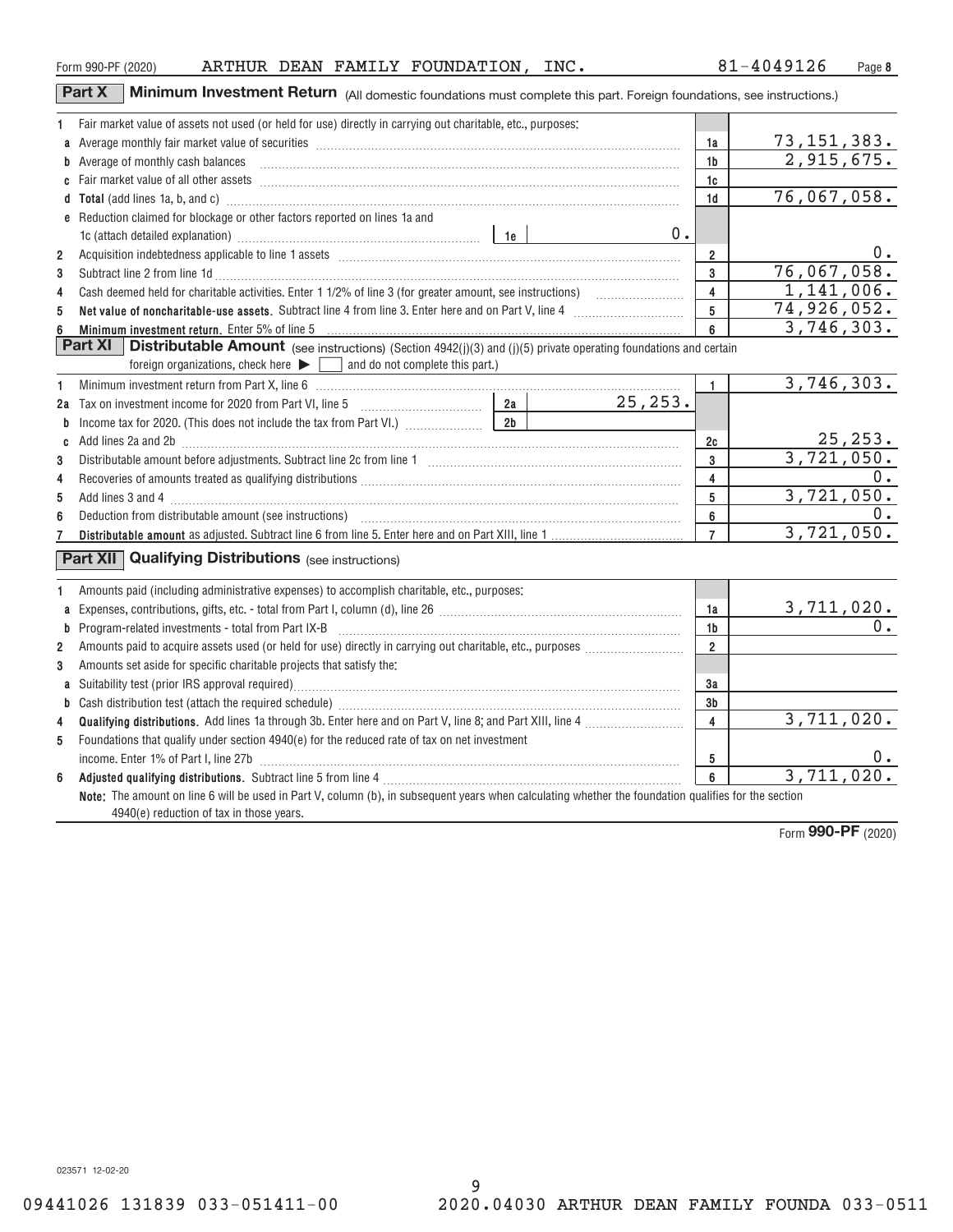## **Part XIII** Undistributed Income (see instructions)

|                                                                                       | (a)<br>Corpus | (b)<br>Years prior to 2019 | (c)<br>2019 | (d)<br>2020 |
|---------------------------------------------------------------------------------------|---------------|----------------------------|-------------|-------------|
| 1 Distributable amount for 2020 from Part XI,                                         |               |                            |             |             |
|                                                                                       |               |                            |             | 3,721,050.  |
| 2 Undistributed income, if any, as of the end of 2020:                                |               |                            |             |             |
|                                                                                       |               |                            | 3,665,991.  |             |
| <b>b</b> Total for prior years:                                                       |               |                            |             |             |
| 3 Excess distributions carryover, if any, to 2020:                                    |               | 0.                         |             |             |
| a From 2015                                                                           |               |                            |             |             |
| 1.1.1.1.1.1<br><b>b</b> From 2016                                                     |               |                            |             |             |
| .<br>c From 2017                                                                      |               |                            |             |             |
| .<br><b>d</b> From 2018                                                               |               |                            |             |             |
| .<br>e From 2019<br><u>.</u>                                                          |               |                            |             |             |
|                                                                                       | 0.            |                            |             |             |
| 4 Qualifying distributions for 2020 from                                              |               |                            |             |             |
| Part XII, line 4: ▶ \$ 3, 711, 020.                                                   |               |                            |             |             |
| a Applied to 2019, but not more than line 2a                                          |               |                            | 3,665,991.  |             |
| <b>b</b> Applied to undistributed income of prior                                     |               |                            |             |             |
| years (Election required - see instructions)                                          |               | 0.                         |             |             |
| c Treated as distributions out of corpus                                              |               |                            |             |             |
| (Election required - see instructions)                                                | 0.            |                            |             |             |
| d Applied to 2020 distributable amount                                                |               |                            |             | 45,029.     |
| e Remaining amount distributed out of corpus                                          | 0.            |                            |             |             |
| Excess distributions carryover applied to 2020<br>5                                   |               |                            |             |             |
| (If an amount appears in column (d), the same amount                                  | Ο.            |                            |             | 0.          |
| 6<br>Enter the net total of each column as<br>indicated below:                        |               |                            |             |             |
| <b>a</b> Corpus. Add lines 3f, 4c, and 4e. Subtract line 5                            | 0.            |                            |             |             |
| <b>b</b> Prior years' undistributed income. Subtract                                  |               |                            |             |             |
|                                                                                       |               | 0.                         |             |             |
| c Enter the amount of prior years'                                                    |               |                            |             |             |
| undistributed income for which a notice of<br>deficiency has been issued, or on which |               |                            |             |             |
| the section 4942(a) tax has been previously                                           |               |                            |             |             |
| assessed                                                                              |               | 0.                         |             |             |
| d Subtract line 6c from line 6b. Taxable                                              |               |                            |             |             |
|                                                                                       |               | $0$ .                      |             |             |
| e Undistributed income for 2019. Subtract line                                        |               |                            |             |             |
| 4a from line 2a. Taxable amount - see instr.                                          |               |                            | $0$ .       |             |
| f Undistributed income for 2020. Subtract                                             |               |                            |             |             |
| lines 4d and 5 from line 1. This amount must                                          |               |                            |             |             |
|                                                                                       |               |                            |             | 3,676,021.  |
| 7 Amounts treated as distributions out of                                             |               |                            |             |             |
| corpus to satisfy requirements imposed by                                             |               |                            |             |             |
| section 170(b)(1)(F) or 4942(g)(3) (Election                                          | 0.            |                            |             |             |
| may be required - see instructions)                                                   |               |                            |             |             |
| 8 Excess distributions carryover from 2015                                            | $0$ .         |                            |             |             |
| 9 Excess distributions carryover to 2021.                                             |               |                            |             |             |
| Subtract lines 7 and 8 from line 6a                                                   | 0.            |                            |             |             |
| 10 Analysis of line 9:                                                                |               |                            |             |             |
| a Excess from 2016.                                                                   |               |                            |             |             |
| <b>b</b> Excess from 2017 $\ldots$                                                    |               |                            |             |             |
| c Excess from 2018                                                                    |               |                            |             |             |
| <b>d</b> Excess from 2019                                                             |               |                            |             |             |
| e Excess from 2020                                                                    |               |                            |             |             |

10

023581 12+02+20

Form (2020) **990+PF**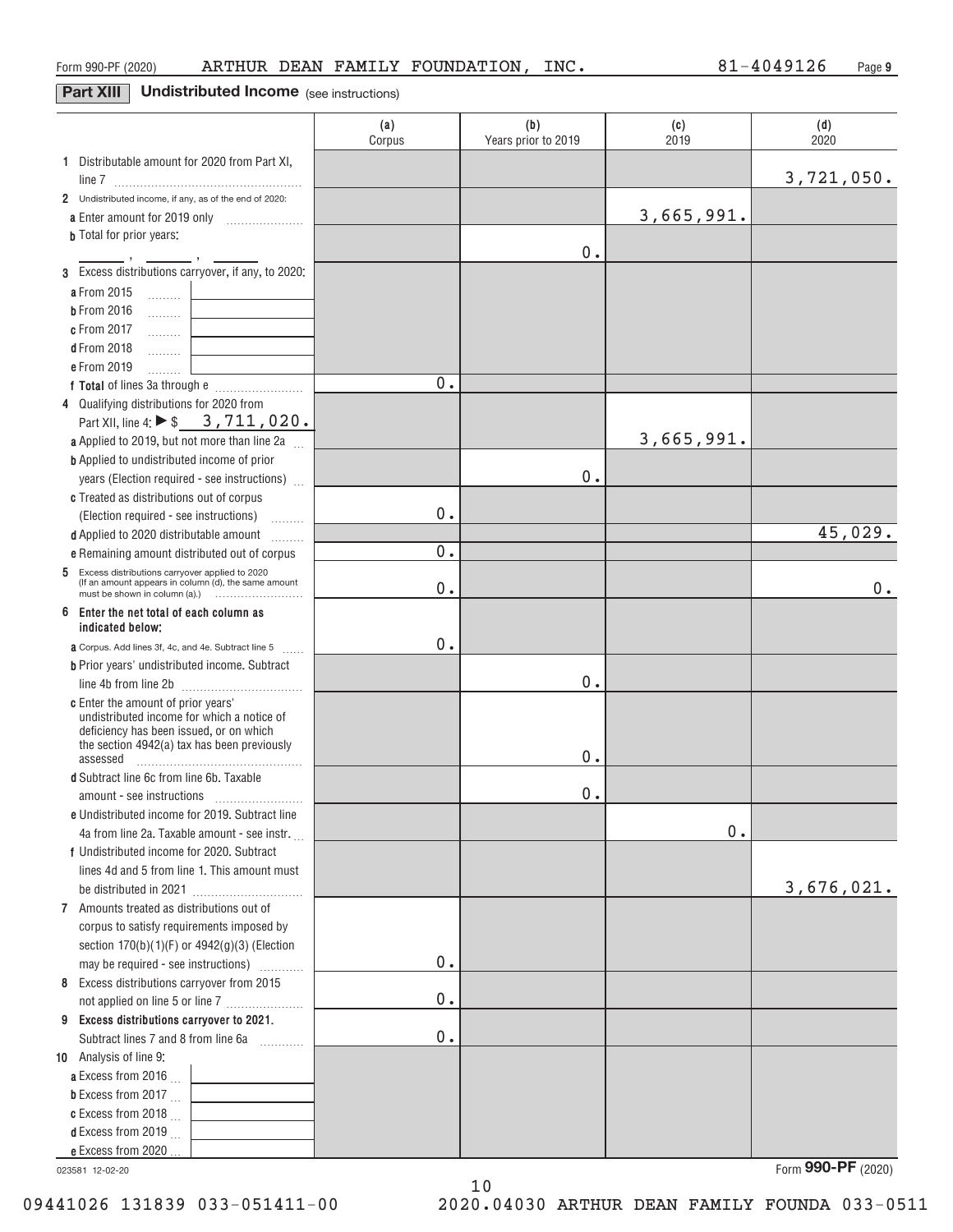| Form 990-PF (2020)                                                                                                   | ARTHUR DEAN FAMILY FOUNDATION, INC. |          |               | 81-4049126      | Page 10    |
|----------------------------------------------------------------------------------------------------------------------|-------------------------------------|----------|---------------|-----------------|------------|
| <b>Part XIV</b><br>Private Operating Foundations (see instructions and Part VII-A, question 9)                       |                                     |          |               | N/A             |            |
| 1 a If the foundation has received a ruling or determination letter that it is a private operating                   |                                     |          |               |                 |            |
| foundation, and the ruling is effective for 2020, enter the date of the ruling                                       |                                     |          | ▶             |                 |            |
| <b>b</b> Check box to indicate whether the foundation is a private operating foundation described in section         |                                     |          | .             | $4942(j)(3)$ or | 4942(i)(5) |
| 2 a Enter the lesser of the adjusted net                                                                             | Tax year                            |          | Prior 3 years |                 |            |
| income from Part I or the minimum                                                                                    | (a) 2020                            | (b) 2019 | $(c)$ 2018    | $(d)$ 2017      | (e) Total  |
| investment return from Part X for                                                                                    |                                     |          |               |                 |            |
|                                                                                                                      |                                     |          |               |                 |            |
|                                                                                                                      |                                     |          |               |                 |            |
| c Qualifying distributions from Part XII,                                                                            |                                     |          |               |                 |            |
| line 4, for each year listed                                                                                         |                                     |          |               |                 |            |
| <b>d</b> Amounts included in line 2c not                                                                             |                                     |          |               |                 |            |
| used directly for active conduct of                                                                                  |                                     |          |               |                 |            |
| exempt activities                                                                                                    |                                     |          |               |                 |            |
| e Qualifying distributions made directly                                                                             |                                     |          |               |                 |            |
| for active conduct of exempt activities.                                                                             |                                     |          |               |                 |            |
| Subtract line 2d from line 2c                                                                                        |                                     |          |               |                 |            |
| Complete 3a, b, or c for the<br>3                                                                                    |                                     |          |               |                 |            |
| alternative test relied upon:<br>a "Assets" alternative test - enter:                                                |                                     |          |               |                 |            |
| (1) Value of all assets                                                                                              |                                     |          |               |                 |            |
| (2) Value of assets qualifying                                                                                       |                                     |          |               |                 |            |
| under section $4942(j)(3)(B)(i)$                                                                                     |                                     |          |               |                 |            |
| <b>b</b> "Endowment" alternative test - enter                                                                        |                                     |          |               |                 |            |
| 2/3 of minimum investment return                                                                                     |                                     |          |               |                 |            |
| shown in Part X, line 6, for each year                                                                               |                                     |          |               |                 |            |
| c "Support" alternative test - enter:                                                                                |                                     |          |               |                 |            |
| (1) Total support other than gross                                                                                   |                                     |          |               |                 |            |
| investment income (interest,                                                                                         |                                     |          |               |                 |            |
| dividends, rents, payments on                                                                                        |                                     |          |               |                 |            |
| securities loans (section<br>$512(a)(5)$ , or royalties)                                                             |                                     |          |               |                 |            |
| (2) Support from general public                                                                                      |                                     |          |               |                 |            |
| and 5 or more exempt                                                                                                 |                                     |          |               |                 |            |
| organizations as provided in<br>section $4942(j)(3)(B)(iii)$                                                         |                                     |          |               |                 |            |
| .<br>(3) Largest amount of support from                                                                              |                                     |          |               |                 |            |
| an exempt organization                                                                                               |                                     |          |               |                 |            |
| (4) Gross investment income                                                                                          |                                     |          |               |                 |            |
| Supplementary Information (Complete this part only if the foundation had \$5,000 or more in assets<br><b>Part XV</b> |                                     |          |               |                 |            |
| at any time during the year-see instructions.)                                                                       |                                     |          |               |                 |            |

#### **1 Information Regarding Foundation Managers:**

**a** List any managers of the foundation who have contributed more than 2% of the total contributions received by the foundation before the close of any tax year (but only if they have contributed more than \$5,000). (See section 507(d)(2).)

#### SEE STATEMENT 11

**b** List any managers of the foundation who own 10% or more of the stock of a corporation (or an equally large portion of the ownership of a partnership or other entity) of which the foundation has a 10% or greater interest.

#### NONE

#### **2 Information Regarding Contribution, Grant, Gift, Loan, Scholarship, etc., Programs:**

Information Regarding Contribution, Grant, Gift, Loan, Scholarship, etc., Programs:<br>Check here  $\blacktriangleright\boxed{\text{X}}$  if the foundation only makes contributions to preselected charitable organizations and does not accept unsolici the foundation makes gifts, grants, etc., to individuals or organizations under other conditions, complete items 2a, b, c, and d.

11

**a** The name, address, and telephone number or email address of the person to whom applications should be addressed:

**b** The form in which applications should be submitted and information and materials they should include:

**c** Any submission deadlines:

**d** Any restrictions or limitations on awards, such as by geographical areas, charitable fields, kinds of institutions, or other factors:

023601 12+02+20

Form (2020) **990+PF**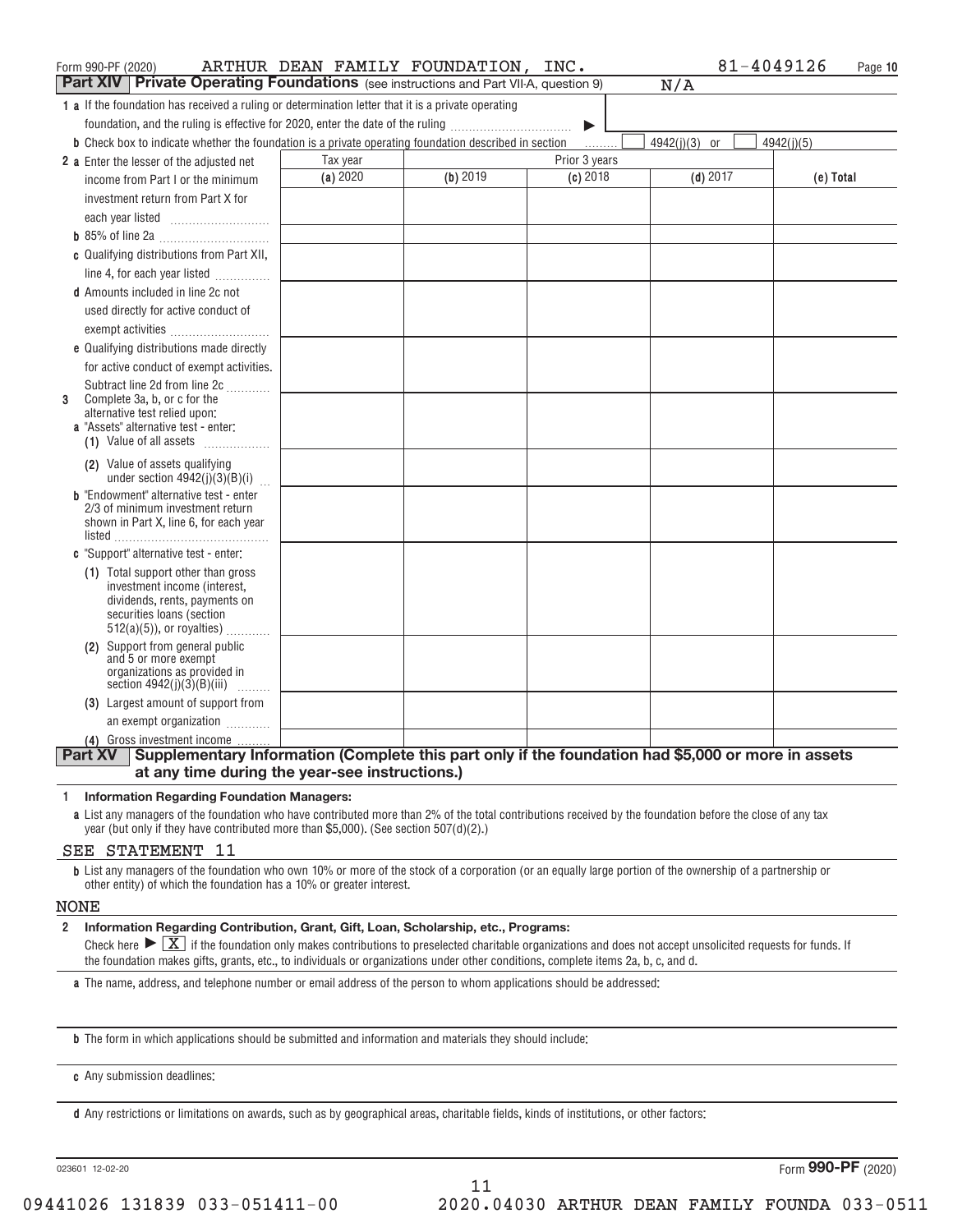Form 990+PF (2020) Page ARTHUR DEAN FAMILY FOUNDATION, INC. 81+4049126

*(continued)* **Part XV** Supplementary Information

| Grants and Contributions Paid During the Year or Approved for Future Payment<br>3 |                                                            |                        |                              |                    |  |  |  |  |
|-----------------------------------------------------------------------------------|------------------------------------------------------------|------------------------|------------------------------|--------------------|--|--|--|--|
| Recipient                                                                         | If recipient is an individual,<br>show any relationship to | Foundation             | Purpose of grant or          |                    |  |  |  |  |
| Name and address (home or business)                                               | any foundation manager<br>or substantial contributor       | status of<br>recipient | contribution<br>$\star\star$ | Amount             |  |  |  |  |
| a Paid during the year                                                            |                                                            |                        |                              |                    |  |  |  |  |
|                                                                                   |                                                            |                        |                              |                    |  |  |  |  |
|                                                                                   |                                                            |                        |                              |                    |  |  |  |  |
| BOYS AND GIRLS CLUBS OF INDIANAPOLIS                                              |                                                            | ÞС                     | GENERAL SUPPORT; POWER       |                    |  |  |  |  |
| 3909 N. MERIDIAN ST., SUITE 100                                                   |                                                            |                        | HOUR AND JUVENILE            |                    |  |  |  |  |
| INDIANAPOLIS, IN 46208                                                            |                                                            |                        | DIVERSION PROGRAMS           | 275,000.           |  |  |  |  |
|                                                                                   |                                                            |                        |                              |                    |  |  |  |  |
|                                                                                   |                                                            |                        |                              |                    |  |  |  |  |
| CONNER PRAIRIE MUSEUM                                                             |                                                            | ÞС                     | GENERAL SUPPORT;             |                    |  |  |  |  |
| 13400 ALLISONVILLE ROAD                                                           |                                                            |                        | SURVIVE, PROVIDE AND         |                    |  |  |  |  |
| FISHERS, IN 46038                                                                 |                                                            |                        | THRIVE                       | 275,000.           |  |  |  |  |
| ELEVATE INDIANAPOLIS                                                              |                                                            | ÞС                     | GENERAL SUPPORT;             |                    |  |  |  |  |
| 2902 N MERIDIAN ST                                                                |                                                            |                        | ELEVATING INDIANAPOLIS       |                    |  |  |  |  |
| INDIANAPOLIS, IN 46208                                                            |                                                            |                        | URBAN STUDENTS BY            |                    |  |  |  |  |
|                                                                                   |                                                            |                        | PROVIDING MORE               |                    |  |  |  |  |
|                                                                                   |                                                            |                        | LIFE-CHANING                 | 275,000.           |  |  |  |  |
|                                                                                   |                                                            |                        |                              |                    |  |  |  |  |
|                                                                                   |                                                            |                        |                              |                    |  |  |  |  |
| GROUNDWORK INDY                                                                   |                                                            | ÞС                     | GENERAL SUPPORT; YOUTH       |                    |  |  |  |  |
| 1107 BURDSAL PKWY                                                                 |                                                            |                        | DEVELOPMENT/EMPLOYMENT       |                    |  |  |  |  |
| INDIANAPOLIS, IN 46208                                                            |                                                            |                        | PROGRAM                      | 275,000.           |  |  |  |  |
|                                                                                   |                                                            |                        |                              |                    |  |  |  |  |
| PLAYWORKS INDIANA                                                                 |                                                            | ÞС                     | GENERAL SUPPORT;             |                    |  |  |  |  |
| 9511 ANGOLA CT, SUITE 249                                                         |                                                            |                        | PLAYWORKS                    |                    |  |  |  |  |
| INDIANAPOLIS, IN 46268                                                            |                                                            |                        | SUSTAINABILITY AND           |                    |  |  |  |  |
|                                                                                   |                                                            |                        | <b>MISSION EXPANSION</b>     | 275,000.           |  |  |  |  |
| Total                                                                             | SEE CONTINUATION SHEET(S)                                  |                        | $\triangleright$ 3a          | 3,591,000.         |  |  |  |  |
| <b>b</b> Approved for future payment                                              |                                                            |                        |                              |                    |  |  |  |  |
|                                                                                   |                                                            |                        |                              |                    |  |  |  |  |
| <b>NONE</b>                                                                       |                                                            |                        |                              |                    |  |  |  |  |
|                                                                                   |                                                            |                        |                              |                    |  |  |  |  |
|                                                                                   |                                                            |                        |                              |                    |  |  |  |  |
|                                                                                   |                                                            |                        |                              |                    |  |  |  |  |
|                                                                                   |                                                            |                        |                              |                    |  |  |  |  |
|                                                                                   |                                                            |                        |                              |                    |  |  |  |  |
|                                                                                   |                                                            |                        |                              |                    |  |  |  |  |
|                                                                                   |                                                            |                        |                              |                    |  |  |  |  |
|                                                                                   |                                                            |                        |                              |                    |  |  |  |  |
|                                                                                   |                                                            |                        |                              |                    |  |  |  |  |
|                                                                                   |                                                            |                        |                              |                    |  |  |  |  |
|                                                                                   |                                                            |                        |                              |                    |  |  |  |  |
| Total                                                                             |                                                            |                        | $\triangleright$ 3b          | $\mathsf{0}$ .     |  |  |  |  |
|                                                                                   |                                                            |                        |                              | Form 990-PF (2020) |  |  |  |  |

023611 12-02-20 \*\* SEE PURPOSE OF GRANT CONTINUATIONS

12

09441026 131839 033-051411-00 2020.04030 ARTHUR DEAN FAMILY FOUNDA 033-0511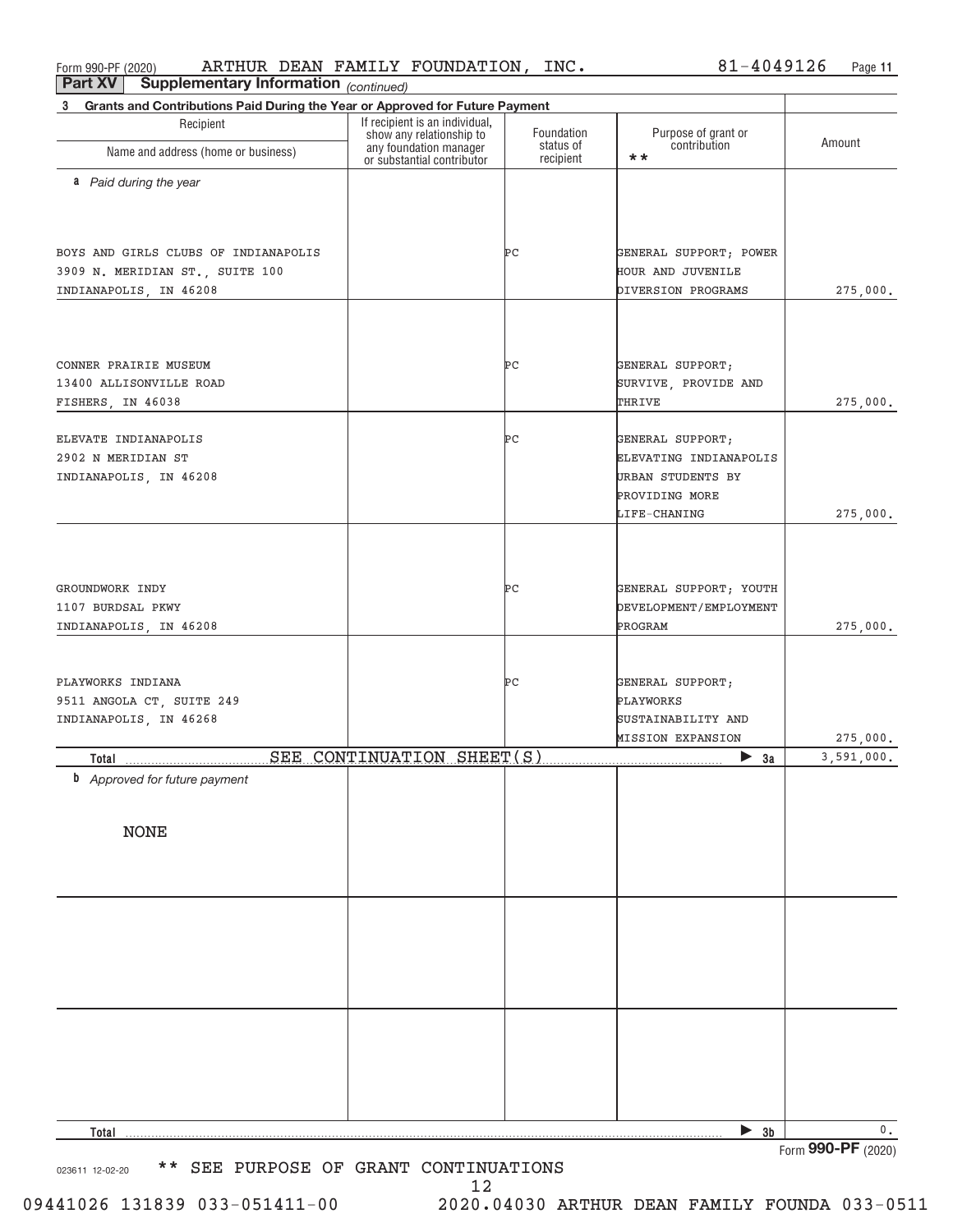## **Part XVI+A Analysis of Income+Producing Activities**

| Enter gross amounts unless otherwise indicated.                                                                                                       |                 | Unrelated business income |                                                 | Excluded by section 512, 513, or 514 | (e)               |
|-------------------------------------------------------------------------------------------------------------------------------------------------------|-----------------|---------------------------|-------------------------------------------------|--------------------------------------|-------------------|
|                                                                                                                                                       | (a)<br>Business | (b)                       | $\begin{bmatrix} c \\ E \times c \end{bmatrix}$ | (d)                                  | Related or exempt |
| 1 Program service revenue:                                                                                                                            | code            | Amount                    | sion<br>code                                    | Amount                               | function income   |
| a                                                                                                                                                     |                 |                           |                                                 |                                      |                   |
| <u> 1989 - Johann Stein, mars and de Branch and de Branch and de Branch and de Branch and de Branch and de Branch</u><br>b                            |                 |                           |                                                 |                                      |                   |
| <u> 1989 - Johann Stoff, deutscher Stoff, der Stoff, der Stoff, der Stoff, der Stoff, der Stoff, der Stoff, der S</u>                                 |                 |                           |                                                 |                                      |                   |
| C<br><u> 1989 - Johann John Stone, markin fizikar (h. 1989).</u>                                                                                      |                 |                           |                                                 |                                      |                   |
| <u> 1989 - Johann Stoff, fransk konge og det ble stoffen og det ble stoffen og det ble stoffen og det ble stoffen</u>                                 |                 |                           |                                                 |                                      |                   |
| <u> 1989 - Johann John Stone, markin fizikar (h. 1982).</u>                                                                                           |                 |                           |                                                 |                                      |                   |
|                                                                                                                                                       |                 |                           |                                                 |                                      |                   |
| Fees and contracts from government agencies<br>a                                                                                                      |                 |                           |                                                 |                                      |                   |
| 2 Membership dues and assessments [111] Membership dues and assessments                                                                               |                 |                           |                                                 |                                      |                   |
| 3 Interest on savings and temporary cash                                                                                                              |                 |                           |                                                 |                                      |                   |
|                                                                                                                                                       |                 |                           | 14                                              | $\frac{76,380}{1,806,093}$ .         |                   |
| 4 Dividends and interest from securities                                                                                                              |                 |                           | $\overline{14}$                                 |                                      |                   |
| 5 Net rental income or (loss) from real estate:                                                                                                       |                 |                           |                                                 |                                      |                   |
|                                                                                                                                                       |                 |                           |                                                 |                                      |                   |
| b                                                                                                                                                     |                 |                           |                                                 |                                      |                   |
| 6 Net rental income or (loss) from personal                                                                                                           |                 |                           |                                                 |                                      |                   |
|                                                                                                                                                       |                 |                           |                                                 |                                      |                   |
|                                                                                                                                                       |                 |                           |                                                 |                                      |                   |
|                                                                                                                                                       |                 |                           |                                                 |                                      |                   |
| 8 Gain or (loss) from sales of assets other                                                                                                           |                 |                           | 18                                              |                                      |                   |
|                                                                                                                                                       |                 |                           |                                                 | 469,411.                             |                   |
|                                                                                                                                                       |                 |                           |                                                 |                                      |                   |
| 10 Gross profit or (loss) from sales of inventory                                                                                                     |                 |                           |                                                 |                                      |                   |
| 11 Other revenue:                                                                                                                                     |                 |                           |                                                 |                                      |                   |
| <u> 1989 - Johann Barn, amerikansk politiker (</u>                                                                                                    |                 |                           |                                                 |                                      |                   |
| b<br><u> 1989 - Johann Barn, mars ann an t-Amhair an t-Amhair an t-Amhair an t-Amhair an t-Amhair an t-Amhair an t-Amh</u>                            |                 |                           |                                                 |                                      |                   |
| <u> 1989 - Johann Barn, mars ann an t-Amhair ann an t-Amhair an t-Amhair an t-Amhair an t-Amhair ann an t-Amhair </u>                                 |                 |                           |                                                 |                                      |                   |
| <u> 1989 - Johann John Stone, markin fizikar (</u>                                                                                                    |                 |                           |                                                 |                                      |                   |
|                                                                                                                                                       |                 |                           |                                                 |                                      |                   |
| <b>12</b> Subtotal. Add columns (b), (d), and (e) $\ldots$ [                                                                                          |                 | $\overline{0}$ .          |                                                 | 2,351,884.                           | 0.                |
|                                                                                                                                                       |                 |                           |                                                 |                                      | 2,351,884.        |
| (See worksheet in line 13 instructions to verify calculations.)                                                                                       |                 |                           |                                                 |                                      |                   |
|                                                                                                                                                       |                 |                           |                                                 |                                      |                   |
| Part XVI-B<br>Relationship of Activities to the Accomplishment of Exempt Purposes                                                                     |                 |                           |                                                 |                                      |                   |
| Explain below how each activity for which income is reported in column (e) of Part XVI-A contributed importantly to the accomplishment of<br>Line No. |                 |                           |                                                 |                                      |                   |
| the foundation's exempt purposes (other than by providing funds for such purposes).<br>$\blacktriangledown$                                           |                 |                           |                                                 |                                      |                   |
|                                                                                                                                                       |                 |                           |                                                 |                                      |                   |
|                                                                                                                                                       |                 |                           |                                                 |                                      |                   |
|                                                                                                                                                       |                 |                           |                                                 |                                      |                   |
|                                                                                                                                                       |                 |                           |                                                 |                                      |                   |
|                                                                                                                                                       |                 |                           |                                                 |                                      |                   |
|                                                                                                                                                       |                 |                           |                                                 |                                      |                   |
|                                                                                                                                                       |                 |                           |                                                 |                                      |                   |
|                                                                                                                                                       |                 |                           |                                                 |                                      |                   |
|                                                                                                                                                       |                 |                           |                                                 |                                      |                   |
|                                                                                                                                                       |                 |                           |                                                 |                                      |                   |
|                                                                                                                                                       |                 |                           |                                                 |                                      |                   |
|                                                                                                                                                       |                 |                           |                                                 |                                      |                   |
|                                                                                                                                                       |                 |                           |                                                 |                                      |                   |
|                                                                                                                                                       |                 |                           |                                                 |                                      |                   |
|                                                                                                                                                       |                 |                           |                                                 |                                      |                   |
|                                                                                                                                                       |                 |                           |                                                 |                                      |                   |
|                                                                                                                                                       |                 |                           |                                                 |                                      |                   |
|                                                                                                                                                       |                 |                           |                                                 |                                      |                   |
|                                                                                                                                                       |                 |                           |                                                 |                                      |                   |
|                                                                                                                                                       |                 |                           |                                                 |                                      |                   |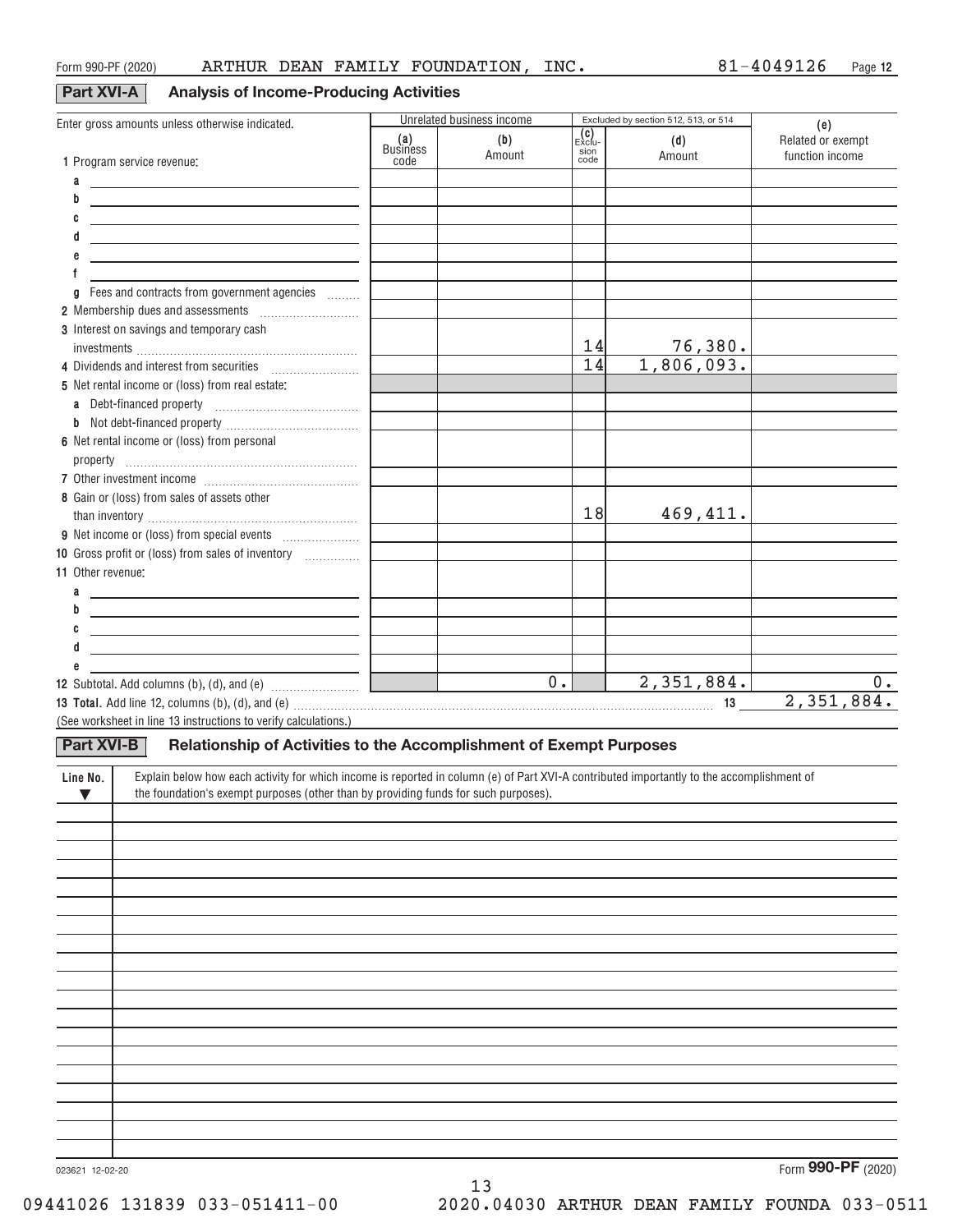|   | 81-4049126<br>ARTHUR DEAN FAMILY FOUNDATION, INC.<br>Form 990-PF (2020)                                                                                                                                                                         |       |          | Page 13 |
|---|-------------------------------------------------------------------------------------------------------------------------------------------------------------------------------------------------------------------------------------------------|-------|----------|---------|
|   | <b>Part XVII</b><br>Information Regarding Transfers to and Transactions and Relationships With Noncharitable                                                                                                                                    |       |          |         |
|   | <b>Exempt Organizations</b>                                                                                                                                                                                                                     |       |          |         |
|   | Did the organization directly or indirectly engage in any of the following with any other organization described in section 501(c)                                                                                                              |       | Yes   No |         |
|   | (other than section $501(c)(3)$ organizations) or in section 527, relating to political organizations?                                                                                                                                          |       |          |         |
|   | <b>a</b> Transfers from the reporting foundation to a noncharitable exempt organization of:                                                                                                                                                     |       |          |         |
|   | (1) Cash $\ldots$                                                                                                                                                                                                                               | 1a(1) |          | х       |
|   |                                                                                                                                                                                                                                                 | 1a(2) |          | x       |
|   | <b>b</b> Other transactions:                                                                                                                                                                                                                    |       |          |         |
|   |                                                                                                                                                                                                                                                 | 1b(1) |          | х       |
|   | Purchases of assets from a noncharitable exempt organization <i>[100]</i> manufactured and all exercises of assets from a noncharitable exempt organization <i>[100]</i> manufactured and a set of a set of a set of a set of a set of a<br>(2) | 1b(2) |          | X       |
|   | (3)                                                                                                                                                                                                                                             | 1b(3) |          | X       |
|   | Reimbursement arrangements [111] March 2016 (2016) 2017 (2016) 2017 2018 2019 2016 2017 2018 2019 2019 2019 201<br>(4)                                                                                                                          | 1b(4) |          | х       |
|   | (5)                                                                                                                                                                                                                                             | 1b(5) |          | X       |
|   | (6) Performance of services or membership or fundraising solicitations [11] content to content the performance of services or membership or fundraising solicitations [11] [12] content to Performance of services or membersh                  | 1b(6) |          | х       |
| C | Sharing of facilities, equipment, mailing lists, other assets, or paid employees [11] content to the content of facilities, equipment, mailing lists, other assets, or paid employees [11] content to the content of the conte                  | 1c    |          | х       |
|   | d If the answer to any of the above is "Yes," complete the following schedule. Column (b) should always show the fair market value of the goods, other assets,                                                                                  |       |          |         |

column **(d)** the value of the goods, other assets, or services received. or services given by the reporting foundation. If the foundation received less than fair market value in any transaction or sharing arrangement, show in

| $(a)$ Line no.                                                                                                                                                                                                | (b) Amount involved<br>(c) Name of noncharitable exempt organization                                                                                                                                                                                                                                                      |                                                 |                        | $(d)$ Description of transfers, transactions, and sharing arrangements |                   |                                 |                                                                                              |                                        |
|---------------------------------------------------------------------------------------------------------------------------------------------------------------------------------------------------------------|---------------------------------------------------------------------------------------------------------------------------------------------------------------------------------------------------------------------------------------------------------------------------------------------------------------------------|-------------------------------------------------|------------------------|------------------------------------------------------------------------|-------------------|---------------------------------|----------------------------------------------------------------------------------------------|----------------------------------------|
|                                                                                                                                                                                                               |                                                                                                                                                                                                                                                                                                                           |                                                 |                        | N/A                                                                    |                   |                                 |                                                                                              |                                        |
|                                                                                                                                                                                                               |                                                                                                                                                                                                                                                                                                                           |                                                 |                        |                                                                        |                   |                                 |                                                                                              |                                        |
|                                                                                                                                                                                                               |                                                                                                                                                                                                                                                                                                                           |                                                 |                        |                                                                        |                   |                                 |                                                                                              |                                        |
|                                                                                                                                                                                                               |                                                                                                                                                                                                                                                                                                                           |                                                 |                        |                                                                        |                   |                                 |                                                                                              |                                        |
|                                                                                                                                                                                                               |                                                                                                                                                                                                                                                                                                                           |                                                 |                        |                                                                        |                   |                                 |                                                                                              |                                        |
|                                                                                                                                                                                                               |                                                                                                                                                                                                                                                                                                                           |                                                 |                        |                                                                        |                   |                                 |                                                                                              |                                        |
|                                                                                                                                                                                                               |                                                                                                                                                                                                                                                                                                                           |                                                 |                        |                                                                        |                   |                                 |                                                                                              |                                        |
|                                                                                                                                                                                                               |                                                                                                                                                                                                                                                                                                                           |                                                 |                        |                                                                        |                   |                                 |                                                                                              |                                        |
|                                                                                                                                                                                                               |                                                                                                                                                                                                                                                                                                                           |                                                 |                        |                                                                        |                   |                                 |                                                                                              |                                        |
|                                                                                                                                                                                                               |                                                                                                                                                                                                                                                                                                                           |                                                 |                        |                                                                        |                   |                                 |                                                                                              |                                        |
|                                                                                                                                                                                                               |                                                                                                                                                                                                                                                                                                                           |                                                 |                        |                                                                        |                   |                                 |                                                                                              |                                        |
|                                                                                                                                                                                                               |                                                                                                                                                                                                                                                                                                                           |                                                 |                        |                                                                        |                   |                                 |                                                                                              |                                        |
|                                                                                                                                                                                                               |                                                                                                                                                                                                                                                                                                                           |                                                 |                        |                                                                        |                   |                                 |                                                                                              |                                        |
|                                                                                                                                                                                                               |                                                                                                                                                                                                                                                                                                                           |                                                 |                        |                                                                        |                   |                                 |                                                                                              |                                        |
|                                                                                                                                                                                                               |                                                                                                                                                                                                                                                                                                                           |                                                 |                        |                                                                        |                   |                                 |                                                                                              |                                        |
| 2a Is the foundation directly or indirectly affiliated with, or related to, one or more tax-exempt organizations described<br><b>b</b> If "Yes," complete the following schedule.<br>(a) Name of organization |                                                                                                                                                                                                                                                                                                                           |                                                 |                        | (b) Type of organization                                               |                   | (c) Description of relationship | $X$ No<br>Yes                                                                                |                                        |
|                                                                                                                                                                                                               |                                                                                                                                                                                                                                                                                                                           | N/A                                             |                        |                                                                        |                   |                                 |                                                                                              |                                        |
|                                                                                                                                                                                                               |                                                                                                                                                                                                                                                                                                                           |                                                 |                        |                                                                        |                   |                                 |                                                                                              |                                        |
|                                                                                                                                                                                                               |                                                                                                                                                                                                                                                                                                                           |                                                 |                        |                                                                        |                   |                                 |                                                                                              |                                        |
|                                                                                                                                                                                                               |                                                                                                                                                                                                                                                                                                                           |                                                 |                        |                                                                        |                   |                                 |                                                                                              |                                        |
|                                                                                                                                                                                                               |                                                                                                                                                                                                                                                                                                                           |                                                 |                        |                                                                        |                   |                                 |                                                                                              |                                        |
| Sign<br><b>Here</b>                                                                                                                                                                                           | Under penalties of perjury, I declare that I have examined this return, including accompanying schedules and statements, and to the best of my knowledge<br>and belief, it is true, correct, and complete. Declaration of preparer (other than taxpayer) is based on all information of which preparer has any knowledge. |                                                 |                        |                                                                        | PRESIDENT         |                                 | May the IRS discuss this<br>return with the preparer<br>shown below? See instr.<br>Yes<br>No |                                        |
|                                                                                                                                                                                                               |                                                                                                                                                                                                                                                                                                                           | Signature of officer or trustee                 |                        |                                                                        | Date              | Title                           | if<br>Check                                                                                  | PTIN                                   |
|                                                                                                                                                                                                               |                                                                                                                                                                                                                                                                                                                           | Print/Type preparer's name                      |                        | Preparer's signature                                                   |                   | Date                            | self-employed                                                                                |                                        |
| Paid                                                                                                                                                                                                          |                                                                                                                                                                                                                                                                                                                           | WAYNE HOEING, CPA                               |                        |                                                                        | WAYNE HOEING, CPA | 10/26/21                        |                                                                                              | P00746868                              |
| Preparer<br><b>Use Only</b>                                                                                                                                                                                   |                                                                                                                                                                                                                                                                                                                           | Firm's name CLIFTONLARSONALLEN LLP              |                        |                                                                        |                   |                                 |                                                                                              | Firm's EIN $\triangleright$ 41-0746749 |
|                                                                                                                                                                                                               |                                                                                                                                                                                                                                                                                                                           | Firm's address > 9365 COUNSELORS ROW, SUITE 200 |                        |                                                                        |                   |                                 |                                                                                              |                                        |
|                                                                                                                                                                                                               |                                                                                                                                                                                                                                                                                                                           |                                                 | INDIANAPOLIS, IN 46240 |                                                                        |                   |                                 |                                                                                              | Phone no. (317) 574-9100               |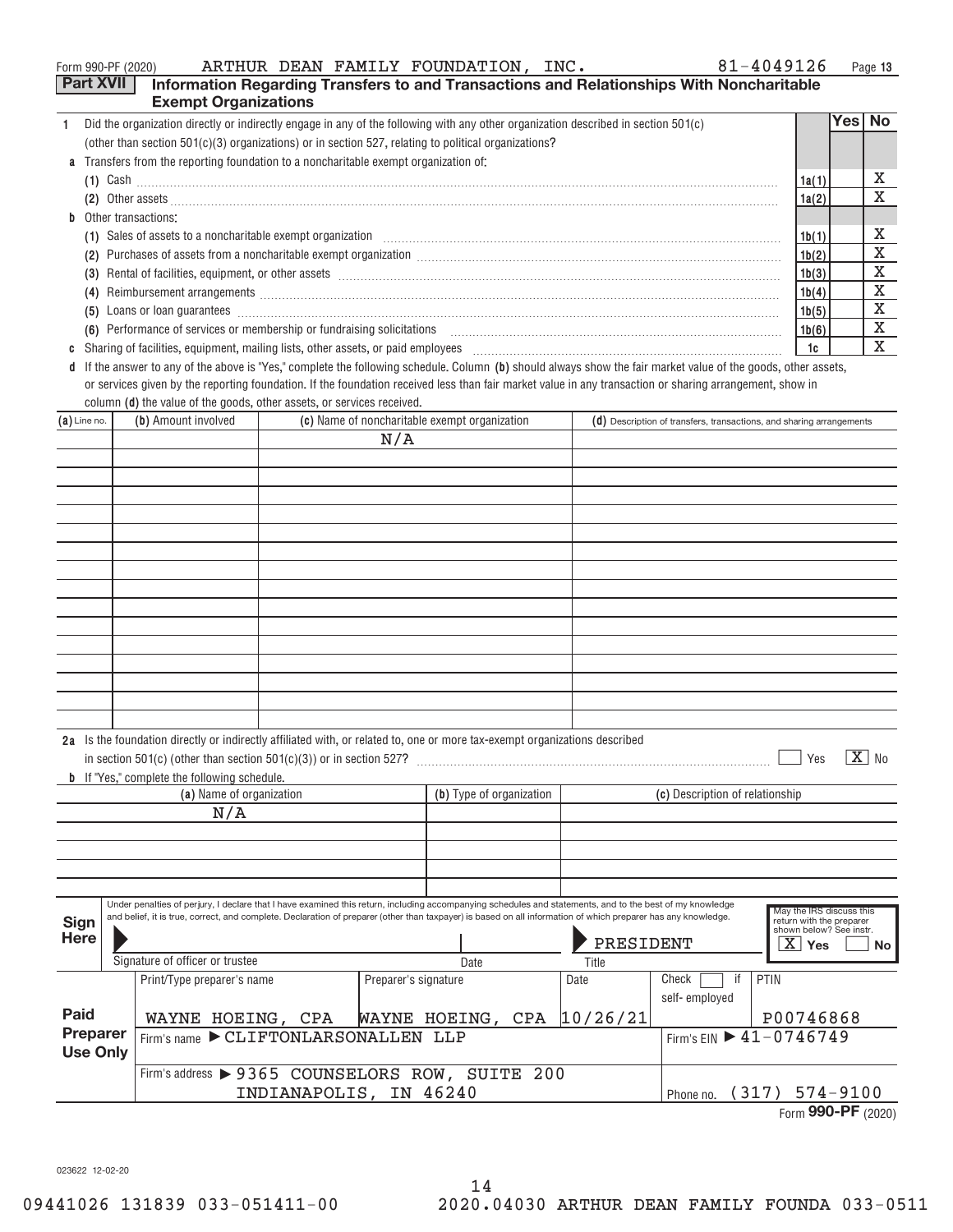| Part XV   Supplementary Information                                      |                                                            |                        |                        |            |
|--------------------------------------------------------------------------|------------------------------------------------------------|------------------------|------------------------|------------|
| <b>Grants and Contributions Paid During the Year (Continuation)</b><br>3 |                                                            |                        |                        |            |
| Recipient                                                                | If recipient is an individual,<br>show any relationship to | Foundation             | Purpose of grant or    |            |
| Name and address (home or business)                                      | any foundation manager<br>or substantial contributor       | status of<br>recipient | contribution           | Amount     |
| SCHOOL ON WHEELS                                                         |                                                            | ÞС                     | GENERAL SUPPORT;       |            |
| 2605 E 62ND ST, #2005                                                    |                                                            |                        | CLOSING THE EQUITY GAP |            |
| INDIANAPOLIS, IN 46220                                                   |                                                            |                        | IN EDUCATION FOR       |            |
|                                                                          |                                                            |                        | STUDENTS IMPACTED BY   |            |
|                                                                          |                                                            |                        | HOMELESSNESS           | 275,000.   |
|                                                                          |                                                            |                        |                        |            |
| SOUTHEAST COMMUNITY SERVICES                                             |                                                            | PС                     | GENERAL SUPPORT        |            |
| 901 SHELBY STREET                                                        |                                                            |                        |                        |            |
| INDIANAPOLIS, IN 46203                                                   |                                                            |                        |                        | 275,000.   |
| ST JOSEPH'S COLLEGE OF MARIAN                                            |                                                            | PС                     | GENERAL SUPPORT        |            |
| UNIVERSITY                                                               |                                                            |                        |                        |            |
| 3200 COLD SPRING RD                                                      |                                                            |                        |                        |            |
| INDIANAPOLIS, IN 46222                                                   |                                                            |                        |                        | 25,000.    |
|                                                                          |                                                            |                        |                        |            |
| HOLY CROSS LUTHERAN CHURCH                                               |                                                            | PС                     | GENERAL SUPPORT        |            |
| 8115 OAKLANDON RD                                                        |                                                            |                        |                        |            |
| INDIANAPOLIS, IN 46236                                                   |                                                            |                        |                        | 101,000.   |
|                                                                          |                                                            |                        |                        |            |
|                                                                          |                                                            |                        |                        |            |
| CAMP NEJEDA                                                              |                                                            | PС                     | GENERAL SUPPORT        |            |
| 910 SADDLEBACK RD<br>NEWTON, NJ 07860                                    |                                                            |                        |                        | 25,000.    |
|                                                                          |                                                            |                        |                        |            |
|                                                                          |                                                            |                        |                        |            |
| SOUTH BATON ROUGE PRESBYTERIAN CHURCH                                    |                                                            | PС                     | GENERAL SUPPORT        |            |
| 933 STARING LN                                                           |                                                            |                        |                        |            |
| BATON ROUGE, LA 70810                                                    |                                                            |                        |                        | 25,000.    |
| REACH FOR YOUTH                                                          |                                                            | ÞС                     | INCREASING AXCCESS TO  |            |
| 3505 N WASHINGTON BLVD                                                   |                                                            |                        | MENTAL HEALTH AND      |            |
| INDIANAPOLIS, IN 46205                                                   |                                                            |                        | POSITIVE YOUTH         |            |
|                                                                          |                                                            |                        | DEVELOPMENT SERVICES   | 90,000.    |
|                                                                          |                                                            |                        |                        |            |
| MISSION 25                                                               |                                                            | PС                     | MIAMI VILLAGE          |            |
| 500 W. BUSINESS 30                                                       |                                                            |                        | COMMUNITY CENTER       |            |
| COLUMBIA CITY, IN 46725                                                  |                                                            |                        |                        | 60,000.    |
|                                                                          |                                                            |                        |                        |            |
|                                                                          |                                                            |                        |                        |            |
| FELEGE HIYWOT CENTER                                                     |                                                            | PС                     | IMPACT OF TEMPERATURE  |            |
| 1648 SHELDON ST                                                          |                                                            |                        | ON HARVESTED PRODUCE   |            |
| INDIANAPOLIS, IN 46218                                                   |                                                            |                        | AT STEAM FARM PROGRAM  | 50,000.    |
| PROACT INDY                                                              |                                                            | ÞС                     | CREATING PROACTIVE     |            |
| 9511 ANGOLA CT SUITE 243                                                 |                                                            |                        | COMMUNITIES THAT       |            |
| INDIANAPOLIS, IN 46268                                                   |                                                            |                        | EMPOWER YOUTH AND      |            |
|                                                                          |                                                            |                        | TRANSFORM COMMUNITIES  | 50,000.    |
| Total from continuation sheets.                                          |                                                            |                        |                        | 2,216,000. |

023631 04+01+20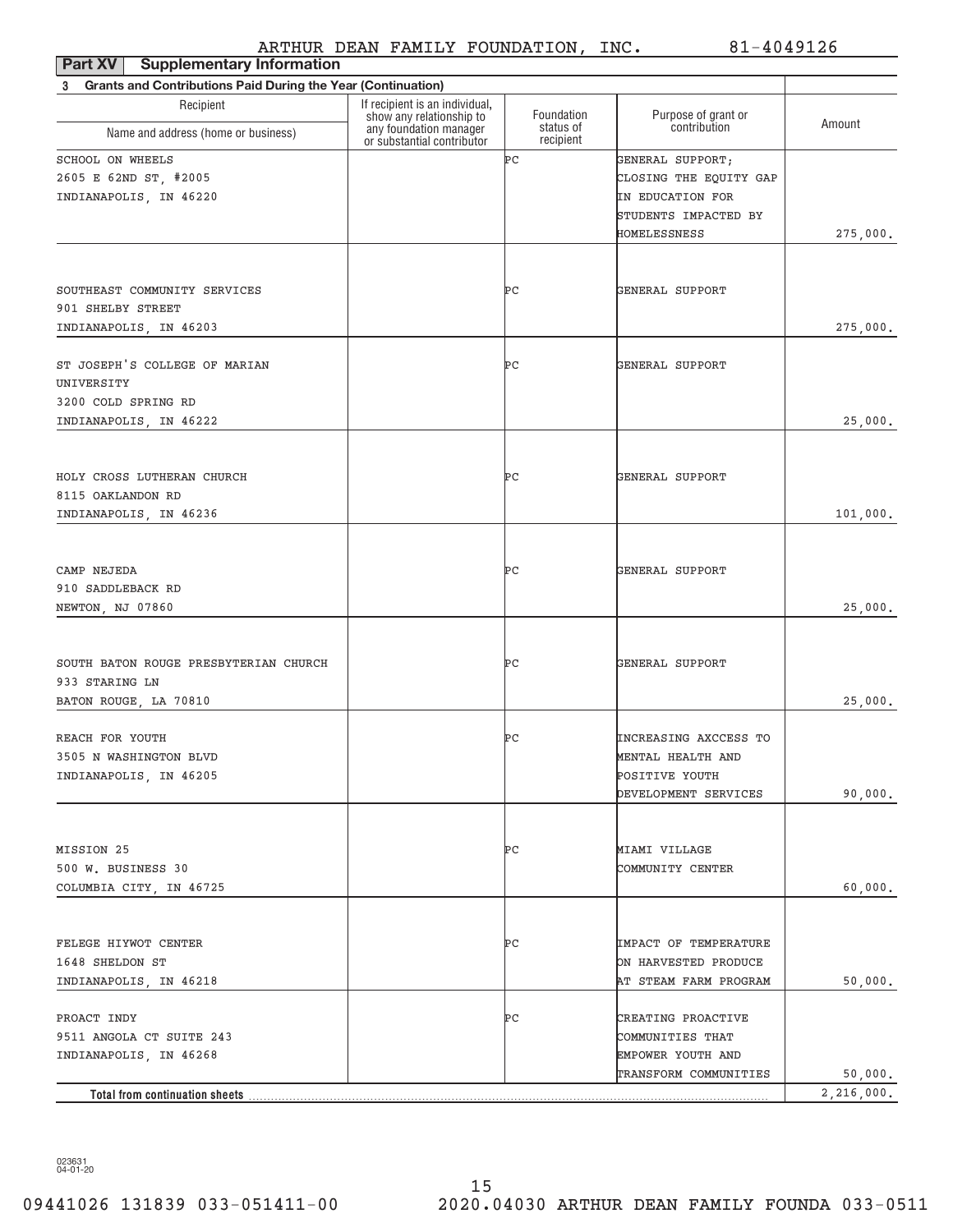| <b>Supplementary Information</b><br>Part XV                    |                                                            |                         |                                     |          |  |  |  |  |  |
|----------------------------------------------------------------|------------------------------------------------------------|-------------------------|-------------------------------------|----------|--|--|--|--|--|
| 3 Grants and Contributions Paid During the Year (Continuation) |                                                            |                         |                                     |          |  |  |  |  |  |
| Recipient                                                      | If recipient is an individual,<br>show any relationship to | Foundation<br>status of | Purpose of grant or<br>contribution | Amount   |  |  |  |  |  |
| Name and address (home or business)                            | any foundation manager<br>or substantial contributor       | recipient               |                                     |          |  |  |  |  |  |
|                                                                |                                                            |                         |                                     |          |  |  |  |  |  |
| PROJECT AZUL                                                   |                                                            | ÞС                      | WORKFORCE DEVELOPMENT               |          |  |  |  |  |  |
| 5628 W 74TH ST                                                 |                                                            |                         | PROGRAM                             |          |  |  |  |  |  |
| INDIANAPOLIS, IN 46278                                         |                                                            |                         |                                     | 30,000.  |  |  |  |  |  |
|                                                                |                                                            |                         |                                     |          |  |  |  |  |  |
| KHEPRW INSTITUTE                                               |                                                            | ÞС                      | ALKHEMY COMMUNITY                   |          |  |  |  |  |  |
| 3802 N ILLINOIS ST                                             |                                                            |                         | WEALTH BUILDING                     |          |  |  |  |  |  |
| INDIANAPOLIS, IN 46208                                         |                                                            |                         | INITIATIVE                          | 25,000.  |  |  |  |  |  |
|                                                                |                                                            |                         |                                     |          |  |  |  |  |  |
| STARFISH INITIATIVE                                            |                                                            | ÞС                      | SCHOLAR PROGRAMMING                 |          |  |  |  |  |  |
| 6958 HILLSDALE CT                                              |                                                            |                         |                                     |          |  |  |  |  |  |
| INDIANAPOLIS, IN 46250                                         |                                                            |                         |                                     | 50,000.  |  |  |  |  |  |
| COMMUNITY ACTION OF GREATER                                    |                                                            | ÞС                      | WE CANN CHAMPIONS                   |          |  |  |  |  |  |
| INDIANAPOLIS                                                   |                                                            |                         | PROGRAM                             |          |  |  |  |  |  |
| 3266 N MERIDIAN ST                                             |                                                            |                         |                                     |          |  |  |  |  |  |
| INDIANAPOLIS, IN 46208                                         |                                                            |                         |                                     | 75,000.  |  |  |  |  |  |
|                                                                |                                                            |                         |                                     |          |  |  |  |  |  |
| ASANTE CHILDREN'S THEATRE                                      |                                                            | ÞС                      | ZORA'S DAUGHTERS                    |          |  |  |  |  |  |
| 10 S NEW JERSEY ST SUITE 210                                   |                                                            |                         |                                     |          |  |  |  |  |  |
| INDIANAPOLIS, IN 46204                                         |                                                            |                         |                                     | 150,000. |  |  |  |  |  |
|                                                                |                                                            |                         |                                     |          |  |  |  |  |  |
| INDIANA CENTER FOR THE PREVENTION OF                           |                                                            | ÞС                      | <b>BUILDING BRIGHTER</b>            |          |  |  |  |  |  |
| YOUTH ABUSE & SUICIDE                                          |                                                            |                         | FUTURES FOR YOUTH                   |          |  |  |  |  |  |
| 4607 E 106TH ST                                                |                                                            |                         | THROUGH EDUCATION AND               |          |  |  |  |  |  |
| CARMEL, IN 46033                                               |                                                            |                         | PREVENTION PROGRAM                  | 50,000.  |  |  |  |  |  |
|                                                                |                                                            |                         |                                     |          |  |  |  |  |  |
| THE MILK BANK                                                  |                                                            | Þс                      | GENERAL SUPPORT                     |          |  |  |  |  |  |
| 5060 E 62ND ST #128                                            |                                                            |                         |                                     |          |  |  |  |  |  |
| INDIANAPOLIS, IN 46220                                         |                                                            |                         |                                     | 25,000.  |  |  |  |  |  |
|                                                                |                                                            |                         |                                     |          |  |  |  |  |  |
| YOUTH MENTORING INITIATIVE                                     |                                                            | ÞС                      | SCHOOL BASED MENTORING              |          |  |  |  |  |  |
| PO BOX 743                                                     |                                                            |                         |                                     |          |  |  |  |  |  |
| FISHERS, IN 46038                                              |                                                            |                         |                                     | 50,000.  |  |  |  |  |  |
|                                                                |                                                            |                         |                                     |          |  |  |  |  |  |
| HOPE ACADEMY                                                   |                                                            | ÞС                      | STARR PROGRAM                       |          |  |  |  |  |  |
| 3919 MADISON AVE SUITE 100                                     |                                                            |                         |                                     |          |  |  |  |  |  |
| INDIANAPOLIS, IN 46227                                         |                                                            |                         |                                     | 50,000.  |  |  |  |  |  |
|                                                                |                                                            |                         |                                     |          |  |  |  |  |  |
| CHILD ADVOCATES                                                |                                                            | ÞС                      | YOUTH ADVOCATE PROGRAM              |          |  |  |  |  |  |
| 8200 HAVERSTICK RD #240                                        |                                                            |                         |                                     |          |  |  |  |  |  |
| INDIANAPOLIS, IN 46240                                         |                                                            |                         |                                     | 75,000.  |  |  |  |  |  |
| Total from continuation sheets                                 |                                                            |                         |                                     |          |  |  |  |  |  |

023631 04+01+20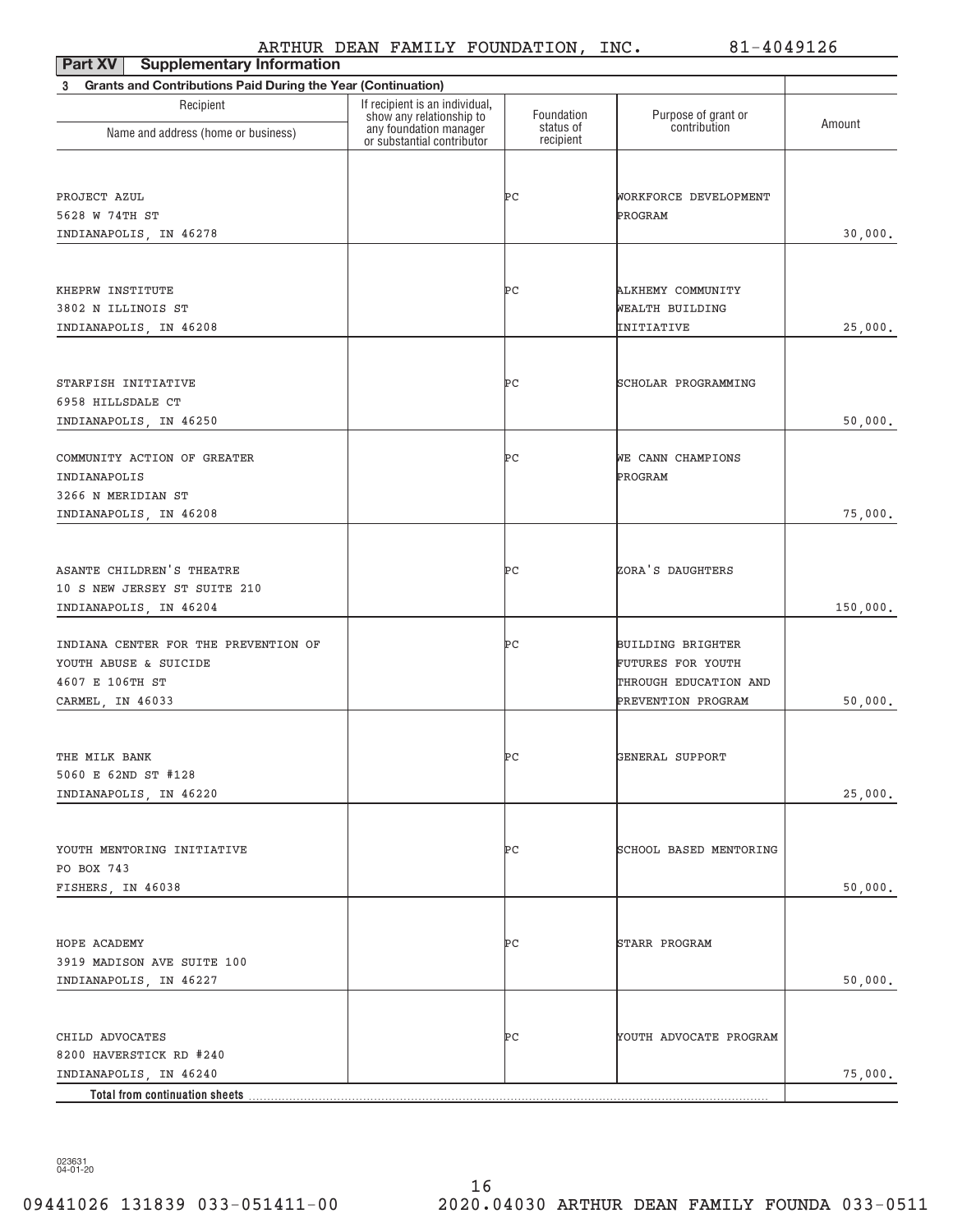| <b>Supplementary Information</b><br>Part XV                                                     |                                                                                                                    |                         |                                                                  |          |  |  |  |  |  |
|-------------------------------------------------------------------------------------------------|--------------------------------------------------------------------------------------------------------------------|-------------------------|------------------------------------------------------------------|----------|--|--|--|--|--|
| Grants and Contributions Paid During the Year (Continuation)<br>$3^{\circ}$                     |                                                                                                                    |                         |                                                                  |          |  |  |  |  |  |
| Recipient                                                                                       | If recipient is an individual,<br>show any relationship to<br>any foundation manager<br>or substantial contributor | Foundation<br>status of | Purpose of grant or<br>contribution                              | Amount   |  |  |  |  |  |
| Name and address (home or business)                                                             |                                                                                                                    | recipient               |                                                                  |          |  |  |  |  |  |
| THE CENTER FOR WHITLEY COUNTY YOUTH<br>INC.<br>201 W MARKET ST<br>COLUMBIA CITY, IN 46725       |                                                                                                                    | Þс                      | THRIVING YOUNG PEOPLE<br>DON'T JUST HAPPEN!<br>PROGRAM           | 100,000. |  |  |  |  |  |
| TROY SCHOOL<br>1911 E BUSINESS 30<br>COLUMBIA CITY, IN 46725                                    |                                                                                                                    | ÞС                      | MENTAL HEALTH SUPPORT<br>PROGRAM                                 | 60,000.  |  |  |  |  |  |
| COMMUNITY FOUNDATION OF WHITLEY<br><b>COUNTY</b><br>400 N WHITLEY ST<br>COLUMBIA CITY, IN 46725 |                                                                                                                    | ÞС                      | CFWC BUILDING PROJECT;<br>YOUTH PHILANTHROPY<br><b>EXPANSION</b> | 300,000. |  |  |  |  |  |
| MARTIN LUTHER KING COMMUNITY CENTER<br>40 W 40TH ST<br>INDIANAPOLIS, IN 46208                   |                                                                                                                    | ÞС                      | GENERAL SUPPORT                                                  | 200,000. |  |  |  |  |  |
|                                                                                                 |                                                                                                                    |                         |                                                                  |          |  |  |  |  |  |
|                                                                                                 |                                                                                                                    |                         |                                                                  |          |  |  |  |  |  |
|                                                                                                 |                                                                                                                    |                         |                                                                  |          |  |  |  |  |  |
|                                                                                                 |                                                                                                                    |                         |                                                                  |          |  |  |  |  |  |
|                                                                                                 |                                                                                                                    |                         |                                                                  |          |  |  |  |  |  |
|                                                                                                 |                                                                                                                    |                         |                                                                  |          |  |  |  |  |  |
| Total from continuation sheets                                                                  |                                                                                                                    |                         |                                                                  |          |  |  |  |  |  |

023631 04+01+20